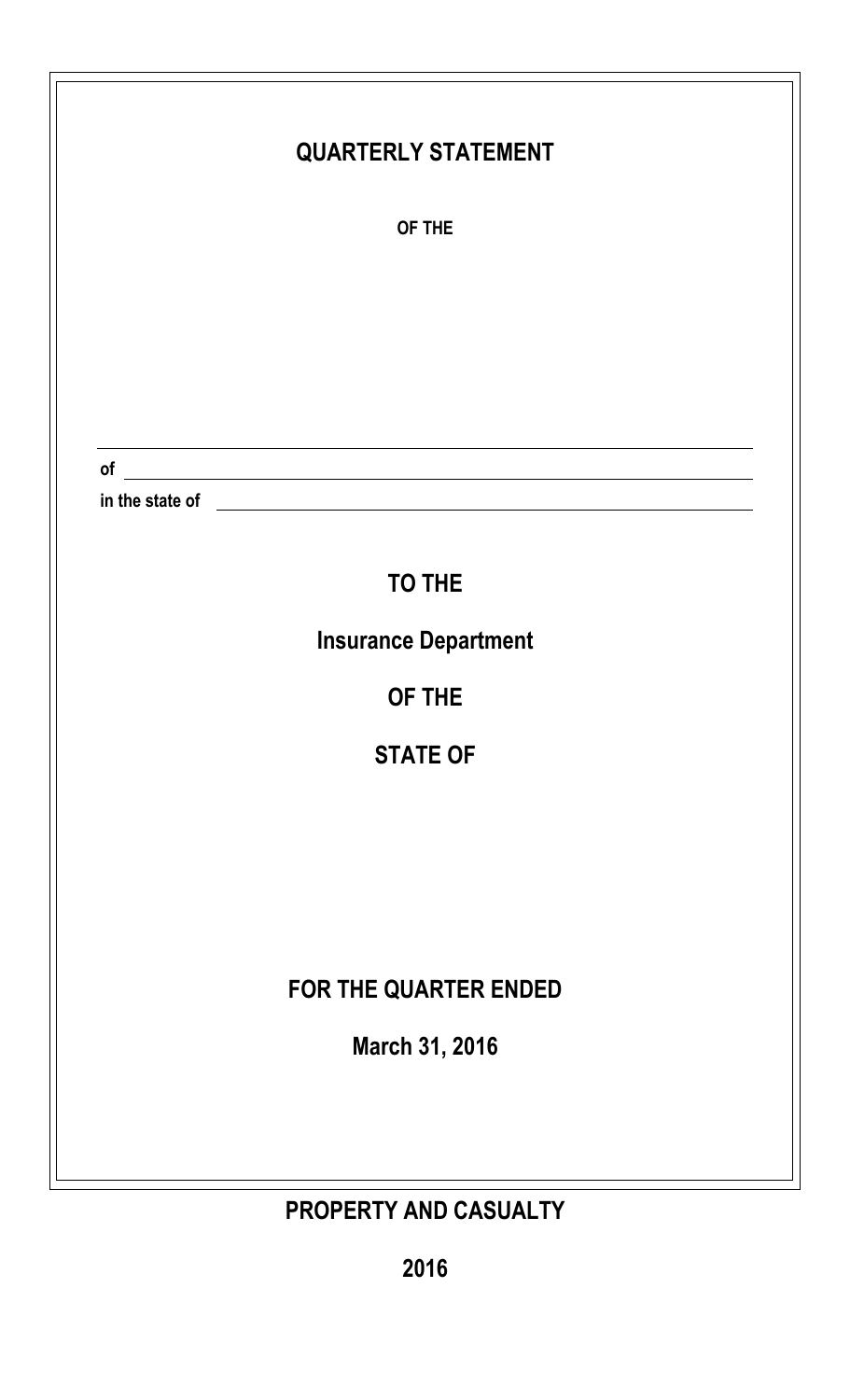

40150201620100101

## **QUARTERLY STATEMENT**

**AS OF MARCH 31, 2016** OF THE CONDITION AND AFFAIRS OF THE

**MGA Insurance Company, Inc.**<br>NAIC Company Code 40 NAIC Group Code 0000 **6** 0000 **1** 0000 **1** 0000 **NAIC Company Code** 40150 **Employer's ID Number** 75-1767545 (Prior Period) **Corganized under the Laws of** Texas **Texas (Texas )**<br> **Country of Domicile Country of Domicile** (United States of America **United States of America** Incorporated/Organized<br> **Incorporated/Organized** May 2333 Lee Parkway Suite 1200<br> **Statutory Home Office** 3333 Lee Parkway Suite 1200 **Statutory Suite 1200**<br>**Street and Number** (City or Town, State, Country and Zip Code) **Main Administrative Office** 3333 Lee Parkway Suite 1200 (Street and Number) Dallas, TX US 75219<br>
(City or Town, State, Country and Zip Code) (Area Code) (Telephone Number) (City or Town, State, Country and Zip Code) (Area Code) (Telephone Number)<br>
, Dallas, TX US 75219-9023 **Mail Address** Post Office Box 199023 <br>
Street and Number or P O Box) **Dallas**, TX and Number or P.O. Box)<br>
3333 Lee Parkway Suite 1200 Dallas, TX US 75219 972-629-430<br>
(Street and Number) (City or Town, State, Country and Zip Code) (Area Code) (Telepho Primary Location of Books and Records **3333** Lee Parkway Suite 1200 Dallas, TX US 75219 972-629-4301 972-629-4301<br>City or Town, State, Country and Zip Code) (Area Code) (Telephone Dallas, TX US 75219<br>(City or Town, State, Country and Zip Code) **Internet Website Address** www.gainsco.com **Statutory Statement Contact** Donald Alan Baker 1972-629-4379<br>
Donald Alan Baker (Name) (Area Code) (Area Code) (Telephone Number) (Extension) don.baker@gainsco.com 972-629-4339 (E-Mail Address) (Fax Number) **OFFICERS Name Title** 1. Glenn Walden Anderson President 2. Brian Christopher Dosser Secretary Secretary 3. Daniel Jay Coots Treasurer **VICE-PRESIDENTS Name Title Name Title** Brian Jeffrey Bearrows # Senior Vice President Senior Vice President Gregory Alan Castleman Senior Vice President Daniel Jay Coots **Senior Vice President** Senior Vice President Nicole Marie Dalal Senior Vice President Brian Christopher Dosser Senior Vice President Shepard Johnston # Senior Vice President Shepard Johnston # Senior Vice President Paul Andre Jordan # Senior Vice President Senior Vice President Brian Lee Kirkham # Senior Vice President Jin Liu Senior Vice President Terence James Lynch Senior Vice President Phillip John West Vice President Senior Vice President Donald Alan Baker Vice President Vice President Scott David Harris Vice President **DIRECTORS OR TRUSTEES** Robert William Stallings **GREET COOLS COOLS COOLS COOLS COOLS COOLS COOLS COOLS COOLS COOLS COOLS COOLS COOLS COOLS**  Brian Christopher Dosser Jin Liu Phillip John West State of Texas County of Dallas .....................

The officers of this reporting entity being duly sworn, each depose and say that they are the described officers of said reporting entity, and that on the reporting period stated above, all of the herein described assets were the absolute property of the said reporting entity, free and clear from any liens or claims thereon, except as herein stated, and that this statement, together with related exhibits, schedules and explanations therein contained, annexed or referred to, is a full and true statement of all the assets and liabilities and of the condition and affairs of the said reporting entity as of the reporting period stated above, and of its income and deductions therefrom for the period ended, and have been completed in accordance with the NAIC Annual Statement Instructions and Accounting Practices and Procedures manual except to the extent that: (1) state law may differ; or, (2) that state rules or regulations require differences in reporting not related to accounting practices and procedures, according to the best of their information, knowledge and belief, respectively. Furthermore, the scope of this attestation by the described officers also includes the related corresponding electronic filing with the NAIC, when required, that is an exact copy (except for formatting differences due to electronic filing) of the enclosed statement. The electronic filing may be requested by various regulators in lieu of or in addition to the enclosed statement.

| (Signature)<br>Glenn Walden Anderson                                    | (Signature)<br><b>Brian Christopher Dosser</b> | (Signature)<br>Daniel Jay Coots                                                                                                                                                                                       |
|-------------------------------------------------------------------------|------------------------------------------------|-----------------------------------------------------------------------------------------------------------------------------------------------------------------------------------------------------------------------|
| (Printed Name)<br>ι.                                                    | (Printed Name)<br>2.                           | (Printed Name)<br>3.                                                                                                                                                                                                  |
| President                                                               | Secretary                                      | Treasurer                                                                                                                                                                                                             |
| (Title)                                                                 | (Title)                                        | (Title)                                                                                                                                                                                                               |
| Subscribed and sworn to before me this<br>2016<br>14th<br>day of<br>May |                                                | a. Is this an original filing?<br>$[X]$ Yes $[$ $]$ No<br>1. State the amendment number<br>$b.$ If no:<br>and the second control of<br>2. Date filed<br>.<br>3. Number of pages attached<br>and the second control of |

Susan Morrison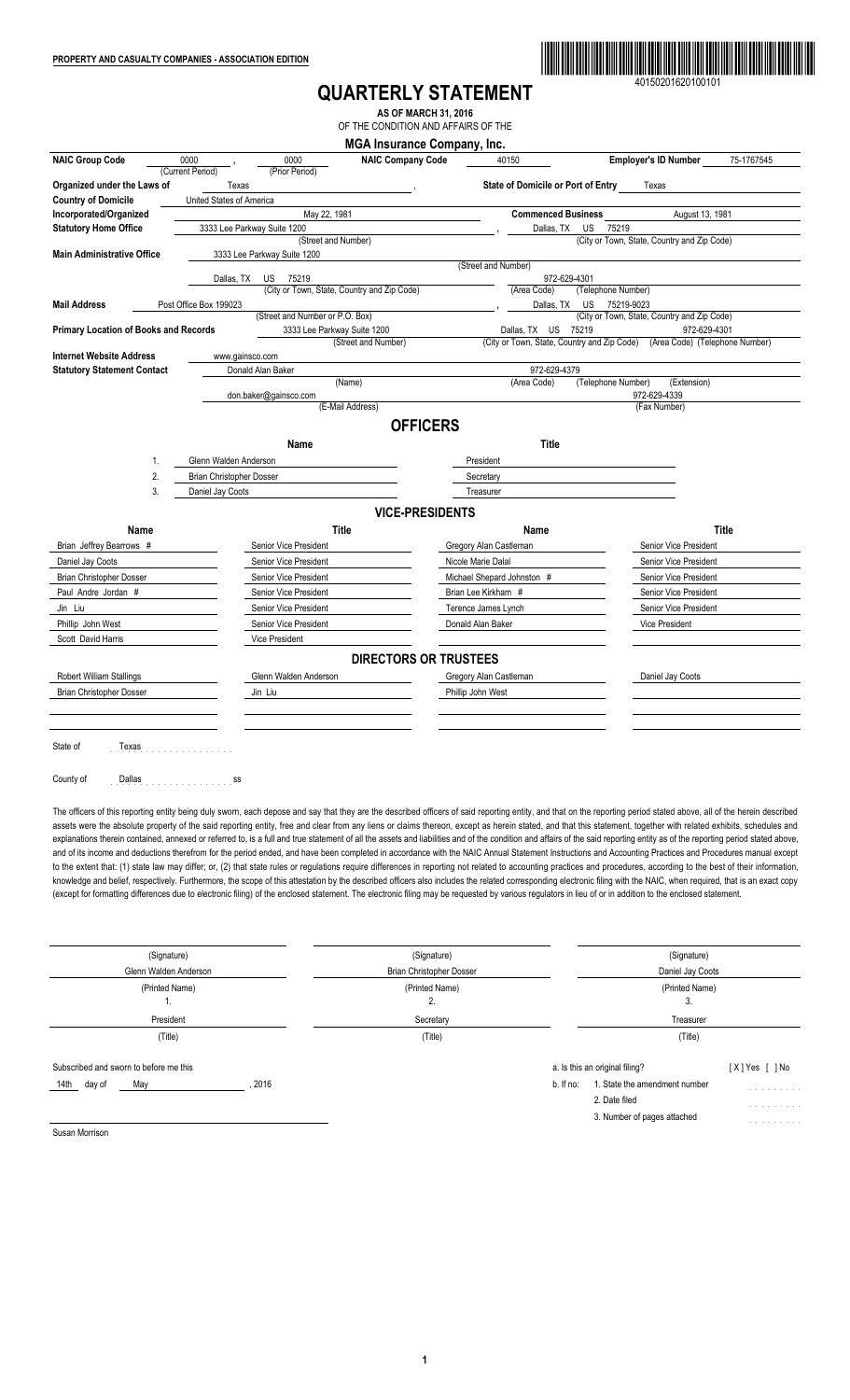# **ASSETS**

|            |                                                                                                                                                                                                                                                                                                             | <b>Current Statement Date</b>                       |                         |                                           |                                                         |
|------------|-------------------------------------------------------------------------------------------------------------------------------------------------------------------------------------------------------------------------------------------------------------------------------------------------------------|-----------------------------------------------------|-------------------------|-------------------------------------------|---------------------------------------------------------|
|            |                                                                                                                                                                                                                                                                                                             | 1                                                   | $\overline{2}$          | 3                                         | 4                                                       |
|            |                                                                                                                                                                                                                                                                                                             | Assets                                              | Nonadmitted<br>Assets   | Net Admitted<br>Assets<br>$(Cols. 1 - 2)$ | December 31<br>Prior Year Net<br><b>Admitted Assets</b> |
|            | 1. Bonds<br>2. Stocks:                                                                                                                                                                                                                                                                                      | 153,753,042                                         |                         | 153,753,042                               | 160,067,777                                             |
|            | 2.1<br>Preferred stocks                                                                                                                                                                                                                                                                                     | 848,528                                             |                         | 848,528                                   |                                                         |
|            | 2.2<br>Common stocks                                                                                                                                                                                                                                                                                        | 3,686,940                                           |                         | 3,686,940                                 | 4,172,287                                               |
|            | 3. Mortgage loans on real estate:                                                                                                                                                                                                                                                                           |                                                     |                         |                                           |                                                         |
|            | 3.1<br>First liens                                                                                                                                                                                                                                                                                          | .                                                   |                         |                                           |                                                         |
|            | 3.2<br>Other than first liens                                                                                                                                                                                                                                                                               |                                                     |                         |                                           |                                                         |
|            | 4. Real estate:                                                                                                                                                                                                                                                                                             |                                                     |                         |                                           |                                                         |
|            | 4.1<br>Properties occupied by the company (less \$ 0.000 0.000 0.000 0.000 0.000 0.000 0.000 0.000 0.000 0.000 0.000 0.000 0.000 0.000 0.000 0.000 0.000 0.000 0.000 0.000 0.000 0.000 0.000 0.000 0.000 0.000 0.000 0.000 0.000 0.000                                                                      | .                                                   | and a straightful and a | and a straight and a straight             | .                                                       |
|            | Properties held for the production of income (less \$<br>4.2<br>0 encumbrances)                                                                                                                                                                                                                             |                                                     |                         |                                           |                                                         |
|            | 4.3<br>Properties held for sale (less \$ 0 encumbrances)                                                                                                                                                                                                                                                    |                                                     |                         |                                           |                                                         |
|            | 5. Cash $(\$$ $(6,591,985))$ , cash equivalents $(\$$ 0), and short-term                                                                                                                                                                                                                                    |                                                     |                         |                                           |                                                         |
|            | investments $(\frac{29}{10}, \frac{29}{10}, \frac{61}{10})$                                                                                                                                                                                                                                                 | 23,009,628                                          |                         | 23,009,628                                | 18,310,539                                              |
|            |                                                                                                                                                                                                                                                                                                             | .<br>Bara da da da da da da                         |                         |                                           |                                                         |
| 7.         | Derivatives<br>Other invested assets                                                                                                                                                                                                                                                                        | a característica de la característica<br>13,568,604 |                         | 13,568,604                                | 13,596,884                                              |
|            | Receivables for securities                                                                                                                                                                                                                                                                                  | 1,133,849                                           |                         | 1,133,849                                 |                                                         |
| 10.        |                                                                                                                                                                                                                                                                                                             |                                                     |                         |                                           |                                                         |
| 11.        | Aggregate write-ins for invested assets                                                                                                                                                                                                                                                                     | .                                                   |                         |                                           |                                                         |
| 12.        |                                                                                                                                                                                                                                                                                                             | 196,000,591                                         |                         | 196,000,591                               | 196, 147, 487                                           |
| 13.        | 0 charged off (for Title insurers only)<br>Title plants less \$                                                                                                                                                                                                                                             | .                                                   |                         |                                           |                                                         |
| 14.        | Investment income due and accrued                                                                                                                                                                                                                                                                           | 2,102,272                                           |                         | 2,102,272                                 | 1,712,596                                               |
|            | 15. Premiums and considerations:                                                                                                                                                                                                                                                                            |                                                     |                         |                                           |                                                         |
|            | Uncollected premiums and agents' balances in the course of collection<br>15.1                                                                                                                                                                                                                               | 2,994,062                                           | 198,479                 | 2,795,583                                 | 2,848,103                                               |
|            | 15.2<br>Deferred premiums, agents' balances and installments booked but deferred                                                                                                                                                                                                                            |                                                     |                         |                                           |                                                         |
|            | and not yet due (including \$<br>0 earned but unbilled premiums)                                                                                                                                                                                                                                            | 45,822,943                                          |                         | 45,822,943                                | 40.246.463                                              |
|            | Accrued retrospective premiums (\$ 0) and contracts<br>15.3<br>subject to redetermination (\$                                                                                                                                                                                                               | a a a a a a a a a a a a a                           |                         |                                           |                                                         |
| 10.        | Reinsurance:                                                                                                                                                                                                                                                                                                |                                                     |                         |                                           |                                                         |
|            | 16.1<br>Amounts recoverable from reinsurers                                                                                                                                                                                                                                                                 | a da da da da da da da d                            |                         |                                           |                                                         |
|            | 16.2<br>Funds held by or deposited with reinsured companies                                                                                                                                                                                                                                                 | <u>. </u>                                           |                         |                                           |                                                         |
|            | 16.3<br>Other amounts receivable under reinsurance contracts<br>interactional contracts                                                                                                                                                                                                                     | 70,242                                              |                         | 70,242                                    |                                                         |
|            | 17. Amounts receivable relating to uninsured plans                                                                                                                                                                                                                                                          | a dia anala anala anala a                           |                         | .                                         |                                                         |
| 18.1       | Current federal and foreign income tax recoverable and interest thereon                                                                                                                                                                                                                                     | .                                                   |                         |                                           |                                                         |
| 18.2       | Net deferred tax asset                                                                                                                                                                                                                                                                                      | 12.365.000                                          |                         | 12,365,000                                | 12,365,000                                              |
| 19.        | Guaranty funds receivable or on deposit                                                                                                                                                                                                                                                                     | a dia ang pangangan                                 |                         |                                           |                                                         |
| 20.        | Electronic data processing equipment and software                                                                                                                                                                                                                                                           | 1,327,987                                           |                         | 1,327,987                                 | 1,339,067                                               |
| 21.        | Furniture and equipment, including health care delivery assets (\$<br>$\begin{pmatrix} 0 \end{pmatrix}$                                                                                                                                                                                                     | 2,945,096                                           | 2,906,565               | 38,531                                    | 43,614                                                  |
| 22.        | Net adjustment in assets and liabilities due to foreign exchange rates                                                                                                                                                                                                                                      | .                                                   |                         |                                           |                                                         |
| 23.<br>24. | Receivables from parent, subsidiaries and affiliates<br>Health care (\$<br>0) and other amounts receivable<br>interview and the contract of the contract of the contract of the contract of the contract of the contract of the contract of the contract of the contract of the contract of the contract of | 196,346<br>a a a a a a a                            |                         | 196,346                                   | 3,793,518                                               |
| 25.        | Aggregate write-ins for other than invested assets                                                                                                                                                                                                                                                          | .<br>1,502,558                                      | 1,502,558               |                                           |                                                         |
| 26.        | Total assets excluding Separate Accounts, Segregated Accounts and                                                                                                                                                                                                                                           |                                                     |                         |                                           |                                                         |
|            | Protected Cell Accounts (Lines 12 to 25)                                                                                                                                                                                                                                                                    | 265,327,097                                         | 4,607,602               | 260,719,495                               | 258,495,848                                             |
| 27.        | From Separate Accounts, Segregated Accounts and Protected Cell Accounts                                                                                                                                                                                                                                     |                                                     |                         |                                           |                                                         |
| 28.        | Total (Lines 26 and 27)                                                                                                                                                                                                                                                                                     | 265,327,097                                         | 4,607,602               | 260,719,495                               | 258,495,848                                             |
|            |                                                                                                                                                                                                                                                                                                             |                                                     |                         |                                           |                                                         |

| DETAILS OF WRITE-IN LINES                                           |           |           |  |
|---------------------------------------------------------------------|-----------|-----------|--|
| 1101.                                                               |           |           |  |
| 1102.                                                               |           |           |  |
| 1103.                                                               |           |           |  |
| 1198. Summary of remaining write-ins for Line 11 from overflow page |           |           |  |
| 1199. Totals (Lines 1101 through 1103 plus 1198) (Line 11 above)    |           |           |  |
| 2501. Prepaid expenses                                              | 1.452.308 | 1.452.308 |  |
| 2502. Other assets                                                  | 50.250    | 50,250    |  |
| 2503.                                                               |           |           |  |
| 2598. Summary of remaining write-ins for Line 25 from overflow page |           |           |  |
| 2599. Totals (Lines 2501 through 2503 plus 2598) (Line 25 above)    | .502.558  | 1.502.558 |  |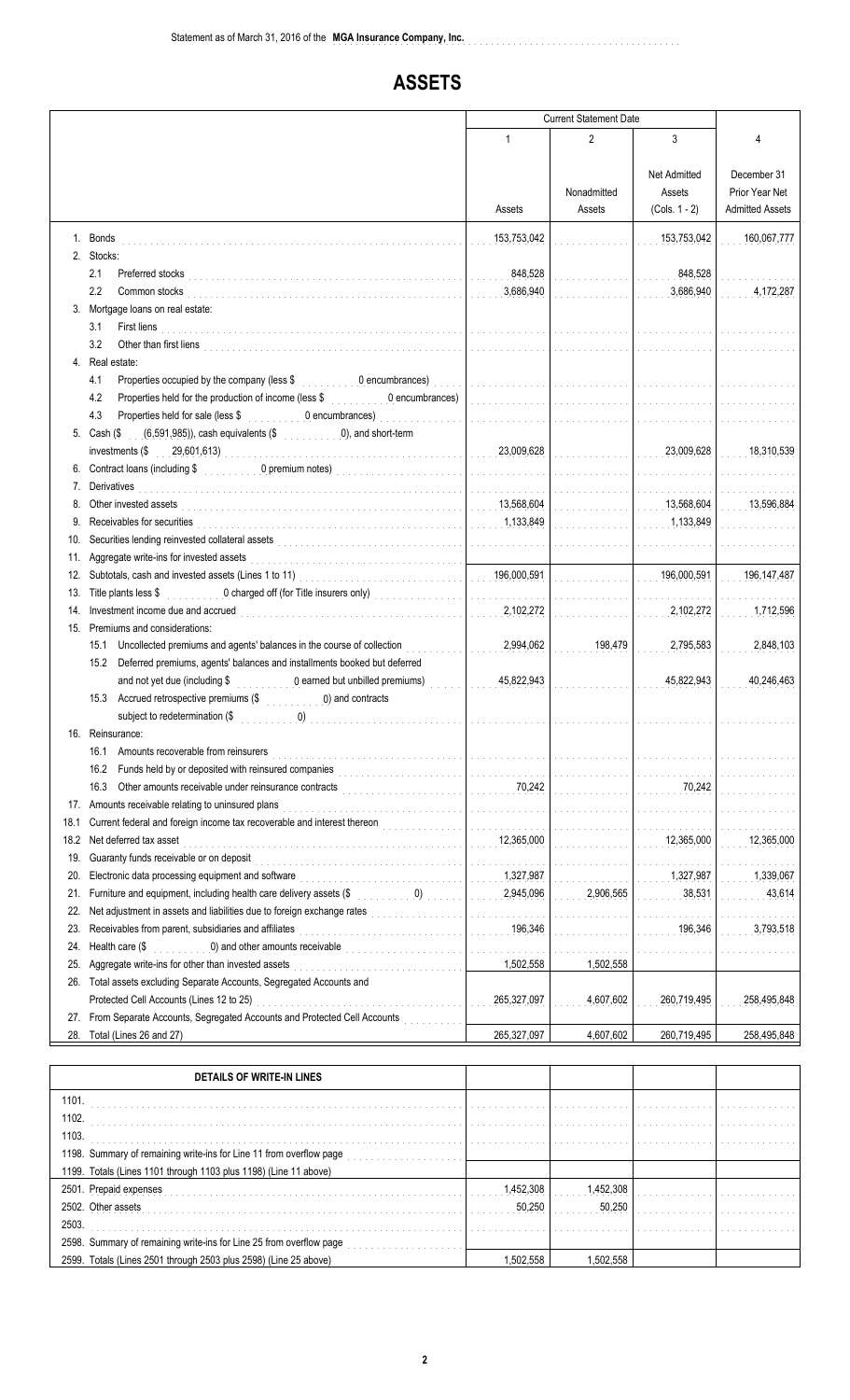# **LIABILITIES, SURPLUS AND OTHER FUNDS**

|            |                                                                                                                                                                                                                                                                               | 1                                  | $\overline{2}$                         |
|------------|-------------------------------------------------------------------------------------------------------------------------------------------------------------------------------------------------------------------------------------------------------------------------------|------------------------------------|----------------------------------------|
|            |                                                                                                                                                                                                                                                                               |                                    |                                        |
|            |                                                                                                                                                                                                                                                                               | Current                            | December 31,                           |
|            |                                                                                                                                                                                                                                                                               | <b>Statement Date</b>              | Prior Year                             |
|            | 1. Losses (current accident year \$24,311,800)                                                                                                                                                                                                                                | 75,166,835<br>.                    | 75,289,338                             |
| 2.         | Reinsurance payable on paid losses and loss adjustment expenses                                                                                                                                                                                                               | 15,967<br>a para para para para la | 5,785                                  |
| 3.         | Loss adjustment expenses                                                                                                                                                                                                                                                      | 12,331,812<br>.                    | 12,374,238                             |
| 4.         | Commissions payable, contingent commissions and other similar charges<br><br>The continuation of the continuation of the continuation of the continuation of the continuation of the continuation of the continuation of the conti                                            | 131,957                            | 158,010                                |
| 5.         | Other expenses (excluding taxes, licenses and fees)                                                                                                                                                                                                                           | 6,448,664<br>and a complete the    | 7,674,014                              |
| 6.         | Taxes, licenses and fees (excluding federal and foreign income taxes)<br>Taxes, licenses and fees (excluding federal and foreign income taxes)                                                                                                                                | 2,096,425<br>.                     | 1,698,908                              |
| 7.1.       | Current federal and foreign income taxes (including \$ 0 on realized capital gains (losses))                                                                                                                                                                                  | 192,827                            | 62,619                                 |
| 7.2.       | Net deferred tax liability                                                                                                                                                                                                                                                    | .                                  |                                        |
| 8.         |                                                                                                                                                                                                                                                                               | .                                  |                                        |
|            | 9. Unearned premiums (after deducting unearned premiums for ceded reinsurance of                                                                                                                                                                                              |                                    |                                        |
|            | 0 and including warranty reserves of \$ 0 and accrued accident and health<br>\$                                                                                                                                                                                               |                                    |                                        |
|            | experience rating refunds including \$ 0 for medical loss ratio rebate per                                                                                                                                                                                                    |                                    |                                        |
|            |                                                                                                                                                                                                                                                                               | 66.727.381<br>.                    | 59,023,147                             |
|            | 10. Advance premium                                                                                                                                                                                                                                                           |                                    |                                        |
|            | 11. Dividends declared and unpaid:                                                                                                                                                                                                                                            |                                    |                                        |
|            | 11.1. Stockholders                                                                                                                                                                                                                                                            |                                    |                                        |
|            | 11.2. Policyholders                                                                                                                                                                                                                                                           |                                    |                                        |
| 12.        | Ceded reinsurance premiums payable (net of ceding commissions)<br>Ceded reinsurance premiums payable (net of ceding commissions)<br><br>1990 -  1990 -  1990 -  1990 -  1990 -  1990 -  1990 -  1990 -  1990 -  1990 -  1990 -  1990                                          |                                    |                                        |
| 13.        | Funds held by company under reinsurance treaties                                                                                                                                                                                                                              |                                    |                                        |
| 14.        |                                                                                                                                                                                                                                                                               |                                    | and a construction of the construction |
| 15.        | Remittances and items not allocated                                                                                                                                                                                                                                           | 36,090                             | 29.850                                 |
| 16.        | Provision for reinsurance (including \$<br><b>Ocertified) Continued by the contract of the contract of the contract of the contract of the contract of the contract of the contract of the contract of the contract of the contract of the contract of the contract of th</b> | .                                  |                                        |
| 17.        | Net adjustments in assets and liabilities due to foreign exchange rates                                                                                                                                                                                                       |                                    |                                        |
| 18.        | Drafts outstanding                                                                                                                                                                                                                                                            |                                    |                                        |
| 19.        | Payable to parent, subsidiaries and affiliates exceptional control of the control of the control of the control of the control of the control of the control of the control of the control of the control of the control of th                                                |                                    | 1,572,980                              |
| 20.        | Derivatives                                                                                                                                                                                                                                                                   |                                    |                                        |
| 21.        | Payable for securities                                                                                                                                                                                                                                                        |                                    |                                        |
| 22.        |                                                                                                                                                                                                                                                                               |                                    |                                        |
| 23.        | Liability for amounts held under uninsured plans                                                                                                                                                                                                                              |                                    |                                        |
|            | 24. Capital notes \$<br>0 and interest thereon \$ 1.1 and 1.1 and 1.1 and 1.1 and 1.1 and 1.1 and 1.1 and 1.1 and 1.1 and 1.1 and 1.1 and 1.1 and 1.1 and 1.1 and 1.1 and 1.1 and 1.1 and 1.1 and 1.1 and 1.1 and 1.1 and 1.1 and 1.1 and 1.1 and 1.1 a                       |                                    | .                                      |
| 25.        | Aggregate write-ins for liabilities                                                                                                                                                                                                                                           | 239,863                            | 8,240                                  |
| 26.        | Total liabilities excluding protected cell liabilities (Lines 1 through 25)<br>The manufacturer and the contract of the contract of the contract of the billion of the contract of the contract of the contract of the contract                                               | 165,209,813<br>.                   | 157,963,257                            |
| 27.        | Protected cell liabilities                                                                                                                                                                                                                                                    |                                    |                                        |
| 28.        | Total liabilities (Lines 26 and 27)                                                                                                                                                                                                                                           | 165,209,813                        | 157,963,257                            |
| 29.        | Aggregate write-ins for special surplus funds<br>[[[COLORER LIGATION   CONDUCTION   CONDUCTION   CONDUCTS   CONDUCTS   CONDUCTS   CONDUCTS   CONDUCTS   CONDUCTS   CONDUCTS   CONDUCTS   CONDUCTS   CONDUCTS   CONDUCTS   CONDUC                                              | .                                  |                                        |
| 30.        | Common capital stock                                                                                                                                                                                                                                                          | 12,000,000<br>a a a a a an an Co   | 12,000,000                             |
| 31.        | Preferred capital stock                                                                                                                                                                                                                                                       | .                                  |                                        |
| 32.        |                                                                                                                                                                                                                                                                               |                                    |                                        |
| 33.        | Surplus notes<br>Gross paid in and contributed surplus                                                                                                                                                                                                                        | .<br>80,325,157                    | 80,325,157                             |
| 34.        |                                                                                                                                                                                                                                                                               | .                                  |                                        |
| 35.<br>36. | Unassigned funds (surplus)                                                                                                                                                                                                                                                    | 9,184,525                          | 14,207,434                             |
|            | Less treasury stock, at cost:<br>36.1.                                                                                                                                                                                                                                        | 6,000,000                          | 6,000,000                              |
|            | 6,000,000 shares common (value included in Line 30 \$ 6,000,000)<br>36.2.                                                                                                                                                                                                     | .                                  |                                        |
| 37.        | Surplus as regards policyholders (Lines 29 to 35, less 36)                                                                                                                                                                                                                    | 95,509,682                         | 100,532,591                            |
| 38.        | Totals (Page 2, Line 28, Col. 3)                                                                                                                                                                                                                                              | 260,719,495                        | 258,495,848                            |
|            |                                                                                                                                                                                                                                                                               |                                    |                                        |
|            |                                                                                                                                                                                                                                                                               |                                    |                                        |
|            | <b>DETAILS OF WRITE-IN LINES</b>                                                                                                                                                                                                                                              |                                    |                                        |
| 2501.      | Unclaimed property                                                                                                                                                                                                                                                            | 239,863                            | 8,240                                  |
| 2502.      |                                                                                                                                                                                                                                                                               |                                    |                                        |
| 2503.      |                                                                                                                                                                                                                                                                               |                                    |                                        |

| 2503. |                                                               |         |       |
|-------|---------------------------------------------------------------|---------|-------|
| 2598. | Summary of remaining write-ins for Line 25 from overflow page |         |       |
| 2599. | Totals (Lines 2501 through 2503 plus 2598) (Line 25 above)    | 239,863 | 8.240 |
| 2901. |                                                               |         |       |
| 2902. |                                                               |         |       |
| 2903. |                                                               |         |       |
| 2998. | Summary of remaining write-ins for Line 29 from overflow page |         |       |
| 2999. | Totals (Lines 2901 through 2903 plus 2998) (Line 29 above)    |         |       |
| 3201. |                                                               |         |       |
| 3202. |                                                               |         |       |
| 3203. |                                                               |         |       |
| 3298. | Summary of remaining write-ins for Line 32 from overflow page |         |       |
| 3299. | Totals (Lines 3201 through 3203 plus 3298) (Line 32 above)    |         |       |
|       |                                                               |         |       |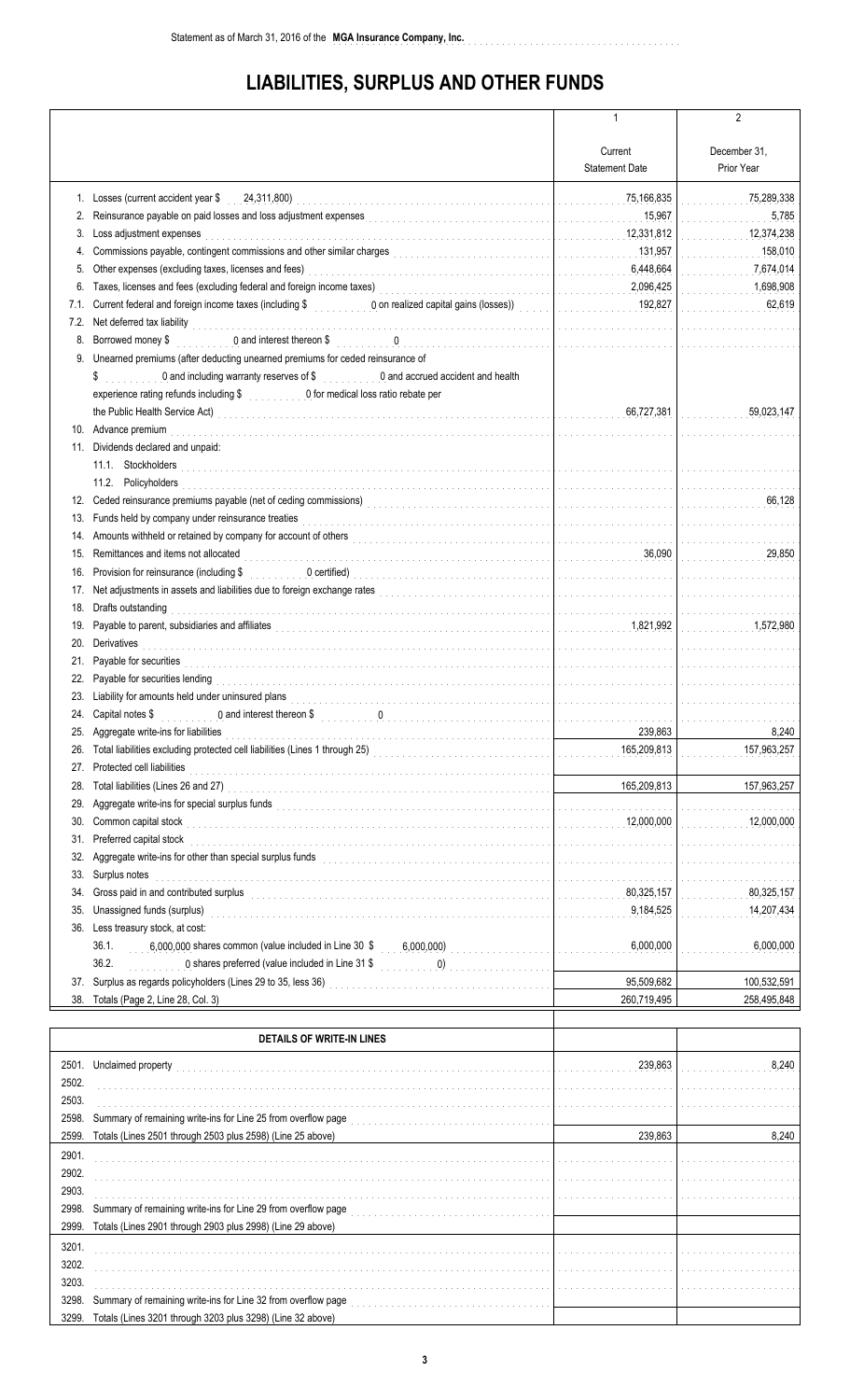## **STATEMENT OF INCOME**

|            |                                                                                                                                                                                                                                    | $\mathbf{1}$                                                    | $\overline{2}$                   | 3                         |
|------------|------------------------------------------------------------------------------------------------------------------------------------------------------------------------------------------------------------------------------------|-----------------------------------------------------------------|----------------------------------|---------------------------|
|            |                                                                                                                                                                                                                                    | <b>Current Year</b>                                             | Prior Year                       | Prior Year Ended          |
|            |                                                                                                                                                                                                                                    | To Date                                                         | To Date                          | December 31               |
|            | <b>UNDERWRITING INCOME</b>                                                                                                                                                                                                         |                                                                 |                                  |                           |
|            | 1. Premiums earned:                                                                                                                                                                                                                |                                                                 |                                  |                           |
|            | 1.1<br>Direct (written \$<br>67,296,270)                                                                                                                                                                                           | 59,596,091                                                      | 52,152,970                       | 219,240,955               |
|            | 1.2<br>Assumed (written \$<br>62,776)                                                                                                                                                                                              | 58,721                                                          | 72,846                           | 262.976                   |
|            | 1.3<br>Ceded (written \$<br>159,757)                                                                                                                                                                                               | 159,757                                                         | 138,465                          | 543,628                   |
|            | 1.4<br>Net (written \$<br>67,199,289)                                                                                                                                                                                              | 59,495,055                                                      | 52,087,351                       | 218,960,303               |
|            | DEDUCTIONS:                                                                                                                                                                                                                        |                                                                 |                                  |                           |
|            | 2. Losses incurred (current accident year \$ 37,117,458):                                                                                                                                                                          |                                                                 |                                  |                           |
|            | 2.1<br>Direct<br>2.2                                                                                                                                                                                                               | 35,069,539<br>(8, 507)                                          | 27,252,171<br>(99, 927)          | 125,213,865<br>(308, 885) |
|            | <b>Assumed</b><br>2.3<br>Ceded <b>Ceded Ceded Ceded Ceded Ceded Ceded Ceded Ceded Ceded Ceded Ceded Ceded Ceded Ceded Ceded Ceded Ceded Ceded Ceded Ceded •Ceded •Ceded •Ceded •Ceded •Ceded •Ceded •Ceded •Ceded •</b>            | (148)                                                           | (123)                            | (501)                     |
|            | 2.4<br>Net                                                                                                                                                                                                                         | 35,061,180                                                      | 27,152,367                       | 124,905,481               |
| 3.         | Loss adjustment expenses incurred                                                                                                                                                                                                  | 7,911,438                                                       | 8,616,040                        | 32,969,066                |
| 4.         |                                                                                                                                                                                                                                    | 17,008,180                                                      | 15,138,226                       | 58,567,923                |
| 5.<br>6.   | Aggregate write-ins for underwriting deductions                                                                                                                                                                                    | 59,980,798                                                      | 50,906,633                       | 216,442,470               |
| 7.         | Net income of protected cells                                                                                                                                                                                                      |                                                                 |                                  |                           |
| 8.         | Net income of protected cells<br>Net underwriting gain (loss) (Line 1 minus Line 6 + Line 7)                                                                                                                                       | (485, 743)<br>.                                                 | 1,180,718                        | 2,517,833                 |
|            | <b>INVESTMENT INCOME</b>                                                                                                                                                                                                           |                                                                 |                                  |                           |
| 9.         | Net investment income earned                                                                                                                                                                                                       | 1,400,785                                                       | 1,030,595                        | 4,579,740                 |
| 10.        | Net realized capital gains (losses) less capital gains tax of \$ 0                                                                                                                                                                 | 1.1.1.1.1<br>(15,056)                                           | 6,694                            | 125,264                   |
|            | 11. Net investment gain (loss) (Lines $9 + 10$ )                                                                                                                                                                                   | 1,385,729                                                       | 1,037,289                        | 4,705,004                 |
|            | <b>OTHER INCOME</b>                                                                                                                                                                                                                |                                                                 |                                  |                           |
|            | 12. Net gain or (loss) from agents' or premium balances charged off (amount recovered                                                                                                                                              |                                                                 |                                  |                           |
|            | 0 amount charged off \$<br>\$                                                                                                                                                                                                      | .                                                               | .                                |                           |
|            | 13. Finance and service charges not included in premiums<br>intervenies and service charges not included in premiums<br>intervenies and an architecture and architecture and architecture and architecture and architecture and ar | .                                                               |                                  |                           |
|            | 14. Aggregate write-ins for miscellaneous income                                                                                                                                                                                   | 2,305                                                           | 9,447                            | 13,493                    |
| 16.        | 15. Total other income (Lines 12 through 14)<br>Net income before dividends to policyholders, after capital gains tax and before all other                                                                                         | 2,305                                                           | 9,447                            | 13,493                    |
|            | federal and foreign income taxes (Lines $8 + 11 + 15$ )                                                                                                                                                                            | 902,291                                                         | 2,227,454                        | 7,236,330                 |
|            | 17. Dividends to policyholders                                                                                                                                                                                                     |                                                                 |                                  |                           |
|            | 18. Net income, after dividends to policyholders, after capital gains tax and before                                                                                                                                               |                                                                 |                                  |                           |
|            | all other federal and foreign income taxes (Line 16 minus Line 17)<br>all other federal and foreign income taxes (Line 16 minus Line 17)                                                                                           | 902,291                                                         | 2,227,454                        | 7,236,330                 |
|            | 19. Federal and foreign income taxes incurred<br>20. Net income (Line 18 minus Line 19) (to Line 22)                                                                                                                               | 130,208<br>772,083                                              | 55,412<br>2,172,042              | 62,619<br>7,173,711       |
|            |                                                                                                                                                                                                                                    |                                                                 |                                  |                           |
|            | <b>CAPITAL AND SURPLUS ACCOUNT</b>                                                                                                                                                                                                 |                                                                 |                                  |                           |
|            | 21. Surplus as regards policyholders, December 31 prior year                                                                                                                                                                       | 100,532,591                                                     | 110,583,061                      | 110,583,061               |
| 22.<br>23. | Net income (from Line 20)<br>Net transfers (to) from Protected Cell accounts                                                                                                                                                       | 772,083                                                         | 2,172,042                        | 7,173,711                 |
| 24.        | Change in net unrealized capital gains or (losses) less capital gains tax of \$ (314,263)                                                                                                                                          | (924,302)                                                       | 496.497                          | (1,687,067)               |
| 25.        | Change in net unrealized foreign exchange capital gain (loss)<br>[[[[[[[[[[[[[]]]]                                                                                                                                                 | .                                                               |                                  |                           |
| 26.        | Change in net deferred income tax                                                                                                                                                                                                  | <u>.</u>                                                        |                                  | (2,241,095)               |
| 27.        | Change in nonadmitted assets                                                                                                                                                                                                       | (50,690)                                                        | (633, 730)                       | (1,890,833)               |
| 28.<br>29. | Change in provision for reinsurance<br>Change in surplus notes                                                                                                                                                                     | .                                                               |                                  | 4,814                     |
| 30.        | Change in surplus notes<br>Surplus (contributed to) withdrawn from protected cells                                                                                                                                                 | and a construction of the con-<br>a dia anala anala anala anala | a a a a a a a a a a a shekara    | a a shekarar a shekara    |
| 31.        | Cumulative effect of changes in accounting principles<br><br>The material contains a construction of the container of the container and container and container and containing the containing of the containing of the containing  |                                                                 |                                  |                           |
|            | 32. Capital changes:                                                                                                                                                                                                               |                                                                 |                                  |                           |
|            | Paid in<br>32.1                                                                                                                                                                                                                    | a da da da da da da da da da                                    | a dia 1920 nombre 1920           |                           |
|            | 32.2<br>32.3<br>Transferred to surplus                                                                                                                                                                                             | .                                                               |                                  |                           |
|            | 33. Surplus adjustments:                                                                                                                                                                                                           |                                                                 |                                  |                           |
|            | Paid in<br>33.1                                                                                                                                                                                                                    | a da da da da da da da da d                                     |                                  |                           |
|            | 33.2                                                                                                                                                                                                                               | . 1                                                             | a da da da da da da da da da     |                           |
|            | 33.3<br>Transferred from capital                                                                                                                                                                                                   | and a contract of the state of                                  | and a straightful and a straight |                           |
| 34.<br>35. | Dividends to stockholders                                                                                                                                                                                                          | <u>.</u><br>(4,820,000)                                         | (6, 180, 000)                    | (11, 410, 000)            |
| 36.        | Change in treasury stock                                                                                                                                                                                                           | and a contract of the contract of                               |                                  |                           |
| 37.        | Aggregate write-ins for gains and losses in surplus                                                                                                                                                                                |                                                                 |                                  |                           |
| 38.        | Change in surplus as regards policyholders (Lines 22 through 37)                                                                                                                                                                   | (5,022,909)                                                     | (4, 145, 191)                    | (10,050,470)              |
|            | 39. Surplus as regards policyholders, as of statement date (Lines 21 plus 38)                                                                                                                                                      | 95,509,682                                                      | 106,437,870                      | 100,532,591               |
|            |                                                                                                                                                                                                                                    |                                                                 |                                  |                           |

|       | DETAILS OF WRITE IN LINES                                     |       |       |        |
|-------|---------------------------------------------------------------|-------|-------|--------|
| 0501  |                                                               |       |       |        |
| 0502. |                                                               |       |       |        |
| 0503. |                                                               |       |       |        |
| 0598  | Summary of remaining write-ins for Line 05 from overflow page |       |       |        |
| 0599  | Totals (Lines 0501 through 0503 plus 0598) (Line 05 above)    |       |       |        |
| 1401. | Miscellaneous income                                          | 2.305 | 9.447 | 13 493 |
| 1402. |                                                               |       |       |        |
| 1403. |                                                               |       |       |        |
| 1498. | Summary of remaining write-ins for Line 14 from overflow page |       |       |        |
| 1499. | Totals (Lines 1401 through 1403 plus 1498) (Line 14 above)    | 2.305 | 9.447 | 13.493 |
| 3701. |                                                               |       |       |        |
| 3702. |                                                               |       |       |        |
| 3703. |                                                               |       |       |        |
| 3798  | Summary of remaining write-ins for Line 37 from overflow page |       |       |        |
| 3799  | Totals (Lines 3701 through 3703 plus 3798) (Line 37 above)    |       |       |        |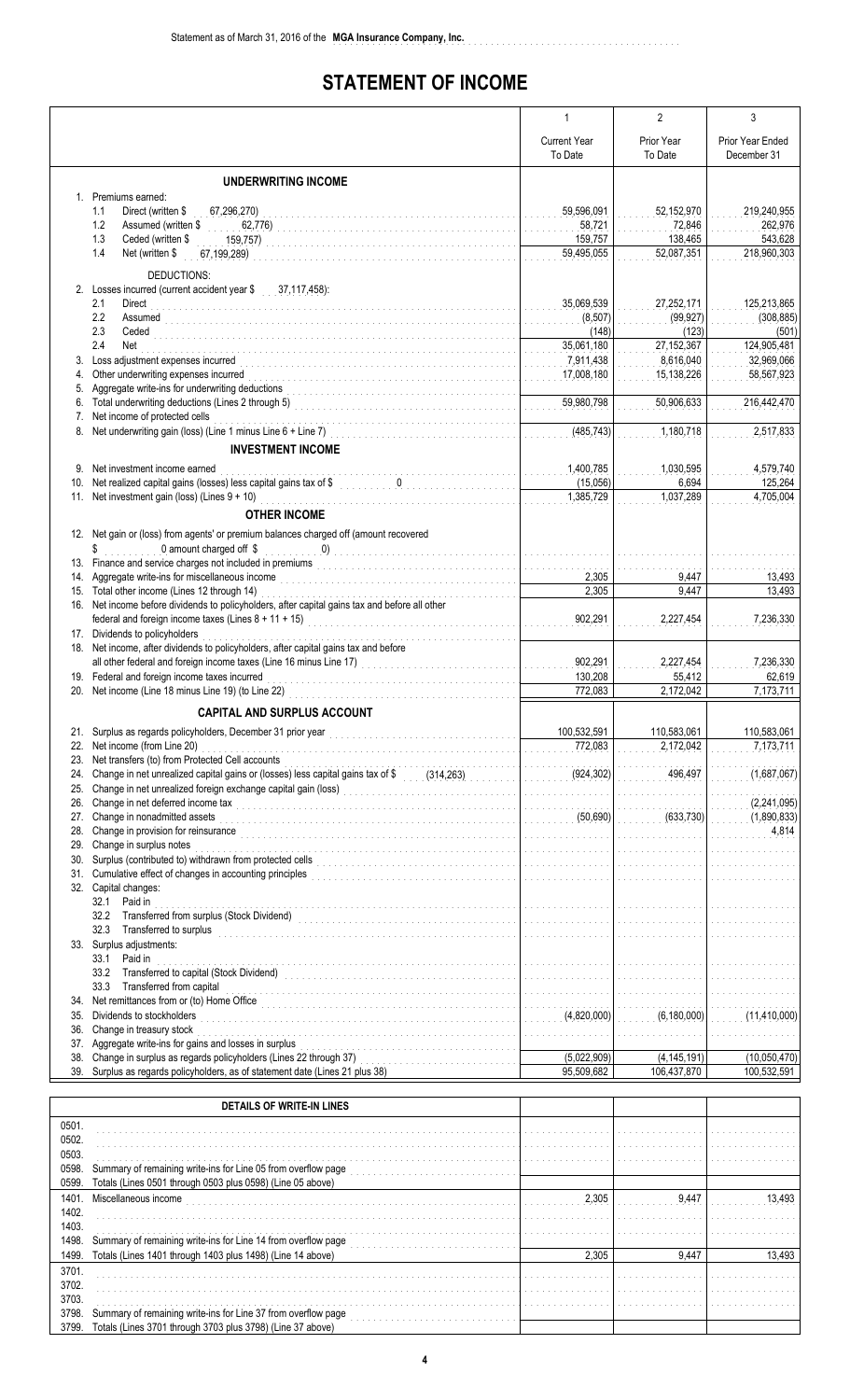## **CASH FLOW**

|     |                                                                                                                                                                                                                                        | 1                             | 2           | 3                 |
|-----|----------------------------------------------------------------------------------------------------------------------------------------------------------------------------------------------------------------------------------------|-------------------------------|-------------|-------------------|
|     | <b>Cash from Operations</b>                                                                                                                                                                                                            |                               |             |                   |
|     |                                                                                                                                                                                                                                        | <b>Current Year</b>           | Prior Year  | Prior Year        |
|     |                                                                                                                                                                                                                                        | To Date                       | To Date     | Ended December 31 |
| 1.  | Premiums collected net of reinsurance                                                                                                                                                                                                  | 61,746,365                    | 54,439,408  | 221,296,103       |
|     | Net investment income                                                                                                                                                                                                                  | 1,536,837                     | 1,383,910   | 7,026,478         |
| 3.  | Miscellaneous income                                                                                                                                                                                                                   | 2,305                         | 9,447       | 13,493            |
| 4.  | Total (Lines 1 to 3)                                                                                                                                                                                                                   | 63,285,507                    | 55,832,765  | 228,336,074       |
| 5.  | Benefit and loss related payments                                                                                                                                                                                                      | 35,176,042                    | 26,999,288  | 118.851.566       |
| 6.  | Net transfers to Separate Accounts, Segregated Accounts and Protected Cell Accounts                                                                                                                                                    |                               |             |                   |
| 7.  | Commissions, expenses paid and aggregate write-ins for deductions<br>The continuum of the contract of the contract of the contract of the contract of the contract of the contract of the contract of the contract of the contra       | 25,813,389                    | 23,512,063  | 85,289,692        |
| 8.  | Dividends paid to policyholders                                                                                                                                                                                                        |                               |             |                   |
| 9.  | Federal and foreign income taxes paid (recovered) net of \$ 0 tax on capital gains (losses)                                                                                                                                            |                               | 208,932     | 1,078,027         |
| 10. | Total (Lines 5 through 9)                                                                                                                                                                                                              | 60,989,431                    | 50,720,283  | 205,219,285       |
| 11. | Net cash from operations (Line 4 minus Line 10)                                                                                                                                                                                        | 2,296,076                     | 5,112,482   | 23,116,789        |
|     | <b>Cash from Investments</b>                                                                                                                                                                                                           |                               |             |                   |
|     | 12. Proceeds from investments sold, matured or repaid:                                                                                                                                                                                 |                               |             |                   |
|     | 12.1<br><b>Bonds</b>                                                                                                                                                                                                                   | 13,982,530                    | 8,550,543   | 46,106,946        |
|     | 12.2<br>Stocks                                                                                                                                                                                                                         |                               | 501,989     | 1,001,989         |
|     | 12.3                                                                                                                                                                                                                                   |                               |             | and a state       |
|     | 12.4<br>Real estate                                                                                                                                                                                                                    |                               |             |                   |
|     | 12.5<br>Other invested assets                                                                                                                                                                                                          | 43,952                        |             | 5,223,991         |
|     | Net gains (or losses) on cash, cash equivalents and short-term investments<br>12.6<br>a dia 40.000 metatra. Ny fisiana ara-daharampehintany ary ara-daharanjarahasin'ilay kaominina dia 4.                                             | .                             | 1,767       | 2,664             |
|     | 12.7<br>Miscellaneous proceeds                                                                                                                                                                                                         |                               |             | 907,483           |
|     | 12.8                                                                                                                                                                                                                                   | 14,026,482                    | 9,054,299   | 53,243,073        |
|     | 13. Cost of investments acquired (long-term only):                                                                                                                                                                                     |                               |             |                   |
|     | 13.1<br><b>Bonds</b>                                                                                                                                                                                                                   | 9.511.735                     | 5.456.640   | 45,751,280        |
|     | 13.2<br>Stocks                                                                                                                                                                                                                         |                               |             | 5,900,224         |
|     | 13.3<br>Mortgage loans with a state of the contract of the contract of the contract of the contract of the contract of the contract of the contract of the contract of the contract of the contract of the contract of the contract of |                               |             |                   |
|     | 13.4<br>Real estate                                                                                                                                                                                                                    |                               |             |                   |
|     | 13.5<br>Other invested assets                                                                                                                                                                                                          | .                             | 337,198     | 2,137,617         |
|     | 13.6<br>Miscellaneous applications                                                                                                                                                                                                     | 1,133,849                     |             | 38,388            |
|     | 13.7<br>Total investments acquired (Lines 13.1 to 13.6)                                                                                                                                                                                | 10,645,584                    | 5,793,838   | 53,827,509        |
| 14. | Net increase (or decrease) in contract loans and premium notes                                                                                                                                                                         |                               |             |                   |
|     | 15. Net cash from investments (Line 12.8 minus Line 13.7 and Line 14)<br>15. Net cash from investments (Line 12.8 minus Line 13.7 and Line 14)                                                                                         | 3.380.898                     | 3,260,461   | (584, 436)        |
|     |                                                                                                                                                                                                                                        |                               |             |                   |
|     | <b>Cash from Financing and Miscellaneous Sources</b>                                                                                                                                                                                   |                               |             |                   |
|     | 16. Cash provided (applied):                                                                                                                                                                                                           |                               |             |                   |
|     | 16.1<br>Surplus notes, capital notes                                                                                                                                                                                                   | .                             | .           |                   |
|     | 16.2 Capital and paid in surplus, less treasury stock                                                                                                                                                                                  | and a straight and a straight |             |                   |
|     | 16.3<br>Borrowed funds                                                                                                                                                                                                                 |                               |             |                   |
|     | Net deposits on deposit-type contracts and other insurance liabilities<br>16.4                                                                                                                                                         |                               |             |                   |
|     | Dividends to stockholders<br>16.5                                                                                                                                                                                                      | 4,820,000                     | 6,180,000   | 11,410,000        |
|     | 16.6<br>Other cash provided (applied)                                                                                                                                                                                                  | 3,842,114                     | (193, 213)  | (5,916,832)       |
|     | 17. Net cash from financing and miscellaneous sources (Line 16.1 through Line 16.4 minus                                                                                                                                               |                               |             |                   |
|     | Line 16.5 plus Line 16.6)                                                                                                                                                                                                              | (977, 886)                    | (6,373,213) | (17, 326, 832)    |
|     | RECONCILIATION OF CASH, CASH EQUIVALENTS AND SHORT-TERM INVESTMENTS                                                                                                                                                                    |                               |             |                   |
|     | 18. Net change in cash, cash equivalents and short-term investments (Line 11, plus Lines 15 and 17)                                                                                                                                    | 4,699,088                     | 1,999,730   | 5,205,521         |
|     | 19. Cash, cash equivalents and short-term investments:                                                                                                                                                                                 |                               |             |                   |
|     | 19.1<br>Beginning of year                                                                                                                                                                                                              | 18,310,539                    | 13,105,018  | 13,105,018        |
|     | 19.2<br>End of period (Line 18 plus Line 19.1)                                                                                                                                                                                         | 23,009,627                    | 15,104,748  | 18,310,539        |
|     |                                                                                                                                                                                                                                        |                               |             |                   |
|     | Note: Supplemental disclosures of cash flow information for non-cash transactions:                                                                                                                                                     |                               |             |                   |

| 20.0001 |  |  |
|---------|--|--|
| 20.0002 |  |  |
| 20.0003 |  |  |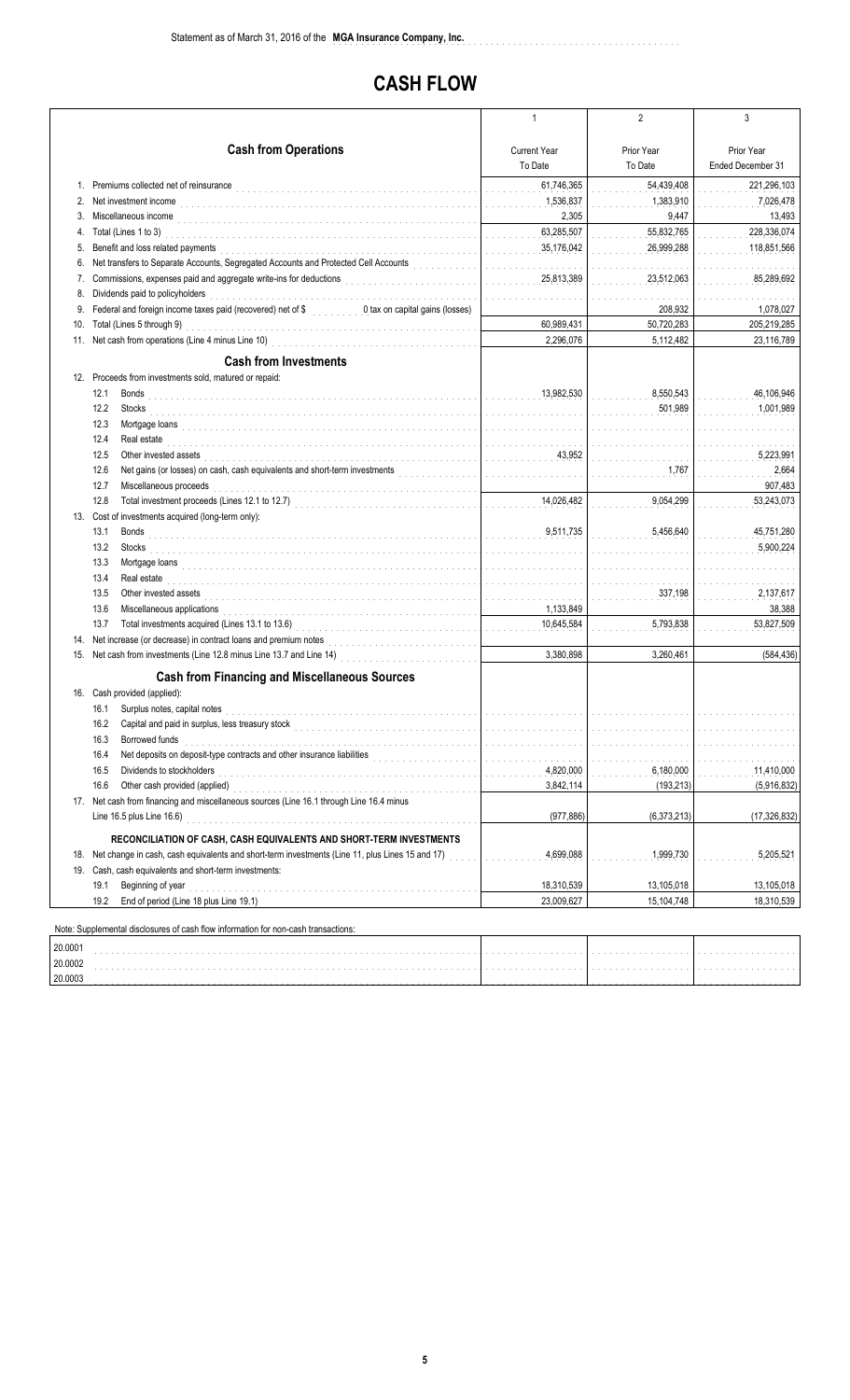#### **(1) Summary of Significant Accounting Policies**

#### (A) Accounting Practices

The accompanying statutory financial statements of MGA Insurance Company, Inc. (Company) have been prepared on the basis of accounting practices prescribed or permitted by the Texas Department of Insurance. The state of Texas requires insurance companies domiciled in the state of Texas to prepare their statutory financial statements in accordance with the National Association of Insurance Commissioners' (NAIC) *Accounting Practices and Procedures Manual* (NAIC SAP) subject to any deviations prescribed or permitted by the Texas Department of Insurance.

In these statements, the only difference between Texas prescribed practices and NAIC SAP is that Texas regulations allow furniture and equipment to be admitted assets whereas NAIC SAP does not. Reconciliations of net income and policyholders' surplus between amounts presented in the financial statements (Texas basis) and NAIC SAP are as follows:

|                                                                                                                                                                                                                                       | $3 - 31 - 16$                         | $12 - 31 - 15$                         |
|---------------------------------------------------------------------------------------------------------------------------------------------------------------------------------------------------------------------------------------|---------------------------------------|----------------------------------------|
| Net Income<br>(1) Net income, Texas basis                                                                                                                                                                                             | 772,083                               | 7,173,711                              |
| (2) State Prescribed Practices for Furniture and Equipment that increase/(decrease) NAIC SAP<br>(3) State Permitted Practices that increase/(decrease) NAIC SAP                                                                       |                                       |                                        |
| (4) NAIC SAP                                                                                                                                                                                                                          | 772.083                               | 7,173,711                              |
| Surplus<br>(5) Policyholders' surplus, Texas basis<br>(6) State Prescribed Practices for Furniture and Equipment that increase/(decrease) NAIC SAP<br>(7) State Permitted Practices that increase/(decrease) NAIC SAP<br>(8) NAIC SAP | 95,509,682<br>1,366,518<br>94.143.164 | 100,532,591<br>1.382.681<br>99.149.910 |

#### (B) Use of Estimates

No significant changes

(C) Accounting Policies

(1) through (5) No significant changes.

(6) Investment grade loan-backed securities, excluding residential mortgage-backed securities, are stated at amortized cost. The prospective adjustment method is used to value all such securities. In order to value loan-backed securities subject to multiple designations, including residential mortgage-backed securities, the Company followed the procedures established by the NAIC Modeling Process. This two-step process determined the carrying value method and NAIC designation.

(7) through (13) No significant changes

(D) Going Concern

Management's evaluation determined there are no principal conditions or events that raise substantial doubt about the Company's ability to continue as a going concern.

#### **(2) Accounting Changes and Corrections of Errors** No significant changes

#### **(3) Business Combinations and Goodwill** No significant changes

**(4) Discontinued Operations** There were no operations that were discontinued in the current or prior year.

#### **(5) Investments**

- (A) Mortgage Loans Not applicable
- (B) Troubled Debt Restructuring for Debtors Not applicable
- (C) Reverse Mortgages Not applicable

#### (D) Loan-Backed Securities

(1) Prepayment assumptions for single class and multi-class mortgage-backed securities were obtained from internal estimates consistent with the current interest rates and economic environment and projections of security dealers available on the Bloomberg information system.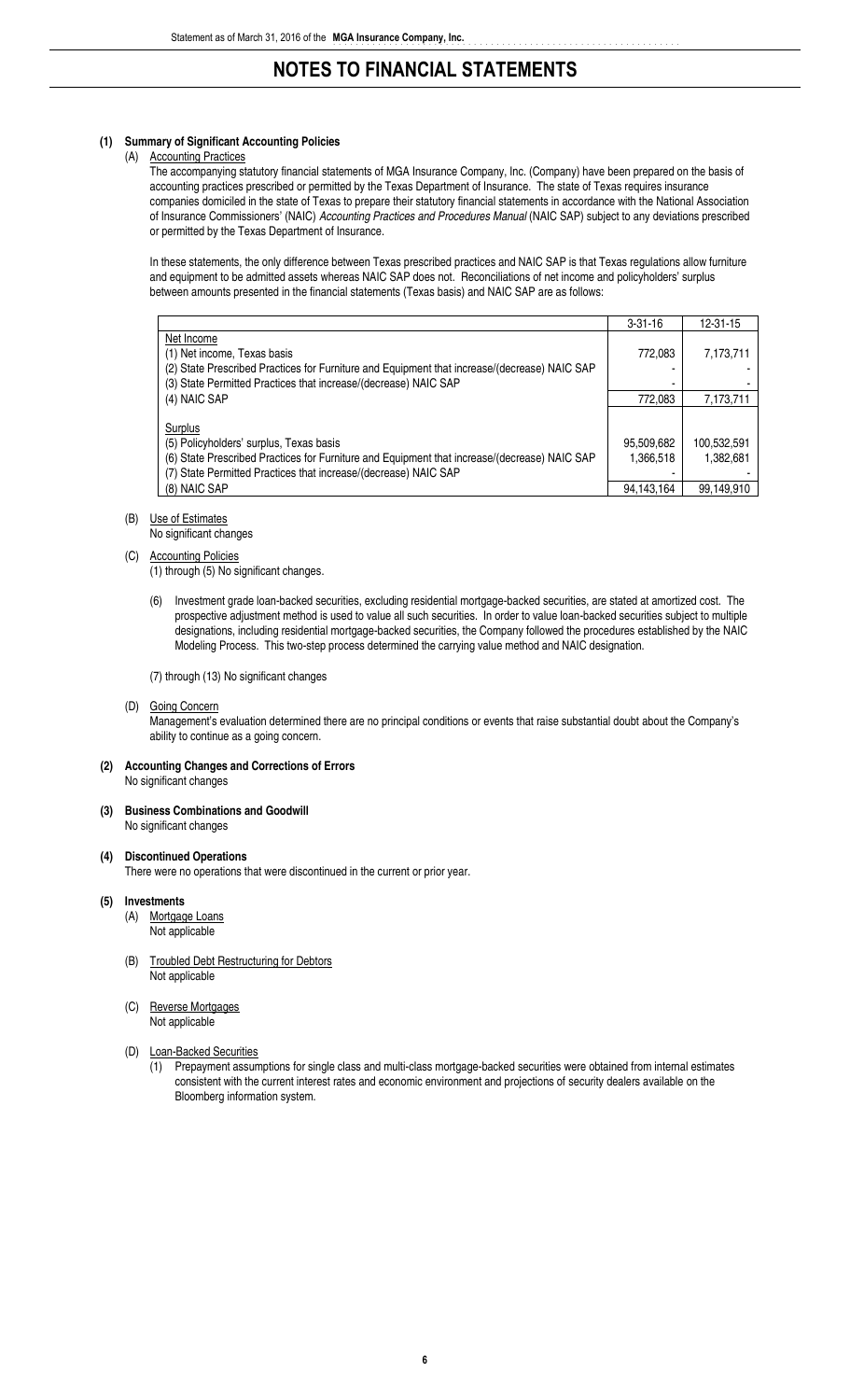(2) The following table summarizes by quarter other-than-temporary impairments (OTTI) recorded during the year because the Company had either the intent to sell the securities or the inability or lack of intent to retain as cited in the table:

|                                                                         | <b>Amortized Cost</b> | <b>OTTI</b>  |                  |
|-------------------------------------------------------------------------|-----------------------|--------------|------------------|
|                                                                         |                       |              |                  |
|                                                                         | Before OTTI           | Recognized   | Fair Value (1-2) |
| Other Than Temporary Impairment recognized 1 <sup>st</sup> quarter      |                       |              |                  |
| a. Intent to sell                                                       |                       |              |                  |
| b. Inability or lack of intent to retain investment in the security for |                       |              |                  |
| a period of time sufficient to recover the amortized cost basis         |                       |              |                  |
| c. Total 1 <sup>st</sup> quarter                                        | 0                     | 0            | 0                |
| Other Than Temporary Impairment recognized 2 <sup>nd</sup> quarter      |                       |              |                  |
| d. Intent to sell                                                       |                       |              |                  |
| e. Inability or lack of intent to retain investment in the security for |                       |              |                  |
| a period of time sufficient to recover the amortized cost basis         |                       |              |                  |
| f. Total $2^{nd}$ quarter                                               | 0                     | 0            | 0                |
| Other Than Temporary Impairment recognized 3 <sup>rd</sup> quarter      |                       |              |                  |
| g. Intent to sell                                                       |                       |              |                  |
| h. Inability or lack of intent to retain investment in the security for |                       |              |                  |
| a period of time sufficient to recover the amortized cost basis         |                       |              |                  |
| Total 3 <sup>rd</sup> quarter<br>i.                                     | 0                     | 0            | 0                |
| Other Than Temporary Impairment recognized 4 <sup>th</sup> quarter      |                       |              |                  |
| Intent to sell                                                          |                       |              |                  |
| k. Inability or lack of intent to retain investment in the security for |                       |              |                  |
| a period of time sufficient to recover the amortized cost basis         |                       |              |                  |
| Total 4 <sup>th</sup> quarter                                           | 0                     | 0            | U                |
| m. Annual aggregate total                                               | <b>XXXXX</b>          | $\mathbf{0}$ | <b>XXXXX</b>     |

(3) The following table reflects securities with an OTTI recognized in current year earnings based on the fact the present value of cash flows expected to be collected was less than the amortized cost basis of the securities:

| CUSIP/Description | Amortized<br>Cost Before<br>OTTI | <b>Present Value</b><br>of Projected<br>Cash Flows | <b>OTTI</b><br>Recognized | Amortized Cost<br>After OTTI | Fair Value at<br>Time of OTTI | Financial<br><b>Statement Date</b><br>Reported |
|-------------------|----------------------------------|----------------------------------------------------|---------------------------|------------------------------|-------------------------------|------------------------------------------------|
|                   |                                  |                                                    |                           |                              |                               |                                                |
| Total OTTI        |                                  |                                                    |                           |                              |                               |                                                |

(4) The following table summarizes gross unrealized investment losses on loan-backed securities based on length of time continuously in these unrealized loss positions as of quarter end:

| a. Aggregate amount of unrealized losses:                   |           |
|-------------------------------------------------------------|-----------|
| 1. Less than 12 months                                      |           |
| 2.12 months or longer                                       | 298,254   |
| 3. Total                                                    | 298,254   |
|                                                             |           |
| b. Aggregate fair value of securities with unrealized loss: |           |
| 1. Less than 12 months                                      |           |
| 2.12 months or longer                                       | 3,048,882 |
| 3. Total                                                    | 3.048.882 |
|                                                             |           |

- (5) All loan-backed securities in an unrealized loss position were reviewed to determine whether an OTTI should be recognized. For those securities in an unrealized loss position as of March 31, 2016, the Company has made a decision not to sell any such securities. The Company has evaluated its cash flow requirements and believes that its liquidity is adequate and it will not be required to sell these securities before recovery of their cost basis. The conclusions are supported by a detailed analysis of the underlying credit and projected cash flows on each security. It is possible that the Company could recognize an OTTI in the future on some of the securities held if future events, information and the passage of time cause it to conclude that declines in value are other-than-temporary.
- (E) Repurchase Agreements and/or Securities Lending Transactions (1-2) No significant changes
	- - (3) There were no agreements or transactions involving collateral.
- (F) Writedowns for |mpairment of Real Estate, Real Estate Sales, Retail Land Sales Operations and Real Estate with Participating Mortgage Loan Features Not applicable
- (G) Low Income Housing Tax Credits Not applicable
- (H) Restricted Assets No significant changes
- (I) Working Capital Finance Investments Not applicable
- (J) Offsetting and Netting of Assets and Liabilities Not applicable
- **(6) Joint Ventures, Partnerships and Limited Liability Companies** No significant changes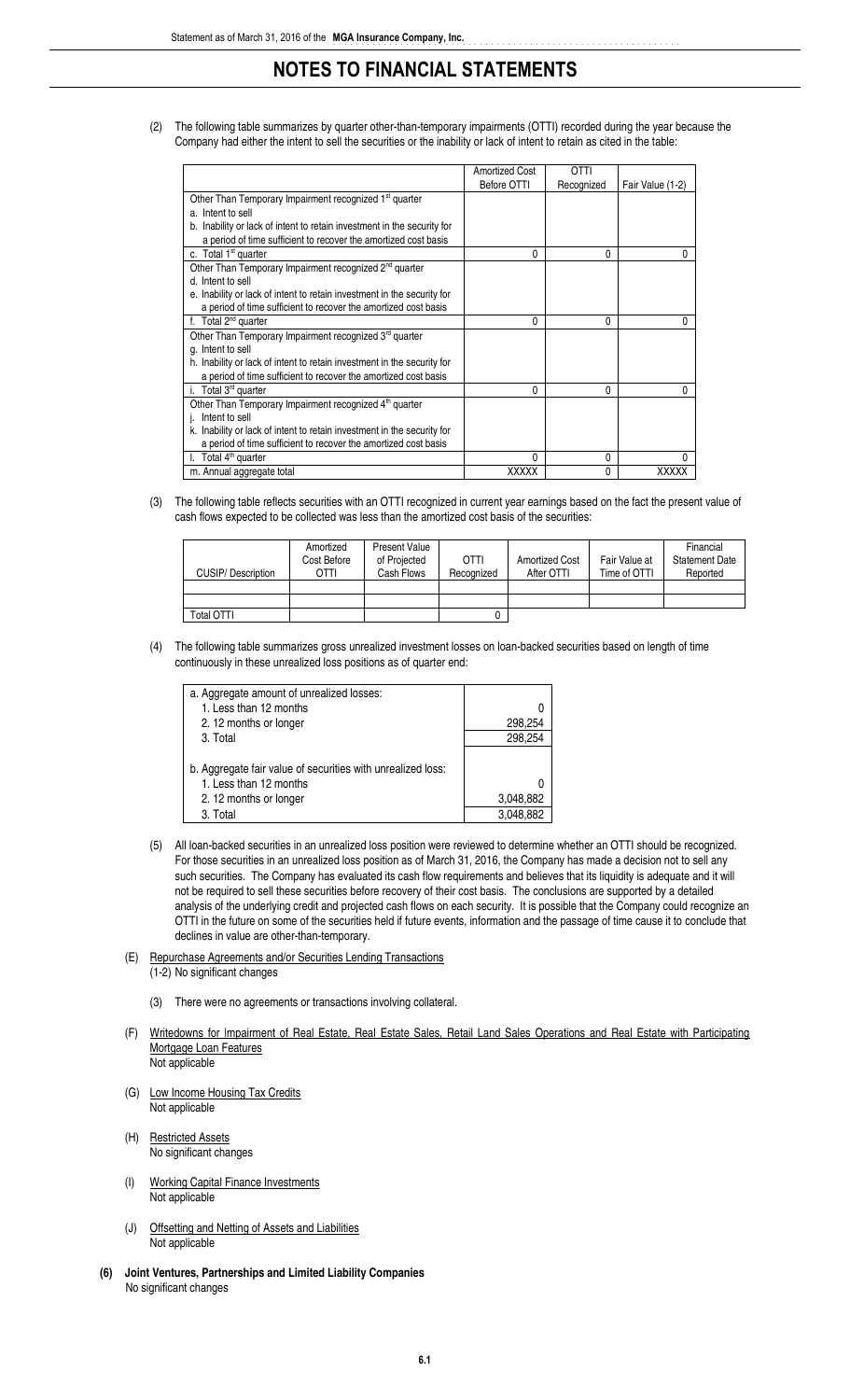- **(7) Investment Income** No significant changes
- **(8) Derivative Instruments** The Company does not own derivative instruments.
- **(9) Income Taxes** No significant changes
- **(10) Information Concerning Parent, Subsidiaries and Affiliates** No significant changes
- **(11) Debt**
	- (A) Amount, Interest, Maturities, Collateral, Covenants The Company has no debt outstanding.
	- (B) Funding Agreements with Federal Home Loan Bank (FHLB) The Company has no Federal Home Loan Bank agreements.
- **(12) Retirement Plans, Deferred Compensation, Postemployment Benefits and Compensated Absences and Other Postretirement Benefit Plans**

#### (A) Defined Benefit Plan

The company does not have a defined benefit plan.

(B through F) No significant changes

**(13) Capital and Surplus, Shareholders' Dividend Restrictions and Quasi-Reorganizations** No significant changes

#### **(14) Contingencies**

No significant changes

**(15) Leases**

No significant changes

**(16) Information about Financial Instruments with Off-Balance Sheet Risk and Financial Instruments with Concentrations of Credit Risk**

The Company does not have any financial instruments where there is off-balance-sheet-risk of accounting loss due to credit or market risk.

#### **(17) Sale, Transfer and Servicing of Financial Assets and Extinguishments of Liabilities**

(A) Transfer of Receivables Reported as Sales Not applicable

- (B) Transfer and Servicing of Financial Assets There were no transactions involving the transfer or servicing of financial assets.
- (C) Wash Sales
	- (1) In the course of the Company's asset management, securities may be sold and reacquired within thirty days of the sale date to enhance the yield on the investments and to offset realized loss carryforwards for federal income tax purposes.
	- (2) There were no wash sale transactions involving unrated securities or securities with an NAIC designation of 3 or below.
- **(18) Gain or Loss to the Reporting Entity from Uninsured Plans and the Uninsured Portion of Partially Insured Plans** The Company has no such plans.

valuation method by which fair value was determined. The levels are defined as follows:

**(19) Direct Premium Written / Produced by Managing General Agents / Third Party Administrators** No significant changes

#### **(20) Fair Value Measurement**

- (A) Inputs Used for Assets and Liabilities Measured and Reported at Fair Value
	- (1) Items Measured and Reported at Fair Value by Levels 1, 2 and 3 The Company has categorized its assets and liabilities that are measured at fair value into the three-level fair value hierarchy as reflected in the table below. The three-level fair value hierarchy is based on the degree of subjectivity inherent in the

*Level 1 – Quoted Prices in Active Markets for Identical Assets and Liabilities*: This category, for items measured at fair value on a recurring basis, includes exchange-traded preferred and common stocks. The estimated fair value of the equity securities within this category are based on quoted prices in active markets.

*Level 2 – Significant Other Observable Inputs*: This category for items measured at fair value on a recurring basis includes bonds, loan-back securities, preferred stocks and common stocks which are not exchange-traded. The estimated fair values of some of these items were determined by independent pricing services using observable inputs. Others were based on quotes from markets which were not considered actively traded.

*Level 3 – Significant Unobservable Inputs*: This category includes valuations based on models where significant inputs are not observable. The unobservable inputs reflect the Company's own estimates as to the assumptions that market participants would use. Investments classified as Level 3 are comprised of securities for which values provided by an independent pricing service or quoted market prices were not used, many of which are not publicly traded or are not actively traded.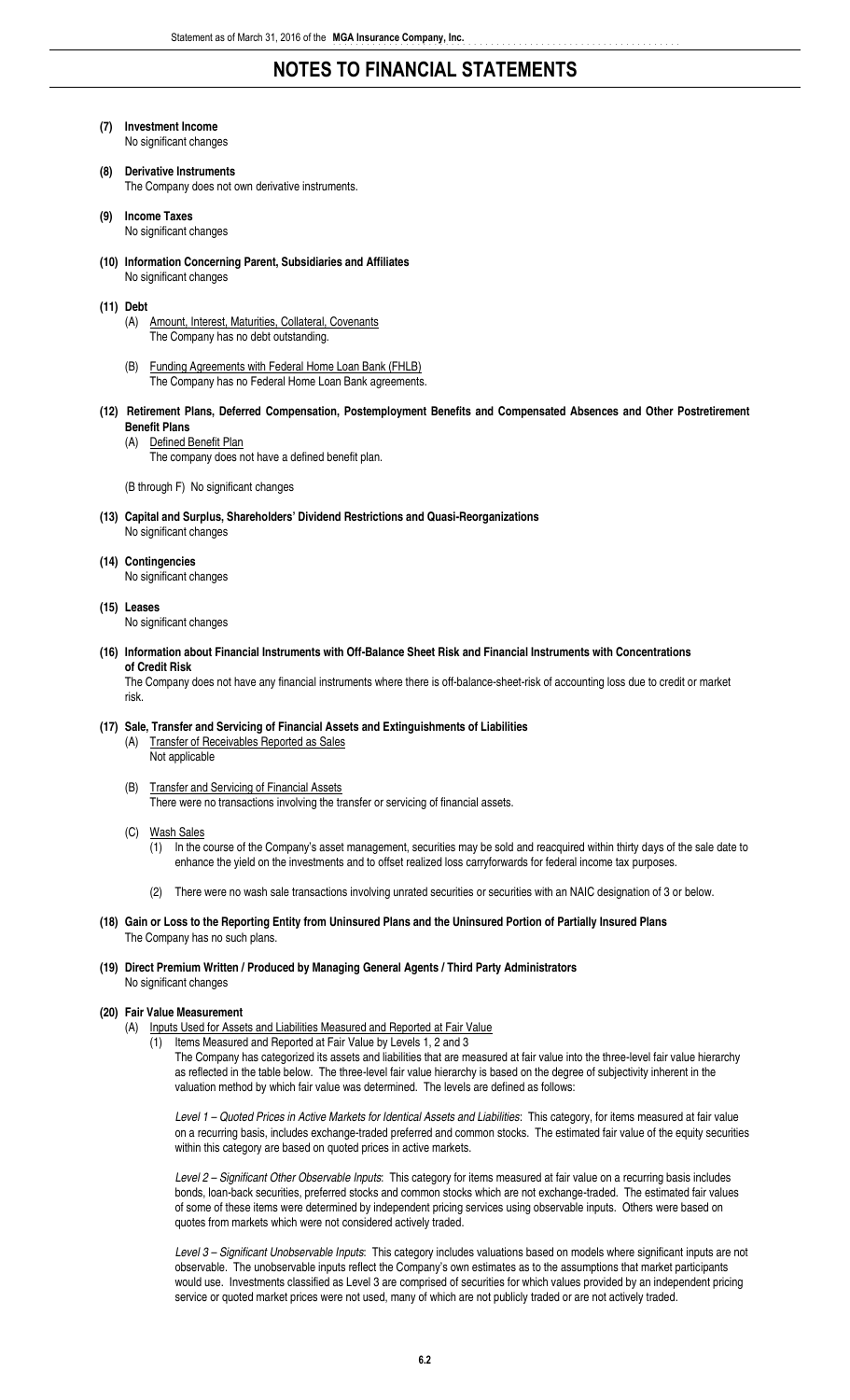| Description                 | Level 1        | Level 2    | Level 3 | Total      |
|-----------------------------|----------------|------------|---------|------------|
| Assets at Fair Value        |                |            |         |            |
| <b>Bonds</b>                |                |            |         |            |
| Issuer obligations          | -              | 5,305,752  | -       | 5,305,752  |
| Residential mortgage-backed | $\blacksquare$ | 2,069,768  | ۰       | 2,069,768  |
| Common stock                | $\blacksquare$ | 3,686,415  |         | 3,686,415  |
| Preferred stock             | $\blacksquare$ | 488,800    | -       | 488,800    |
| Total Assets at Fair Value  | 0              | 11,550,735 | 0       | 11,550,735 |

All of the Company's Level 1 and Level 2 invested assets held as of March 31, 2016 were priced using either independent pricing services or available market prices to determine fair value. The Company classifies such instruments in active markets as Level 1 and those not in active markets as Level 2. Those for which the independent pricing service value is used are classified as Level 2. At the end of each reporting period, the Company evaluates whether or not any event has occurred or circumstances have changed that would cause an instrument to be transferred between Levels 1 and 2. This policy also applies to transfers into or out of Level 3 as stated in paragraph 3 below. There were no transfers between Levels 1 and 2 during the first quarter of 2016.

#### (2) Rollforward of Level 3 Items:

| Description                       | Level 3<br>Balance at<br>$12 - 31 - 15$ | Gains<br>(Losses)<br>Included<br>in Income | Gains<br>(Losses)<br>Included in<br>Surplus | Purchases | Sales | Transfers<br>into Level 3 | Transfers out<br>of Level 3 | Level 3<br>Balance at<br>$3 - 31 - 16$ |
|-----------------------------------|-----------------------------------------|--------------------------------------------|---------------------------------------------|-----------|-------|---------------------------|-----------------------------|----------------------------------------|
| Assets at Fair Value              |                                         |                                            |                                             |           |       |                           |                             |                                        |
| Bonds and asset-backed securities |                                         |                                            | -                                           |           |       | ۰                         |                             |                                        |
| Total Assets at Fair Value        |                                         |                                            | 0                                           |           |       |                           |                             |                                        |

(3) Policy on Transfers Into and Out of Level 3

At the end of each reporting period, the Company evaluates whether or not any event has occurred or circumstances have changed that would cause an instrument to be transferred into or out of Level 3. The above table of Level 3 assets begins with the prior period balance and adjusts the balance for the gains or losses (realized and unrealized) that occurred during the current period. Any new purchases that are identified as Level 3 securities are added, and any sales of securities which were previously identified as Level 3 are subtracted. Next, any securities which were previously identified as Level 1 or Level 2 securities and which are currently identified as Level 3 are added. Finally, securities which were previously identified as Level 3 and which are now designated as Level 1 or as Level 2 are subtracted.

(4) Inputs and Techniques Used for Level 2 and Level 3 Fair Values

Level 2 securities have a fair value derived from a market price estimate provided by an independent pricing service. This generally involves a matrix pricing approach which looks at the characteristics of securities traded in actual market transactions and maps them into categories. If the specific security to be priced has not recently traded, it is also categorized, and the market yield on deemed similar instruments is applied to that issue. For securities backed by mortgage loans, key inputs include the market required loss adjusted yield, and the projected default rate, severity, and voluntary prepayment speed on the underlying collateral.

- (5) Derivative Fair Values Not applicable
- (B) Other Fair Value Disclosures Not applicable

#### (C) Fair Values for All Financial Instruments by Levels 1, 2 and 3

The table below reflects the fair values and admitted values of all admitted assets and liabilities that are financial instruments excluding those accounted for under the equity method (subsidiaries, partnerships). The fair values are also categorized into the three-level fair value hierarchy as described above in Note 20(A). The Company does not have any liabilities measured at fair value.

|                              |                   | Admitted    |           |             |         | <b>Not Practical</b> |
|------------------------------|-------------------|-------------|-----------|-------------|---------|----------------------|
| Type of Financial Instrument | <b>Fair Value</b> | Value       | Level 1   | Level 2     | Level 3 | (Carrying Value)     |
| <b>Bonds</b>                 | 151,261,428       | 153,753,042 | 6.313.544 | 144.947.884 |         |                      |
| Common stock - unaffiliated  | 3,686,415         | 3,686,415   |           | 3,686,415   |         |                      |
| Preferred stock              | 846.053           | 848.528     | 357.253   | 488.800     |         |                      |
| Cash, cash equivalents and   |                   |             |           |             |         |                      |
| short-term investments       | 23.022.745        | 23,009,628  | 15.858    | 23,006,887  | -       |                      |
| <b>Total Assets</b>          | 178.816.641       | 181,297,613 | 6.686.655 | 172,129,986 |         |                      |

(D) Financial Instruments for Which Not Practical to Estimate Fair Values Not applicable

#### **(21) Other Items**

Not applicable

#### **(22) Events Subsequent**

There were no events occurring subsequent to the close of the books for this statement that would have a material effect on the financial condition of the Company.

#### **(23) Reinsurance**

No significant changes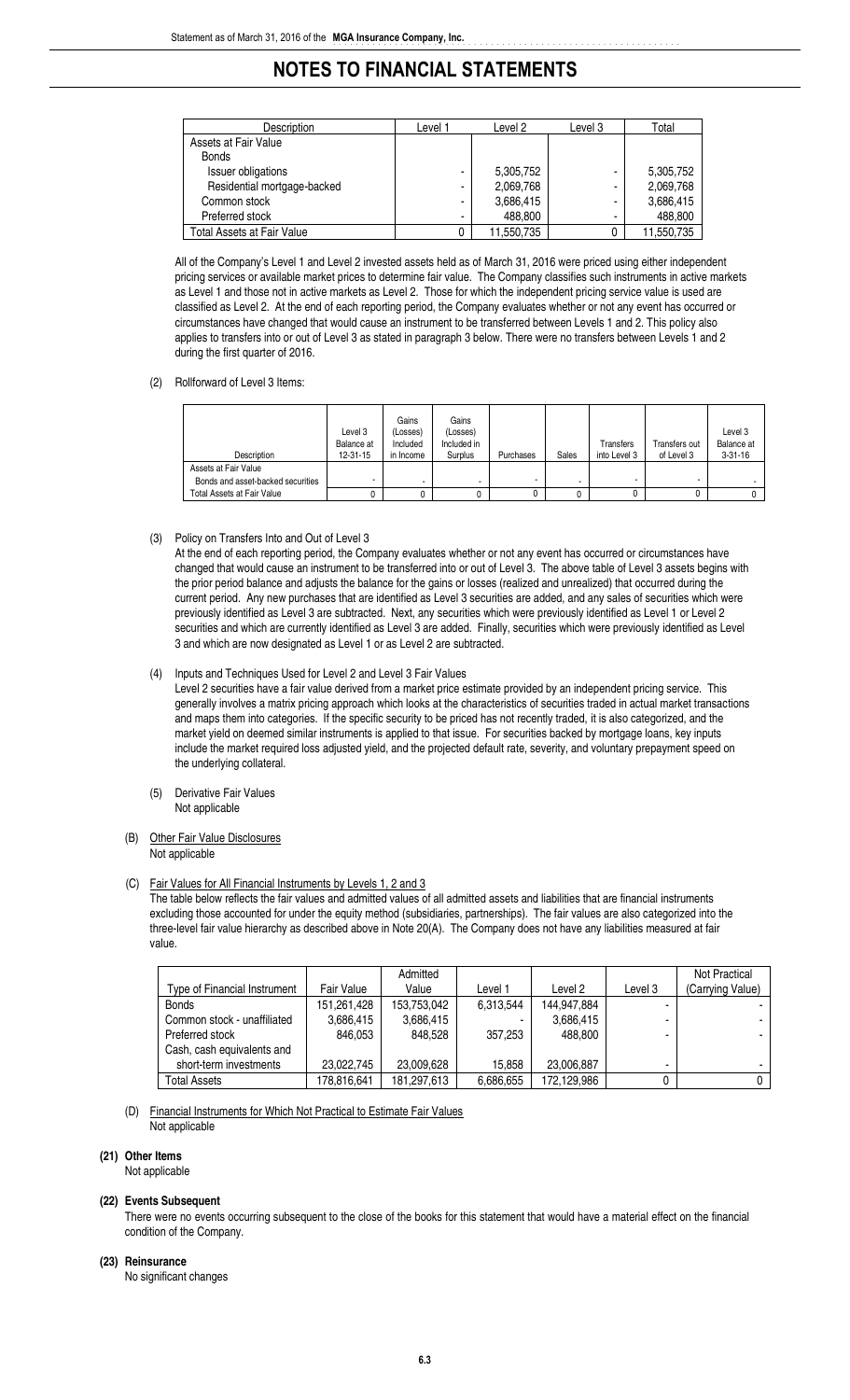**(24) Retrospectively Rated Contracts and Contracts Subject to Redetermination** Not applicable

#### **(25) Changes in Incurred Losses and Loss Adjustment Expenses**

The estimated cost of loss and loss adjustment expenses attributable to insured events of prior years decreased by \$1,080,000 during the current year as a result of ongoing analysis of recent loss development. Original estimates are increased or decreased as additional information becomes known regarding individual claims.

- **(26) Intercompany Pooling Arrangements** Not applicable
- **(27) Structured Settlements** The Company has not entered into any structured settlements.
- **(28) Health Care Receivables** Not applicable
- **(29) Participating Policies** Not applicable
- **(30) Premium Deficiency Reserves** On May 9, 2016, the Company evaluated the need to record a premium deficiency reserve and determined no reserve is necessary.

#### **(31) High Deductibles**

The Company does not write high deductible coverages.

- **(32) Discounting of Liabilities for Unpaid Losses and Unpaid Loss Adjustment Expenses** The Company does not discount liabilities for unpaid losses or unpaid loss adjustment expenses.
- **(33) Asbestos / Environmental Reserves** Not applicable
- **(34) Subscriber Savings Accounts** Not applicable
- **(35) Multiple Peril Crop Insurance** Not applicable

#### **(36) Financial Guaranty Insurance**

- (A) The Company does not write financial guaranty insurance.
- (B) The Company does not have insured financial obligations.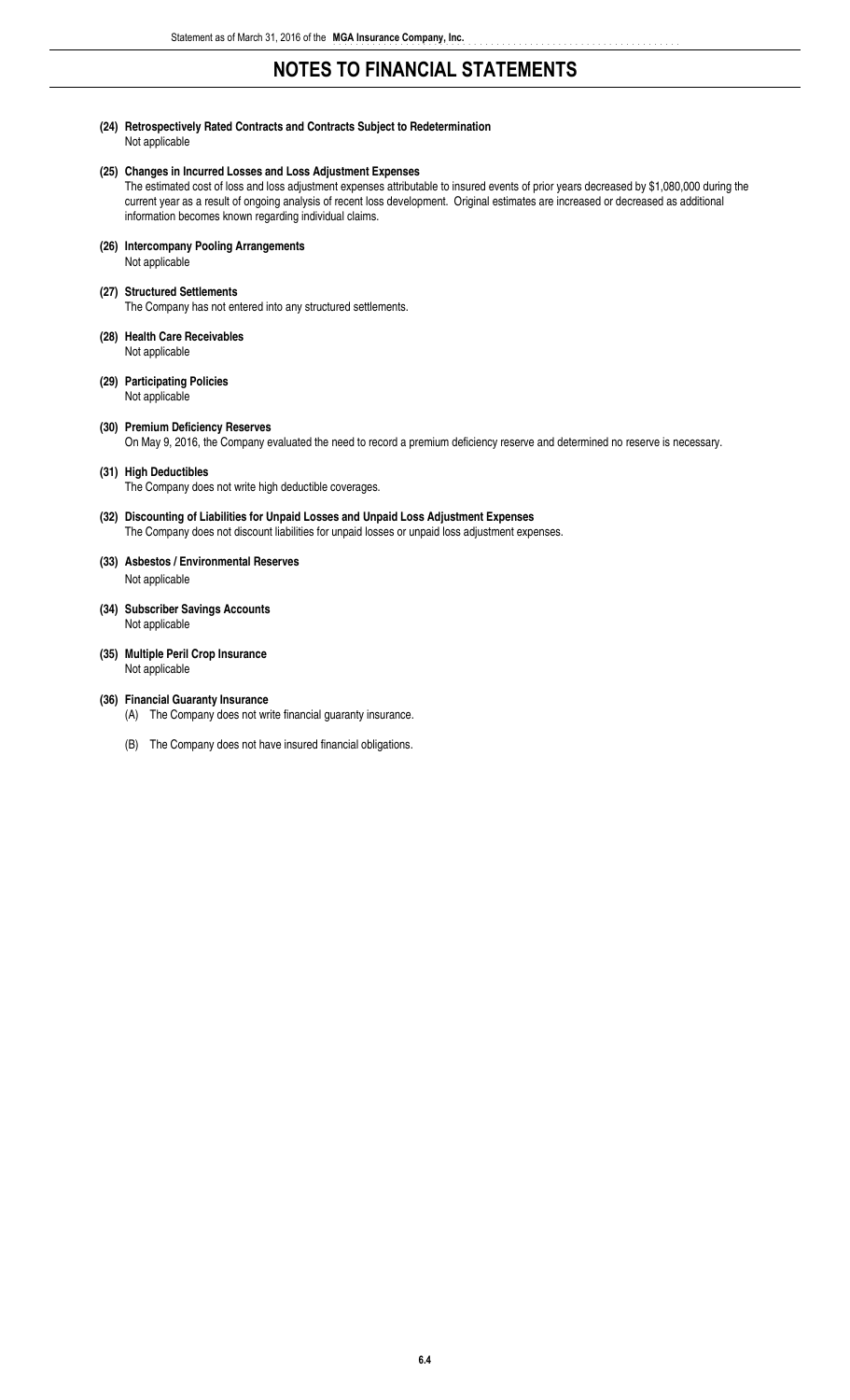..............................................................

### **PART 1 – COMMON INTERROGATORIES**

### **GENERAL**

| 1.1 Did the reporting entity experience any material transactions requiring the filing of Disclosure of Material Transactions<br>with the State of Domicile, as required by the Model Act?                                   |                   | Yes $[ ]$ No $[X]$                   |                              |  |  |
|------------------------------------------------------------------------------------------------------------------------------------------------------------------------------------------------------------------------------|-------------------|--------------------------------------|------------------------------|--|--|
| 1.2 If yes, has the report been filed with the domiciliary state?                                                                                                                                                            |                   |                                      | Yes [ ] No [ ]               |  |  |
| 2.1 Has any change been made during the year of this statement in the charter, by-laws, articles of incorporation, or deed of<br>settlement of the reporting entity?                                                         |                   |                                      | Yes [ ] No [X]               |  |  |
| 2.2 If yes, date of change:                                                                                                                                                                                                  |                   |                                      |                              |  |  |
| 3.1 Is the reporting entity a member of an Insurance Holding Company System consisting of two or more affiliated persons,<br>one or more of which is an insurer?                                                             |                   |                                      | Yes [X] No []                |  |  |
| If yes, complete Schedule Y, Parts 1, and 1A.                                                                                                                                                                                |                   |                                      |                              |  |  |
| 3.2 Have there been any substantial changes in the organizational chart since the prior quarter end?                                                                                                                         |                   |                                      | Yes $[ ]$ No $[X]$           |  |  |
| 3.3 If the response to 3.2 is yes, provide a brief description of those changes.                                                                                                                                             |                   |                                      |                              |  |  |
|                                                                                                                                                                                                                              |                   |                                      |                              |  |  |
|                                                                                                                                                                                                                              |                   |                                      |                              |  |  |
| 4.1 Has the reporting entity been a party to a merger or consolidation during the period covered by this statement?                                                                                                          |                   |                                      | Yes [ ] No [X]               |  |  |
| 4.2 If yes, provide the name of entity, NAIC Company Code, and state of domicile (use two letter state abbreviation) for any<br>entity that has ceased to exist as a result of the merger or consolidation.                  |                   |                                      |                              |  |  |
| 1                                                                                                                                                                                                                            | $\overline{2}$    | 3                                    |                              |  |  |
| Name of Entity                                                                                                                                                                                                               | NAIC Company Code | State of Domicile                    |                              |  |  |
|                                                                                                                                                                                                                              | and a state and a |                                      |                              |  |  |
| 5. If the reporting entity is subject to a management agreement, including third-party administrator(s), managing                                                                                                            |                   |                                      |                              |  |  |
| general agent(s), attorney-in-fact, or similar agreement, have there been any significant changes regarding the<br>terms of the agreement or principals involved?                                                            |                   |                                      | Yes $[$ ] No $[X]$ N/A $[$ ] |  |  |
| If yes, attach an explanation.                                                                                                                                                                                               |                   |                                      |                              |  |  |
| 6.1 State as of what date the latest financial examination of the reporting entity was made or is being made.                                                                                                                |                   |                                      | 12/31/2013                   |  |  |
| 6.2 State the as of date that the latest financial examination report became available from either the state of domicile or                                                                                                  |                   |                                      |                              |  |  |
| the reporting entity. This date should be the date of the examined balance sheet and not the date the report was<br>completed or released.                                                                                   |                   |                                      | 12/31/2013                   |  |  |
| 6.3 State as of what date the latest financial examination report became available to other states or the public from either                                                                                                 |                   |                                      |                              |  |  |
| the state of domicile or the reporting entity. This is the release date or completion date of the examination report and<br>not the date of the examination (balance sheet date).                                            | 10/16/2014        |                                      |                              |  |  |
| 6.4 By what department or departments?<br>Texas Department of Insurance                                                                                                                                                      |                   |                                      |                              |  |  |
|                                                                                                                                                                                                                              |                   |                                      |                              |  |  |
| 6.5 Have all financial statement adjustments within the latest financial examination report been accounted for in a<br>subsequent financial statement filed with Departments?                                                |                   | Yes $[$ $]$ No $[$ $]$ N/A $[$ X $]$ |                              |  |  |
| 6.6 Have all of the recommendations within the latest financial examination report been complied with?                                                                                                                       |                   |                                      | Yes[X] No[ ] N/A [ ]         |  |  |
| 7.1 Has this reporting entity had any Certificates of Authority, licenses or registrations (including corporate registration,<br>if applicable) suspended or revoked by any governmental entity during the reporting period? |                   | Yes $[ ]$ No $[X]$                   |                              |  |  |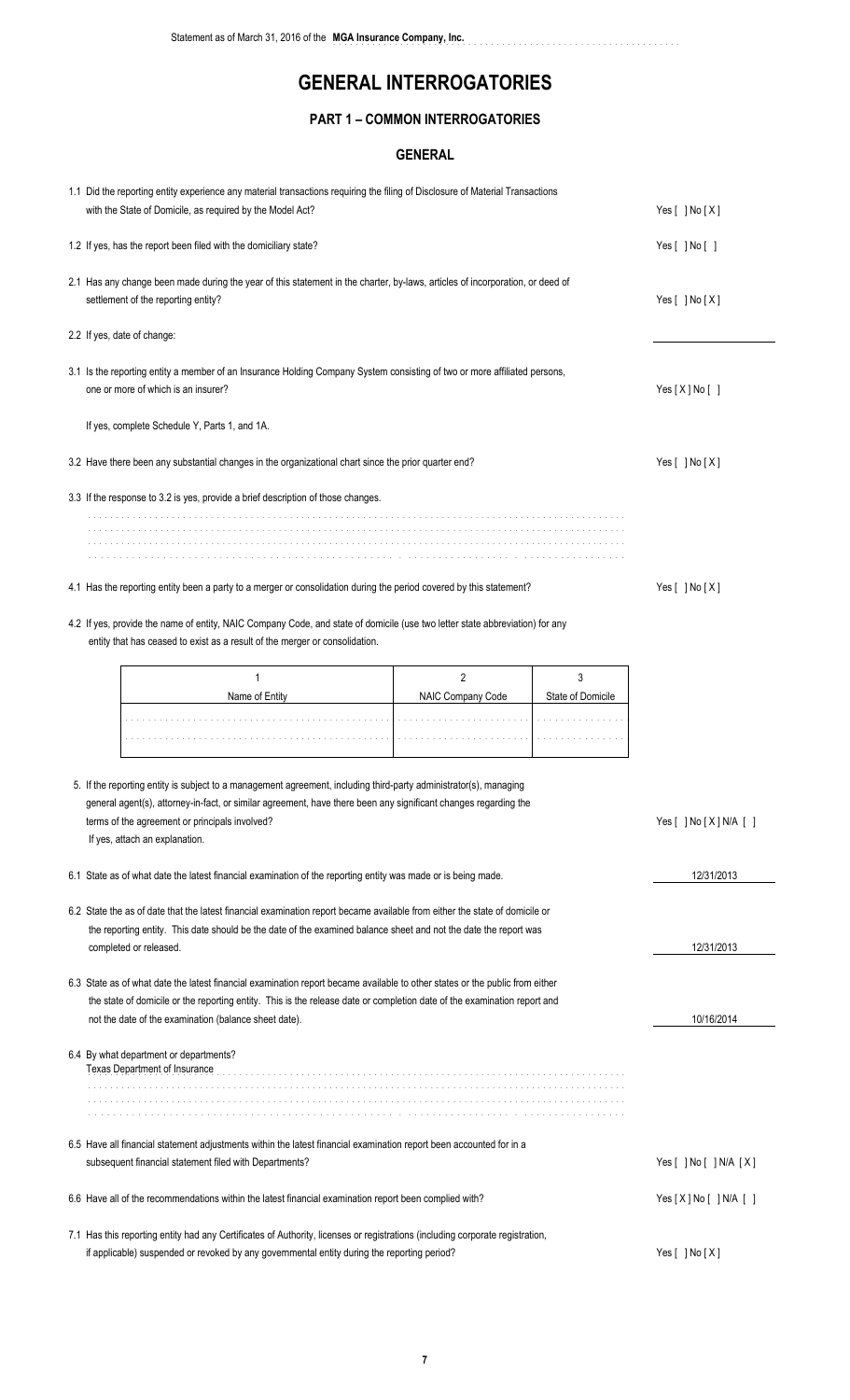| 7.2 If yes, give full information                                                                                                                                                                                                                                                                                                                                                                                                              |                           |            |     |             |                |         |
|------------------------------------------------------------------------------------------------------------------------------------------------------------------------------------------------------------------------------------------------------------------------------------------------------------------------------------------------------------------------------------------------------------------------------------------------|---------------------------|------------|-----|-------------|----------------|---------|
|                                                                                                                                                                                                                                                                                                                                                                                                                                                |                           |            |     |             |                |         |
| 8.1 Is the company a subsidiary of a bank holding company regulated by the Federal Reserve Board?                                                                                                                                                                                                                                                                                                                                              |                           |            |     |             | Yes [ ] No [X] |         |
| 8.2 If response to 8.1 is yes, please identify the name of the bank holding company.                                                                                                                                                                                                                                                                                                                                                           |                           |            |     |             |                |         |
| 8.3 Is the company affiliated with one or more banks, thrifts or securities firms?                                                                                                                                                                                                                                                                                                                                                             |                           |            |     |             | Yes [ ] No [X] |         |
| 8.4 If response to 8.3 is yes, please provide below the names and location (city and state of the main office) of any<br>affiliates regulated by a federal regulatory services agency [i.e. the Federal Reserve Board (FRB), the Office of the<br>Comptroller of the Currency (OCC), the Federal Deposit Insurance Corporation (FDIC) and the Securities Exchange<br>Commission (SEC)] and identify the affiliate's primary federal regulator. |                           |            |     |             |                |         |
| 1                                                                                                                                                                                                                                                                                                                                                                                                                                              | $\overline{2}$            | 3          | 4   | 5           | 6              |         |
| Affiliate<br>Name                                                                                                                                                                                                                                                                                                                                                                                                                              | Location<br>(City, State) | <b>FRB</b> | OCC | <b>FDIC</b> | <b>SEC</b>     |         |
|                                                                                                                                                                                                                                                                                                                                                                                                                                                |                           |            |     |             |                |         |
|                                                                                                                                                                                                                                                                                                                                                                                                                                                |                           |            |     |             |                |         |
| (b) Full, fair, accurate, timely and understandable disclosure in the periodic reports required to be filed by the reporting<br>entity:<br>(c) Compliance with applicable governmental laws, rules, and regulations;<br>(d) The prompt internal reporting of violations to an appropriate person or persons identified in the code; and<br>(e) Accountability for adherence to the code.<br>9.11 If the response to 9.1 is No, please explain: |                           |            |     |             | Yes [X] No []  |         |
|                                                                                                                                                                                                                                                                                                                                                                                                                                                |                           |            |     |             |                |         |
| 9.2 Has the code of ethics for senior managers been amended?                                                                                                                                                                                                                                                                                                                                                                                   |                           |            |     |             | Yes [ ] No [X] |         |
| 9.21 If the response to 9.2 is Yes, provide information related to amendment(s).                                                                                                                                                                                                                                                                                                                                                               |                           |            |     |             |                |         |
|                                                                                                                                                                                                                                                                                                                                                                                                                                                |                           |            |     |             |                |         |
| 9.3 Have any provisions of the code of ethics been waived for any of the specified officers?                                                                                                                                                                                                                                                                                                                                                   |                           |            |     |             | Yes [ ] No [X] |         |
| 9.31 If the response to 9.3 is Yes, provide the nature of any waiver(s).                                                                                                                                                                                                                                                                                                                                                                       |                           |            |     |             |                |         |
|                                                                                                                                                                                                                                                                                                                                                                                                                                                |                           |            |     |             |                |         |
|                                                                                                                                                                                                                                                                                                                                                                                                                                                | <b>FINANCIAL</b>          |            |     |             |                |         |
| 10.1 Does the reporting entity report any amounts due from parent, subsidiaries or affiliates on Page 2 of this statement?                                                                                                                                                                                                                                                                                                                     |                           |            |     |             | Yes [X] No []  |         |
| 10.2 If yes, indicate any amounts receivable from parent included in the Page 2 amount:                                                                                                                                                                                                                                                                                                                                                        |                           |            |     |             | \$             | 114.046 |

### **INVESTMENT**

11.1 Were any of the stocks, bonds, or other assets of the reporting entity loaned, placed under option agreement, or otherwise made available for use by another person? (Exclude securities under securities lending agreements.) Yes [ ] No [X]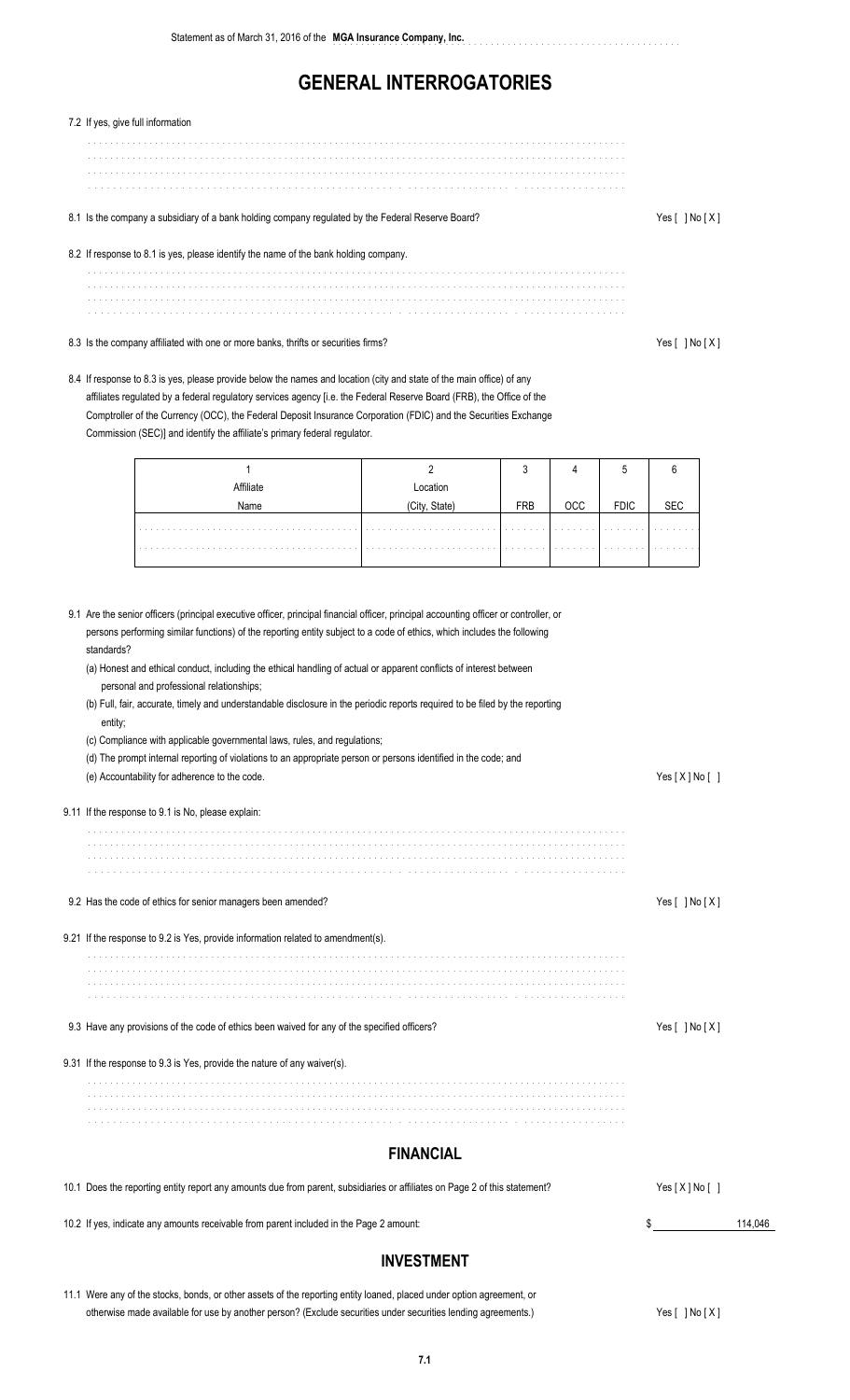| 11.2 If yes, give full and complete information relating thereto:                                                                                                                                                                                                                                                                                                                                                                                                                |                                 |                                         |                                                          |
|----------------------------------------------------------------------------------------------------------------------------------------------------------------------------------------------------------------------------------------------------------------------------------------------------------------------------------------------------------------------------------------------------------------------------------------------------------------------------------|---------------------------------|-----------------------------------------|----------------------------------------------------------|
|                                                                                                                                                                                                                                                                                                                                                                                                                                                                                  |                                 |                                         |                                                          |
|                                                                                                                                                                                                                                                                                                                                                                                                                                                                                  |                                 |                                         |                                                          |
| 12. Amount of real estate and mortgages held in other invested assets in Schedule BA:                                                                                                                                                                                                                                                                                                                                                                                            |                                 | \$                                      |                                                          |
| 13. Amount of real estate and mortgages held in short-term investments:                                                                                                                                                                                                                                                                                                                                                                                                          |                                 | \$                                      |                                                          |
| 14.1 Does the reporting entity have any investments in parent, subsidiaries and affiliates?                                                                                                                                                                                                                                                                                                                                                                                      |                                 |                                         | Yes [X] No []                                            |
| 14.2 If yes, please complete the following:                                                                                                                                                                                                                                                                                                                                                                                                                                      | 1                               | 2                                       |                                                          |
|                                                                                                                                                                                                                                                                                                                                                                                                                                                                                  | Prior Year-End<br>Book/Adjusted | <b>Current Quarter</b><br>Book/Adjusted |                                                          |
| 14.22 Preferred Stock <b>2000 Preferred Stock</b>                                                                                                                                                                                                                                                                                                                                                                                                                                | Carrying Value<br>$\frac{1}{2}$ | Carrying Value<br>$\frac{1}{2}$         |                                                          |
| 14.24 Short-Term Investments (1999) 14.24 Short-Term Investments (1999) 1999<br>14.25 Mortgage Loans on Real Estate                                                                                                                                                                                                                                                                                                                                                              | $\frac{1}{2}$                   | 525                                     |                                                          |
| 14.26 All Other <b>Manual According to All Other Property According to All Other</b><br>14.27 Total Investment in Parent, Subsidiaries and Affiliates                                                                                                                                                                                                                                                                                                                            |                                 | $\frac{1}{2}$                           |                                                          |
| (Subtotal Lines 14.21 to 14.26)<br>14.28 Total Investment in Parent included in Lines 14.21 to                                                                                                                                                                                                                                                                                                                                                                                   | $\sim$                          | $525 \quad $$<br>525<br>$\mathsf{\$}$   |                                                          |
| 15.1 Has the reporting entity entered into any hedging transactions reported on Schedule DB?                                                                                                                                                                                                                                                                                                                                                                                     |                                 |                                         | Yes $[ ]$ No $[X]$                                       |
| 15.2 If yes, has a comprehensive description of the hedging program been made available to the domiciliary state?<br>If no, attach a description with this statement.                                                                                                                                                                                                                                                                                                            |                                 |                                         | Yes [ ] No [ ]                                           |
| 16. For the reporting entity's security lending program, state the amount of the following as current statement date:                                                                                                                                                                                                                                                                                                                                                            |                                 |                                         |                                                          |
| 16.1 Total fair value of reinvested collateral assets reported on Schedule DL, Parts 1 and 2<br>16.2 Total book adjusted/carrying value of reinvested collateral assets reported on Schedule DL, Parts 1 and 2                                                                                                                                                                                                                                                                   |                                 |                                         | \$<br>\$<br>the control of the control of the control of |
| 16.3 Total payable for securities lending reported on the liability page                                                                                                                                                                                                                                                                                                                                                                                                         |                                 |                                         | \$                                                       |
| 17. Excluding items in Schedule E - Part 3 - Special Deposits, real estate, mortage loans and investments held<br>physically in the reporting entity's offices, vaults or safety deposit boxes, were all stocks, bonds and other securities,<br>owned throughout the current year held pursuant to a custodial agreement with a qualified bank or trust company in<br>accordance with Section 1, III - General Examination Considerations, F. Outsourcing of Critical Functions, |                                 |                                         |                                                          |
| Custodial or Safekeeping Agreements of the NAIC Financial Condition Examiners Handbook?                                                                                                                                                                                                                                                                                                                                                                                          |                                 | Yes[X] No[]                             |                                                          |

17.1 For all agreements that comply with the requirements of the NAIC Financial Condition Examiners Handbook, complete the following:

| Name of Custodian(s)                      | Custodian Address                           |
|-------------------------------------------|---------------------------------------------|
| Wells Fargo Bank, N.A.                    | Northstar East - 5th Floor MAC N9032-054    |
| Attn: Institutional Trust-Risk Management | 608 2nd Avenue South, Minneapolis, MN 55479 |
|                                           |                                             |

### 17.2 For all agreements that do not comply with the requirements of the NAIC Financial Condition Examiners Handbook,

provide the name, location and a complete explanation:

|  | Complete Explanation(s) |
|--|-------------------------|
|  |                         |
|  |                         |
|  |                         |

17.3 Have there been any changes, including name changes, in the custodian(s) identified in 17.1 during the current quarter? Yes [ ] No [ X ]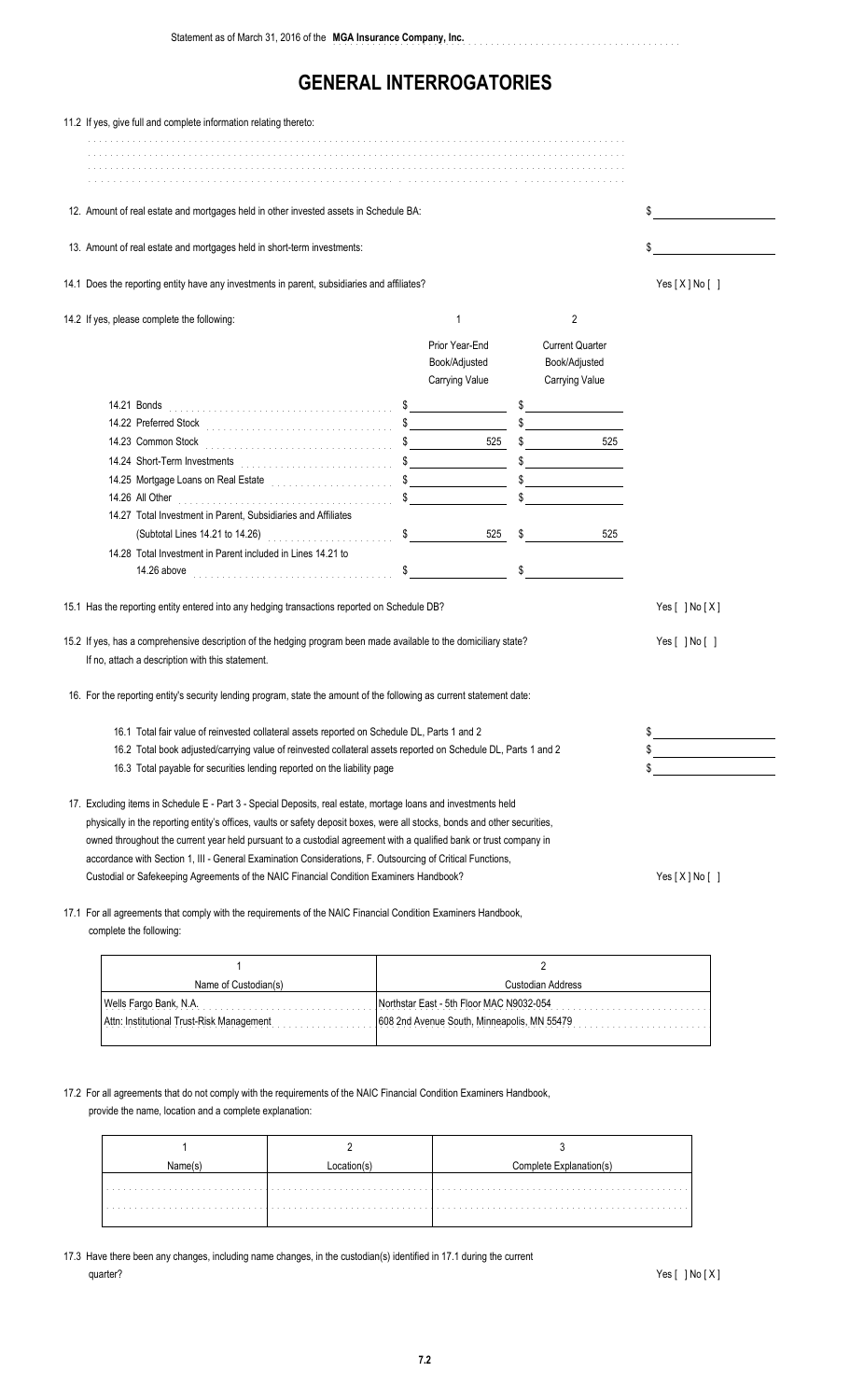..............................................................

#### 17.4 If yes, give full and complete information relating thereto:

|  | Date of Change |  |
|--|----------------|--|
|  |                |  |

#### 17.5 Identify all investment advisors, broker/dealers or individuals acting on behalf of broker/dealers that have access to the investment accounts, handle securities and have authority to make investments on behalf of the reporting entity:

| Central<br>Pegistration |  |
|-------------------------|--|
|                         |  |
| $\frac{1}{2}$           |  |
|                         |  |
|                         |  |
|                         |  |

### 18.1 Have all the filing requirements of the Purposes and Procedures Manual of the NAIC Investment Analysis Office been followed? Yes [ X ] No [ ]

#### 18.2 If no, list exceptions:

................................................................................................ ................................................................................................ ................................................................................................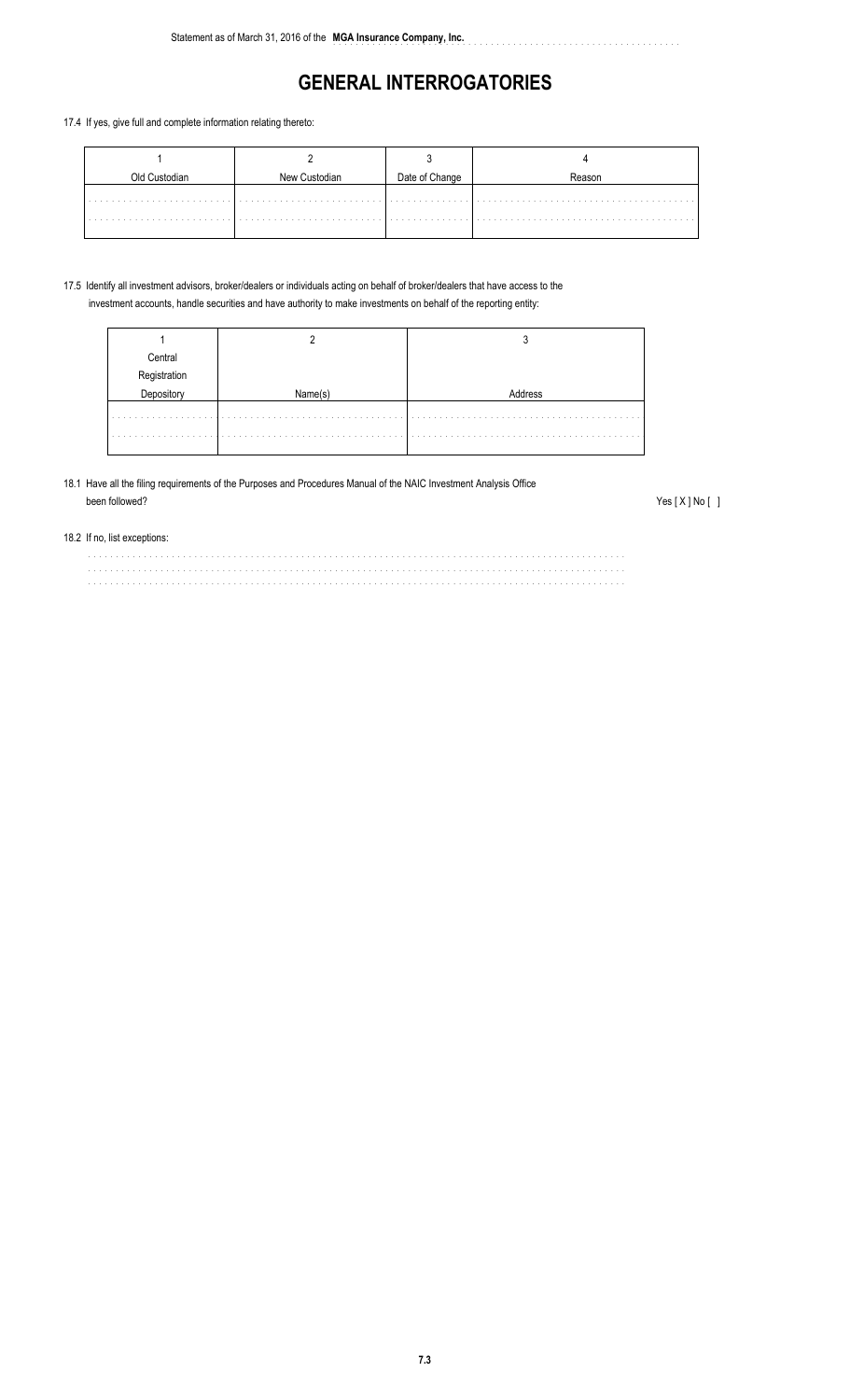# **GENERAL INTERROGATORIES PART 2 - PROPERTY & CASUALTY INTERROGATORIES**

| 1. If the reporting entity is a member of a pooling arrangement, did the agreement or the reporting entity's participation change?<br>If yes, attach an explanation.                                                                                                | Yes[ ]No[ ]N/A [X] |
|---------------------------------------------------------------------------------------------------------------------------------------------------------------------------------------------------------------------------------------------------------------------|--------------------|
| 2. Has the reporting entity reinsured any risk with any other reporting entity and agreed to release such entity from liability, in whole<br>or in part, from any loss that may occur on the risk, or portion thereof, reinsured?<br>If yes, attach an explanation. | Yes[ ]No[X]        |
| 3.1 Have any of the reporting entity's primary reinsurance contracts been canceled?                                                                                                                                                                                 | Yes $[ ]$ No $[X]$ |
| 3.2 If yes, give full and complete information thereto:                                                                                                                                                                                                             |                    |
|                                                                                                                                                                                                                                                                     |                    |
|                                                                                                                                                                                                                                                                     |                    |
|                                                                                                                                                                                                                                                                     |                    |
|                                                                                                                                                                                                                                                                     |                    |
|                                                                                                                                                                                                                                                                     |                    |
| 4.1 Are any of the liabilities for unpaid losses and loss adjustment expenses other than certain workers' compensation tabular                                                                                                                                      |                    |

reserves (see Annual Statement Instructions pertaining to disclosure of discounting for definition of "tabular reserves") discounted at a rate of interest greater than zero? Yes [ ] No [ X ]

### 4.2 If yes, complete the following schedule:

|                 |                                           | 3            |        |             | TOTAL DISCOUNT |              | DISCOUNT TAKEN DURING PERIOD                                                  |                                                     |                                               |              |  |  |  |  |
|-----------------|-------------------------------------------|--------------|--------|-------------|----------------|--------------|-------------------------------------------------------------------------------|-----------------------------------------------------|-----------------------------------------------|--------------|--|--|--|--|
| Line of         | Maximum I                                 | Discount     | Unpaid | Unpaid      | h              |              | Unpaid                                                                        | Unpaid                                              | 10                                            |              |  |  |  |  |
| <b>Business</b> | Interest                                  | Rate         | Losses | LAE         | <b>IBNR</b>    | <b>TOTAL</b> | Losses                                                                        | LAE                                                 | <b>IBNR</b>                                   | <b>TOTAL</b> |  |  |  |  |
| .<br>.          | the contract of the contract of<br>.<br>. | .<br>.<br>.  | .<br>. | .<br>.<br>. | .<br>.         | .<br>.       | the contract of the contract of the<br>the company's company's company's<br>. | the company's company's company's and the<br>.<br>. | the contract of the contract of the con-<br>. | .<br>.       |  |  |  |  |
|                 |                                           | <b>TOTAL</b> |        |             |                |              |                                                                               |                                                     |                                               |              |  |  |  |  |

#### 5. Operating Percentages:

| A&H loss percent<br>5.1.                                                                   | % |
|--------------------------------------------------------------------------------------------|---|
| A&H cost containment percent<br>5.2.                                                       | % |
| A&H expense percent excluding cost containment expenses<br>5.3.                            | % |
| 6.1 Do you act as a custodian for health savings accounts?                                 |   |
| 6.2 If yes, please provide the amount of custodial funds held as of the reporting date.    |   |
| 6.3 Do you act as an administrator for health savings accounts?                            |   |
| 6.4 If yes, please provide the balance of the funds administered as of the reporting date. |   |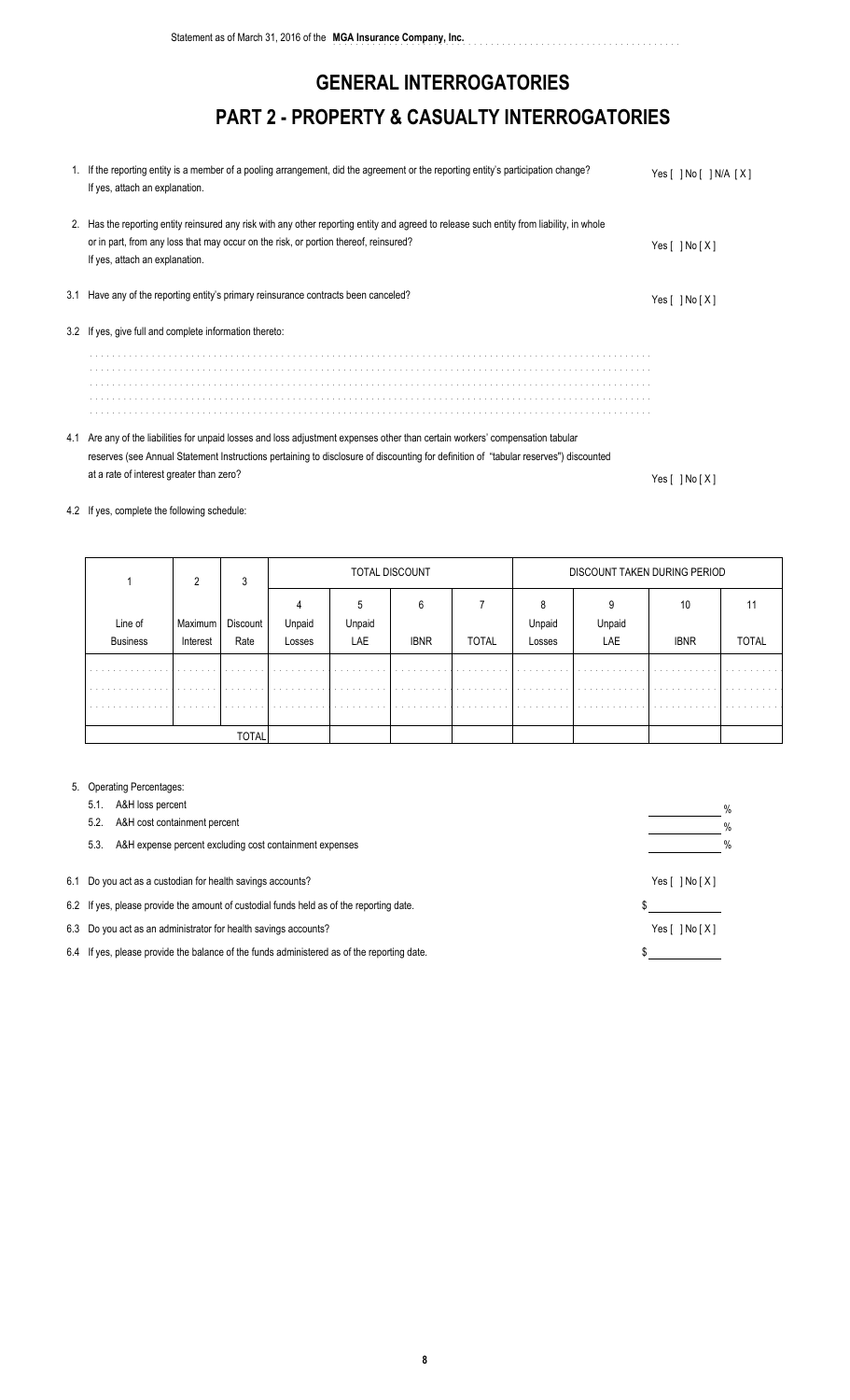Statement as of March 31, 2016 of the MGA Insurance Company, Inc. 

## **SCHEDULE F - CEDED REINSURANCE**

Showing All New Reinsurers - Current Year to Date

|   |                             | $\overline{2}$   |                   |                             | -5                    | 6                   | $\overline{7}$          |
|---|-----------------------------|------------------|-------------------|-----------------------------|-----------------------|---------------------|-------------------------|
|   |                             |                  |                   |                             |                       | Certified           | Effective               |
|   |                             |                  |                   |                             | Type<br>$\mathsf{of}$ | Reinsurer<br>Rating | Date of<br>Certified    |
|   | <b>NAIC</b><br>Company Code | <b>ID Number</b> | Name of Reinsurer | Domiciliary<br>Jurisdiction | Reinsurer             | (1 through 6)       | <b>Reinsurer Rating</b> |
|   |                             |                  |                   |                             |                       |                     |                         |
|   |                             |                  |                   |                             |                       |                     |                         |
|   |                             |                  |                   |                             |                       |                     |                         |
|   |                             |                  |                   |                             |                       |                     |                         |
|   |                             |                  |                   |                             |                       |                     |                         |
|   |                             |                  |                   |                             |                       |                     |                         |
|   |                             |                  |                   |                             |                       |                     |                         |
|   |                             |                  |                   |                             |                       |                     |                         |
|   | contractors and             |                  |                   |                             |                       |                     |                         |
| ဖ | .                           |                  |                   |                             |                       |                     |                         |
|   |                             |                  |                   |                             |                       |                     |                         |
|   |                             |                  |                   |                             |                       |                     |                         |
|   | .<br>.                      |                  |                   |                             |                       |                     |                         |
|   | <b>Contract</b>             |                  |                   |                             |                       |                     |                         |
|   |                             |                  |                   |                             |                       |                     |                         |
|   | <b>Service</b> and          |                  |                   |                             |                       |                     |                         |
|   | contractor and a series     |                  |                   |                             | .                     |                     |                         |
|   |                             |                  |                   |                             |                       |                     |                         |
|   |                             |                  |                   |                             |                       |                     |                         |
|   |                             |                  |                   |                             |                       |                     |                         |
|   | <b>Service</b> State        |                  |                   |                             |                       |                     |                         |
|   | .                           |                  |                   |                             |                       |                     |                         |
|   |                             |                  |                   |                             |                       |                     |                         |
|   |                             |                  |                   |                             |                       |                     |                         |
|   |                             |                  |                   |                             |                       |                     |                         |
|   |                             |                  |                   |                             |                       |                     |                         |
|   | contractors.                |                  |                   |                             |                       |                     |                         |
|   |                             |                  |                   |                             |                       |                     |                         |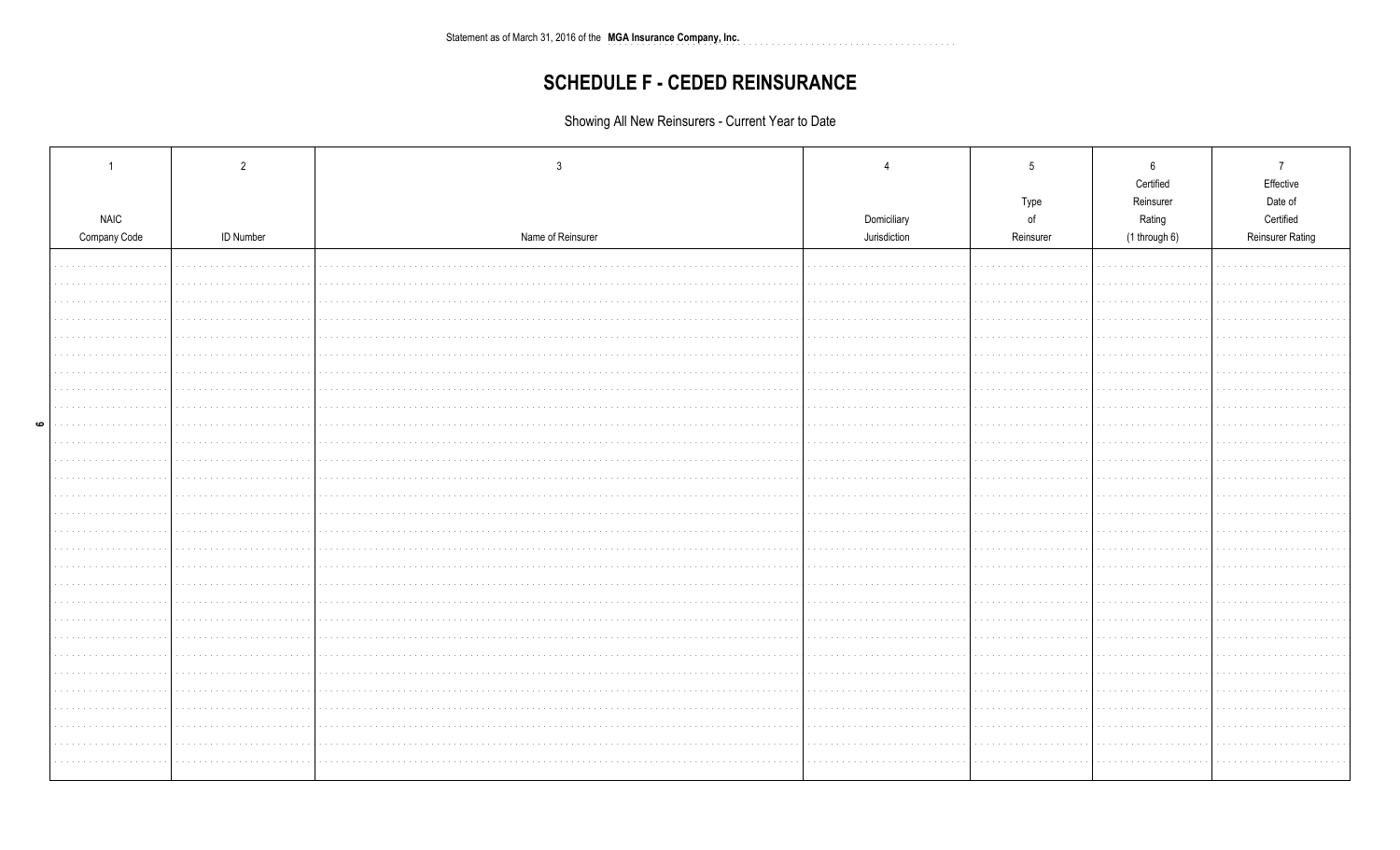## **SCHEDULE T - EXHIBIT OF PREMIUMS WRITTEN**

a dia anala dia

**Current Year To Date - Allocated by States and Territories** 

|            |                                                             |                         | Direct Premiums Written        |                       | Direct Losses Paid (Deducting Salvage) |                       | Direct Losses Unpaid           |                       |  |  |
|------------|-------------------------------------------------------------|-------------------------|--------------------------------|-----------------------|----------------------------------------|-----------------------|--------------------------------|-----------------------|--|--|
|            |                                                             | 1                       | $\overline{2}$                 | 3                     | 4                                      | 5                     | 6                              | $\overline{7}$        |  |  |
|            | States, Etc.                                                | Active<br><b>Status</b> | <b>Current Year</b><br>to Date | Prior Year<br>to Date | <b>Current Year</b><br>to Date         | Prior Year<br>to Date | <b>Current Year</b><br>to Date | Prior Year<br>to Date |  |  |
|            | 1. Alabama<br>AL                                            | Ļ                       |                                |                       |                                        |                       |                                |                       |  |  |
|            | 2. Alaska<br>AK                                             | ${\sf N}$               |                                |                       |                                        |                       |                                |                       |  |  |
|            | 3. Arizona<br>AZ<br>4. Arkansas<br><b>AR</b>                |                         | 4,853,749                      | 4,231,490             | 3,037,669                              | 1,783,822             | 6,181,610                      | 5,470,161             |  |  |
|            | 5. California<br>CA                                         |                         | 6,153                          | 7,376                 | 32                                     | 7,075                 | 27,074                         | 23,500                |  |  |
|            | 6. Colorado<br>CO                                           |                         |                                |                       |                                        |                       |                                |                       |  |  |
|            | 7. Connecticut<br>CT<br>DE<br>8. Delaware                   | N                       |                                |                       |                                        |                       |                                |                       |  |  |
|            | 9. District of Columbia<br>DC                               |                         |                                |                       |                                        |                       |                                |                       |  |  |
|            | 10. Florida<br>FL.                                          |                         | 19,231,975                     | 16,239,631            | 8,198,952                              | 7,746,696             | 17,502,044                     | 21,626,817            |  |  |
| 11.        | Georgia<br>GA<br>12. Hawaii<br>H <sub>l</sub>               | N                       | 2,919,396                      | 2,690,876             | 2,067,505                              | 1,373,113             | 4,410,029                      | 3,292,034             |  |  |
|            | ID<br>13. Idaho                                             |                         |                                |                       |                                        |                       |                                |                       |  |  |
|            | 14. Illinois<br>IL.                                         |                         |                                |                       |                                        |                       |                                |                       |  |  |
|            | <b>IN</b><br>15. Indiana<br>IA<br>16. lowa                  |                         |                                |                       |                                        |                       |                                |                       |  |  |
|            | 17. Kansas<br>KS                                            |                         |                                |                       |                                        |                       |                                |                       |  |  |
|            | KY<br>18. Kentucky                                          | N                       |                                |                       |                                        |                       |                                |                       |  |  |
|            | 19. Louisiana<br>LA<br>20. Maine<br><b>ME</b>               | N                       |                                |                       |                                        |                       |                                |                       |  |  |
|            | 21. Maryland<br><b>MD</b>                                   |                         |                                |                       |                                        |                       |                                |                       |  |  |
|            | 22. Massachusetts<br>MA                                     | N                       |                                |                       |                                        |                       |                                |                       |  |  |
|            | 23. Michigan<br>MI<br>24. Minnesota<br>МN                   | N<br>N                  |                                |                       |                                        |                       |                                |                       |  |  |
|            | 25. Mississippi<br><b>MS</b>                                |                         |                                |                       |                                        |                       |                                |                       |  |  |
|            | 26. Missouri<br><b>MO</b>                                   |                         |                                |                       |                                        |                       |                                |                       |  |  |
|            | 27. Montana<br>МT<br><b>NE</b><br>28. Nebraska              |                         |                                |                       |                                        |                       |                                |                       |  |  |
| 29.        | Nevada<br><b>NV</b>                                         |                         |                                | (159)                 |                                        |                       |                                |                       |  |  |
| 30.        | New Hampshire<br>NH                                         | N                       |                                |                       |                                        |                       |                                |                       |  |  |
| 32.        | 31. New Jersey<br>NJ<br><b>NM</b><br>New Mexico             | Ν                       | 2,464,266                      | 2.102.449             | 1,002,154                              | 918,752               | 4,144,875                      | 5,600,633             |  |  |
|            | 33. New York<br><b>NY</b>                                   | N                       |                                |                       |                                        |                       |                                |                       |  |  |
|            | NC<br>34. North Carolina                                    | L                       |                                |                       |                                        |                       |                                |                       |  |  |
| 36.        | 35. North Dakota<br><b>ND</b><br>Ohio<br>OH                 | N                       |                                |                       |                                        |                       |                                |                       |  |  |
|            | OK<br>37. Oklahoma                                          |                         | 1,382,946                      | 881,913               | 582,530                                | 349,151               | 1,571,385                      | 1,170,360             |  |  |
|            | <b>OR</b><br>38. Oregon                                     |                         |                                |                       |                                        |                       |                                |                       |  |  |
| 39.<br>40. | Pennsylvania<br>PA<br>Rhode Island<br>R <sub>l</sub>        | N                       |                                |                       |                                        |                       |                                |                       |  |  |
| 41.        | South Carolina<br>SC                                        |                         | 6,515,993                      | 5,332,336             | 3,128,885                              | 2,024,017             | 9,071,101                      | 5,677,851             |  |  |
| 42.        | South Dakota<br>SD                                          | N                       |                                |                       |                                        |                       |                                |                       |  |  |
| 43.<br>44. | Tennessee<br>TN<br>Texas<br><b>TX</b>                       |                         | 1,579,772<br>25,696,472        | 24,440,409            | 415,149<br>15,353,132                  | 11,887,226            | 882,630<br>28,314,449          | 24, 147, 742          |  |  |
| 45.        | Utah<br>UT                                                  |                         |                                |                       |                                        |                       |                                |                       |  |  |
| 46.        | Vermont<br>VT                                               | N                       |                                |                       |                                        |                       |                                |                       |  |  |
| 47.<br>48. | VA<br>Virginia<br>Washington<br>WA                          |                         | 2,645,548                      | 2,708,326             | 1,363,010                              | 898,649               | 2,972,638                      | 2,011,186             |  |  |
| 49.        | West Virginia<br>WV                                         |                         |                                |                       |                                        |                       |                                |                       |  |  |
| 50.        | $\mathsf{W}\mathsf{I}$<br>Wisconsin                         | N                       |                                |                       |                                        |                       |                                |                       |  |  |
| 51.<br>52. | WY<br>Wyoming<br>${\sf AS}$<br>American Samoa               |                         |                                |                       |                                        |                       |                                |                       |  |  |
| 53.        | GU<br>Guam                                                  | N<br>N                  |                                |                       |                                        |                       |                                |                       |  |  |
| 54.        | Puerto Rico<br>PR                                           | N                       |                                |                       |                                        |                       |                                |                       |  |  |
| 55.        | VI<br>U.S. Virgin Islands<br>Northern Mariana Islands<br>MP | N                       |                                |                       |                                        |                       |                                |                       |  |  |
| 56.<br>57. | Canada<br>CAN                                               | N<br>Ņ                  |                                |                       |                                        |                       |                                |                       |  |  |
| 58.        | Aggregate Other Alien<br>OT                                 | <b>XXX</b>              |                                |                       |                                        |                       |                                |                       |  |  |
|            | 59. Totals                                                  | (a)<br>35               | 67,296,270                     | 58,634,647            | 35,149,018                             | 26,988,501            | 75,077,835                     | 69,020,284            |  |  |
|            | <b>DETAILS OF WRITE-INS</b>                                 |                         |                                |                       |                                        |                       |                                |                       |  |  |
|            |                                                             |                         |                                |                       |                                        |                       |                                |                       |  |  |

|        | <b>DETAILS OF WRITE-INS</b>                                 |            |  |   |   |   |  |
|--------|-------------------------------------------------------------|------------|--|---|---|---|--|
| 58001. |                                                             | x x x      |  |   |   |   |  |
| 58002. |                                                             | x x x      |  | . | . | . |  |
| 58003. | .                                                           | x x x<br>. |  |   |   |   |  |
| 58998. | Summary of remaining write-ins for Line 58                  |            |  |   |   |   |  |
|        |                                                             | <b>XXX</b> |  |   |   |   |  |
|        | ا<br>  58999. Totals (Lines 58001 through 58003 plus 58998) |            |  |   |   |   |  |
|        | (Line 58 above)                                             | xxx        |  |   |   |   |  |

(L) Licensed or Chartered - Licensed Insurance Carrier or Domiciled RRG: (R) Registered - Non-domiciled RRGs: (Q) Qualified - Qualified or Accredited Reinsurer:

(E) Eligible - Reporting Entities eligible or approved to write Surplus Lines in the state: (N) None of the above - Not allowed to write business in the state.<br>(a) Insert the number of L responses except for Canada and Oth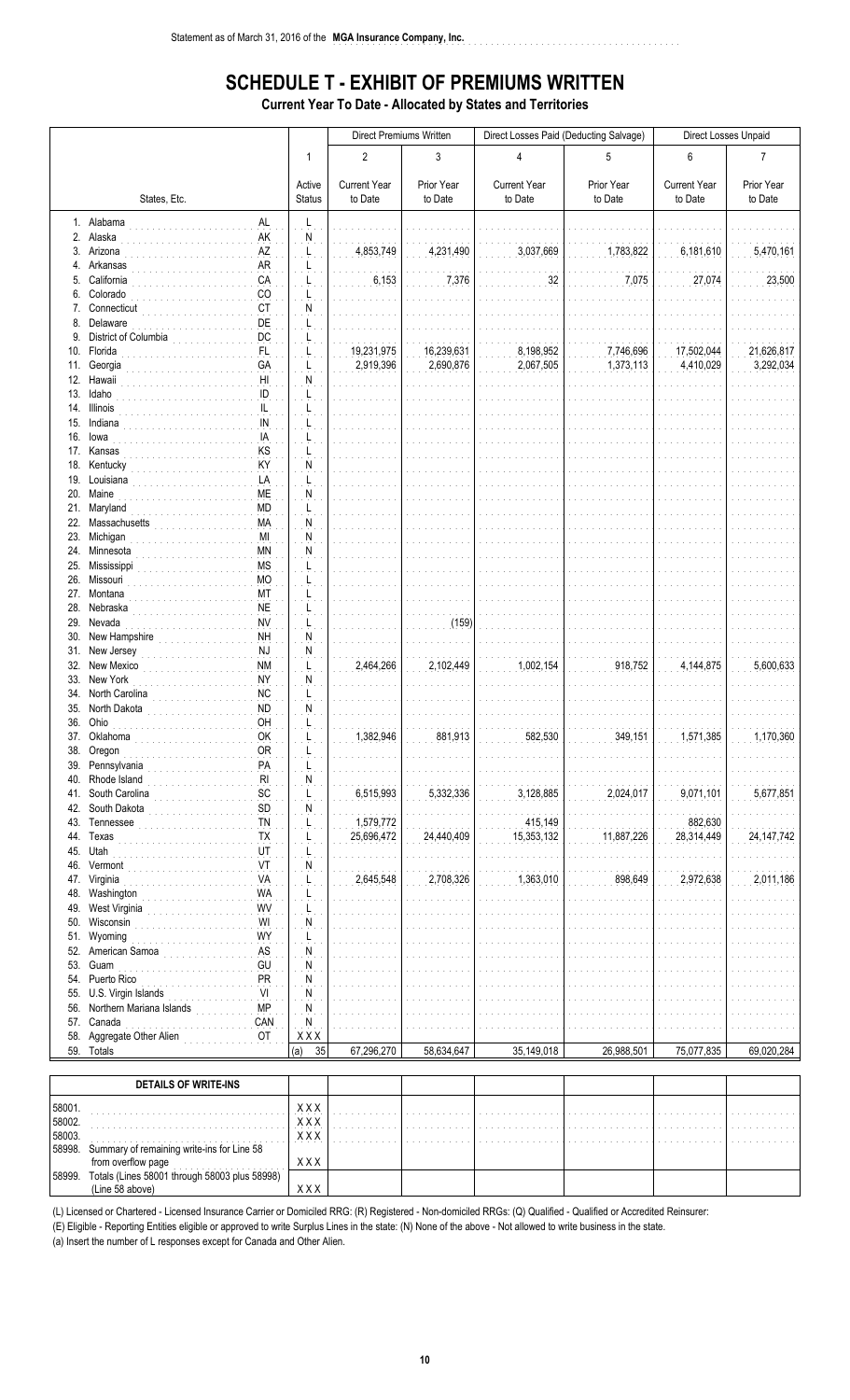### **SCHEDULE Y - INFORMATION CONCERNING ACTIVITIES OF INSURER MEMBERS OF A HOLDING COMPANY GROUP**



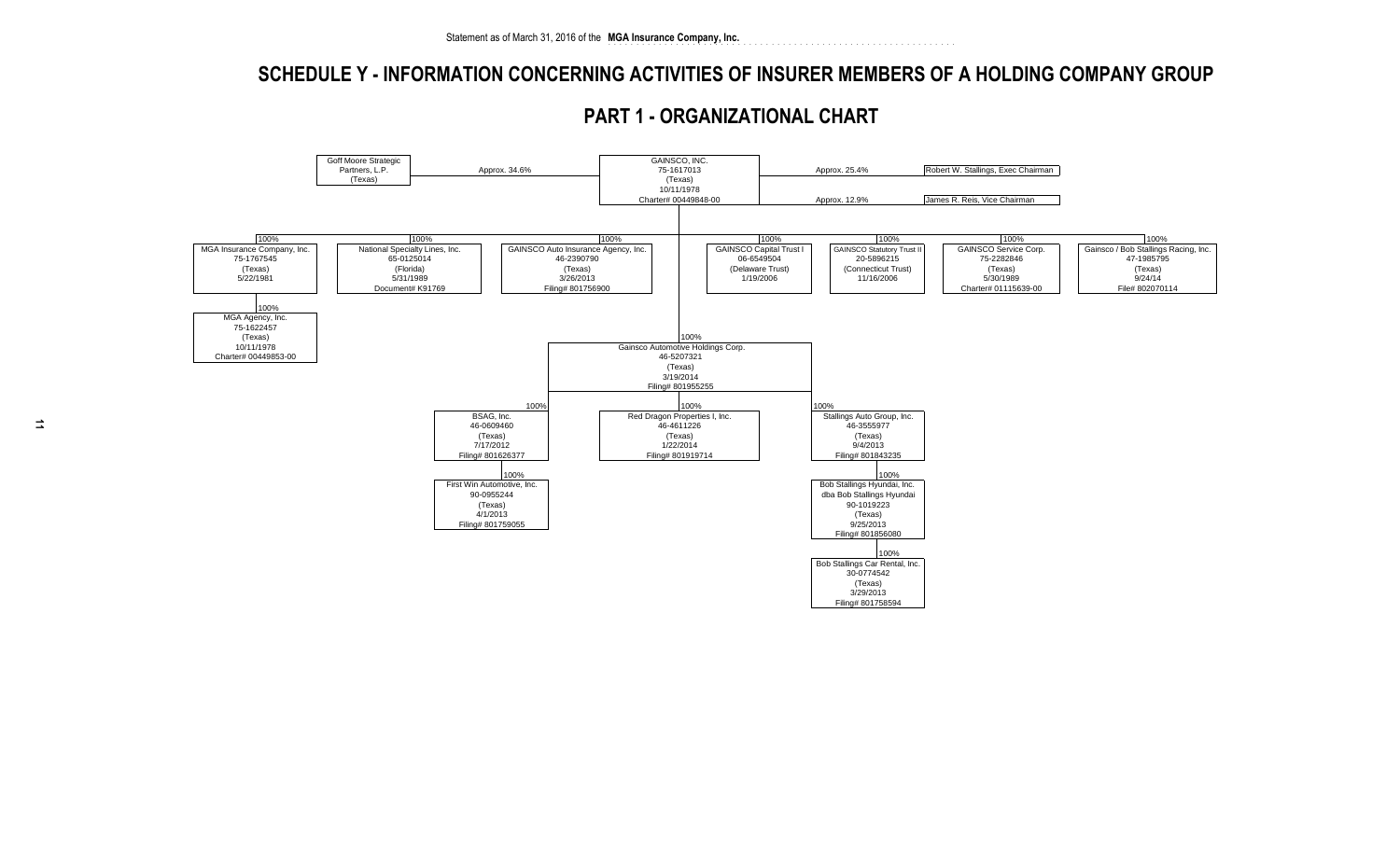### **SCHEDULE Y**

### PART 1A - DETAIL OF INSURANCE HOLDING COMPANY SYSTEM

|        |       |            |                                         |            |                                                                                           | -6                   |                 |                                                      |                                                      | 10              | 11                                                  | 12                | 13            | 14                          | 15 |
|--------|-------|------------|-----------------------------------------|------------|-------------------------------------------------------------------------------------------|----------------------|-----------------|------------------------------------------------------|------------------------------------------------------|-----------------|-----------------------------------------------------|-------------------|---------------|-----------------------------|----|
|        |       |            |                                         |            |                                                                                           |                      |                 |                                                      |                                                      |                 |                                                     |                   |               |                             |    |
|        |       |            |                                         |            |                                                                                           |                      |                 |                                                      |                                                      |                 |                                                     |                   |               |                             |    |
|        |       |            |                                         |            |                                                                                           |                      |                 |                                                      |                                                      |                 |                                                     |                   |               |                             |    |
|        |       |            |                                         |            |                                                                                           |                      | Name of         |                                                      |                                                      |                 |                                                     | Type of Control   |               |                             |    |
|        |       |            |                                         |            |                                                                                           |                      | Securities      |                                                      |                                                      |                 |                                                     | (Ownership,       |               |                             |    |
|        |       |            |                                         |            |                                                                                           |                      | Exchange if     |                                                      |                                                      |                 |                                                     | Board,            | If Control is |                             |    |
|        |       |            | <b>NAIC</b>                             |            |                                                                                           |                      | Publicly        | Names of                                             |                                                      | Relationship to |                                                     | Management,       | Ownership     |                             |    |
|        | Group |            | Company                                 | ID         | Federal                                                                                   |                      | Traded (U.S. or | Parent. Subsidiaries                                 | Domiciliary                                          | Reporting       | Directly Controlled by                              | Attorney-in-Fact, | Provide       | <b>Ultimate Controlling</b> |    |
|        | Code  | Group Name | Code                                    | Number     | RSSD                                                                                      | CIK                  | International)  | Or Affiliates                                        | Location                                             | Entity          | (Name of Entity / Person)                           | Influence, Other) | Percentage    | Entity(ies)/Person(s)       |    |
|        |       |            |                                         |            |                                                                                           |                      |                 |                                                      |                                                      |                 |                                                     |                   |               |                             |    |
|        |       |            | 00000                                   | 75-1617013 |                                                                                           | 786344               | OTC Pink        | GAINSCO, INC.                                        |                                                      | UDP             | See Organizational Chart                            | Ownership         |               | See Organizational Chart    |    |
|        |       |            | 00000                                   | 75-2282846 | $\mathcal{L}^{\mathcal{A}}$ , $\mathcal{L}^{\mathcal{A}}$ , $\mathcal{L}^{\mathcal{A}}$ , |                      |                 | <b>GAINSCO Service Corp</b>                          |                                                      | NIA             | GAINSCO, INC.                                       | Ownership         |               | 100.0 GAINSCO, INC.         |    |
|        |       |            | 40150                                   | 75-1767545 | and the                                                                                   |                      |                 | MGA Insurance Company, Ind                           |                                                      |                 | GAINSCO, INC                                        | Ownershi          |               | 100.0 GAINSCO, INC          |    |
|        |       |            | 00000                                   | 75-1622457 | $\alpha$ , $\alpha$ , $\alpha$ , $\alpha$ , $\alpha$                                      | $\sim$ $\sim$        |                 | MGA Agency, Inc.                                     |                                                      |                 | MGA Insurance Company, Inc                          | Ownership         |               | 100.0 GAINSCO, INC          |    |
|        |       |            | 00000                                   | 06-6549504 | .                                                                                         |                      |                 | <b>GAINSCO Capital Trust I</b>                       |                                                      | DТH             | GAINSCO, INC.                                       | Ownership         |               | 100.0 GAINSCO, INC          |    |
|        |       |            | 00000                                   | 20-5896215 | and an                                                                                    |                      |                 | <b>GAINSCO Statutory Trust II</b>                    |                                                      | OTH             | GAINSCO, INC                                        | Ownership         |               | 100.0 GAINSCO, INC          |    |
|        |       |            | 00000                                   | 65-0125014 |                                                                                           |                      |                 | National Specialty Lines, Inc.                       |                                                      |                 | GAINSCO, INC                                        | Ownership         |               | 100.0 GAINSCO, INC          |    |
|        |       |            | 00000                                   | 46-0609460 | .                                                                                         |                      |                 | BSAG, Inc.                                           |                                                      |                 | Gainsco Automotive Holdings Corp                    | Ownership         |               | 100.0 GAINSCO, INC          |    |
|        |       |            | 00000                                   | 46-2390790 | $\alpha$ , $\alpha$ , $\alpha$ , $\alpha$                                                 |                      |                 | GAINSCO Auto Insurance Agency, Inc.                  |                                                      |                 | GAINSCO, INC                                        | Ownershij         |               | 100.0 GAINSCO, INC          |    |
|        |       |            | 00000                                   | 46-3555977 |                                                                                           |                      |                 | Stallings Auto Group, Inc.                           |                                                      |                 | Gainsco Automotive Holdings Corp                    | Ownership         |               | 100.0 GAINSCO, INC          |    |
|        |       |            | 00000                                   | 30-0774542 | $\alpha$ , $\alpha$ , $\alpha$ , $\alpha$                                                 |                      |                 | Bob Stallings Car Rental, Inc.                       |                                                      |                 | Bob Stallings Hyundai, Inc dba Bob Stallings Hyunda | Ownership         |               | 100.0 GAINSCO, INC          |    |
|        |       |            | 00000                                   | 90-0955244 | .                                                                                         |                      |                 | First Win Automotive, Inc.                           |                                                      |                 | BSAG, Inc.                                          | Ownership         |               | 100.0 GAINSCO, INC          |    |
| 。<br>2 |       |            | 00000                                   | 90-1019223 |                                                                                           |                      |                 | Bob Stallings Hyundai, Inc. dba Bob Stallings Hyunda |                                                      |                 | Stallings Auto Group, Inc.                          | Ownership         |               | 100.0 GAINSCO, INC          |    |
|        |       |            | 00000                                   | 46-4611226 | and a series                                                                              | $\sim 100$           |                 | Red Dragon Properties I, Inc.                        |                                                      |                 | Gainsco Automotive Holdings Corp                    | Ownership         |               | 100.0 GAINSCO, INC          |    |
|        |       |            | 00000                                   | 46-5207321 | $\alpha$ , $\alpha$ , $\alpha$                                                            |                      |                 | Gainsco Automotive Holdings Corp                     |                                                      |                 | GAINSCO, INC.                                       | Ownership         |               | 100.0 GAINSCO, INC          |    |
|        |       |            | $\begin{matrix}\n00000 \\ \end{matrix}$ | 47-1985795 | $\alpha$ , $\alpha$ , $\alpha$ , $\alpha$ , $\alpha$                                      | $\sim 100$           |                 | Gainsco / Bob Stallings Racing, Ind                  |                                                      | <b>NIA</b>      | <b>GAINSCO, INC</b>                                 | Ownershir         | 100.0         | GAINSCO, INC                |    |
|        |       |            |                                         |            | and a series                                                                              |                      |                 |                                                      |                                                      |                 |                                                     |                   |               |                             |    |
|        |       |            |                                         |            | 1.1.1.1                                                                                   | $\sim$ $\sim$        |                 |                                                      | $\cdots$                                             |                 |                                                     |                   |               |                             |    |
|        |       |            |                                         |            | and a state                                                                               | $\sim$ $ \sim$       |                 |                                                      | and a state of                                       |                 |                                                     |                   |               |                             |    |
|        |       |            |                                         |            |                                                                                           |                      |                 |                                                      | a sa sala                                            |                 |                                                     |                   |               |                             |    |
|        |       |            |                                         |            | and a state                                                                               | $\sim$ $\sim$        |                 |                                                      | $\alpha$ , $\alpha$ , $\alpha$ , $\alpha$ , $\alpha$ |                 |                                                     |                   |               |                             |    |
|        |       |            |                                         |            | $\alpha$ , $\alpha$ , $\alpha$ , $\alpha$ , $\alpha$                                      | $\sim$ $\sim$        |                 |                                                      | $\alpha$ , $\alpha$ , $\alpha$ , $\alpha$ , $\alpha$ |                 |                                                     |                   |               |                             |    |
|        |       |            |                                         |            |                                                                                           |                      |                 |                                                      | $\sim$ $\sim$ $\sim$ $\sim$                          |                 |                                                     |                   |               |                             |    |
|        |       |            |                                         |            | .                                                                                         | $\sim$               |                 |                                                      | and a state                                          |                 |                                                     |                   |               |                             |    |
|        |       |            |                                         |            |                                                                                           |                      |                 |                                                      | and a state                                          |                 |                                                     |                   |               |                             |    |
|        |       |            |                                         |            |                                                                                           |                      |                 |                                                      |                                                      |                 |                                                     |                   |               |                             |    |
|        |       |            |                                         |            | .                                                                                         |                      |                 |                                                      | and a state<br>and a series                          |                 |                                                     |                   |               |                             |    |
|        |       |            |                                         |            | .                                                                                         | $\sim$               |                 |                                                      | and a state                                          |                 |                                                     |                   |               |                             |    |
|        |       |            |                                         |            |                                                                                           |                      |                 |                                                      | .                                                    |                 |                                                     |                   |               |                             |    |
|        |       |            |                                         |            |                                                                                           |                      |                 |                                                      | $\alpha$ , $\alpha$ , $\alpha$ , $\alpha$            |                 |                                                     |                   |               |                             |    |
|        |       |            |                                         |            | .                                                                                         | $\sim$               |                 |                                                      | and a state                                          |                 |                                                     |                   |               |                             |    |
|        |       |            |                                         |            |                                                                                           |                      |                 |                                                      | and a series                                         |                 |                                                     |                   |               |                             |    |
|        |       |            |                                         |            | and a state                                                                               | $\sim$ $\sim$ $\sim$ |                 |                                                      | and a series                                         |                 |                                                     |                   |               |                             |    |
|        |       |            |                                         |            |                                                                                           |                      |                 |                                                      | and a series                                         |                 |                                                     |                   |               |                             |    |
|        |       |            |                                         |            |                                                                                           |                      |                 |                                                      | $\alpha$ , $\alpha$ , $\alpha$ , $\alpha$            |                 |                                                     |                   |               |                             |    |
|        |       |            |                                         |            |                                                                                           |                      |                 |                                                      | and a series                                         |                 |                                                     |                   |               |                             |    |
|        |       |            | .                                       |            | and a state                                                                               | $\sim 100$           |                 |                                                      | and a series                                         | and a state     |                                                     |                   |               |                             |    |
|        |       |            |                                         |            | .                                                                                         | $\sim$ $\sim$        |                 |                                                      | and a series                                         |                 |                                                     |                   |               |                             |    |
|        |       |            |                                         |            |                                                                                           |                      |                 |                                                      | and a series                                         |                 |                                                     |                   |               |                             |    |
|        |       |            |                                         |            |                                                                                           |                      |                 |                                                      |                                                      |                 |                                                     |                   |               |                             |    |
|        |       |            |                                         |            |                                                                                           |                      |                 |                                                      |                                                      |                 |                                                     |                   |               |                             |    |
|        |       |            |                                         |            |                                                                                           |                      |                 |                                                      |                                                      |                 |                                                     |                   |               |                             |    |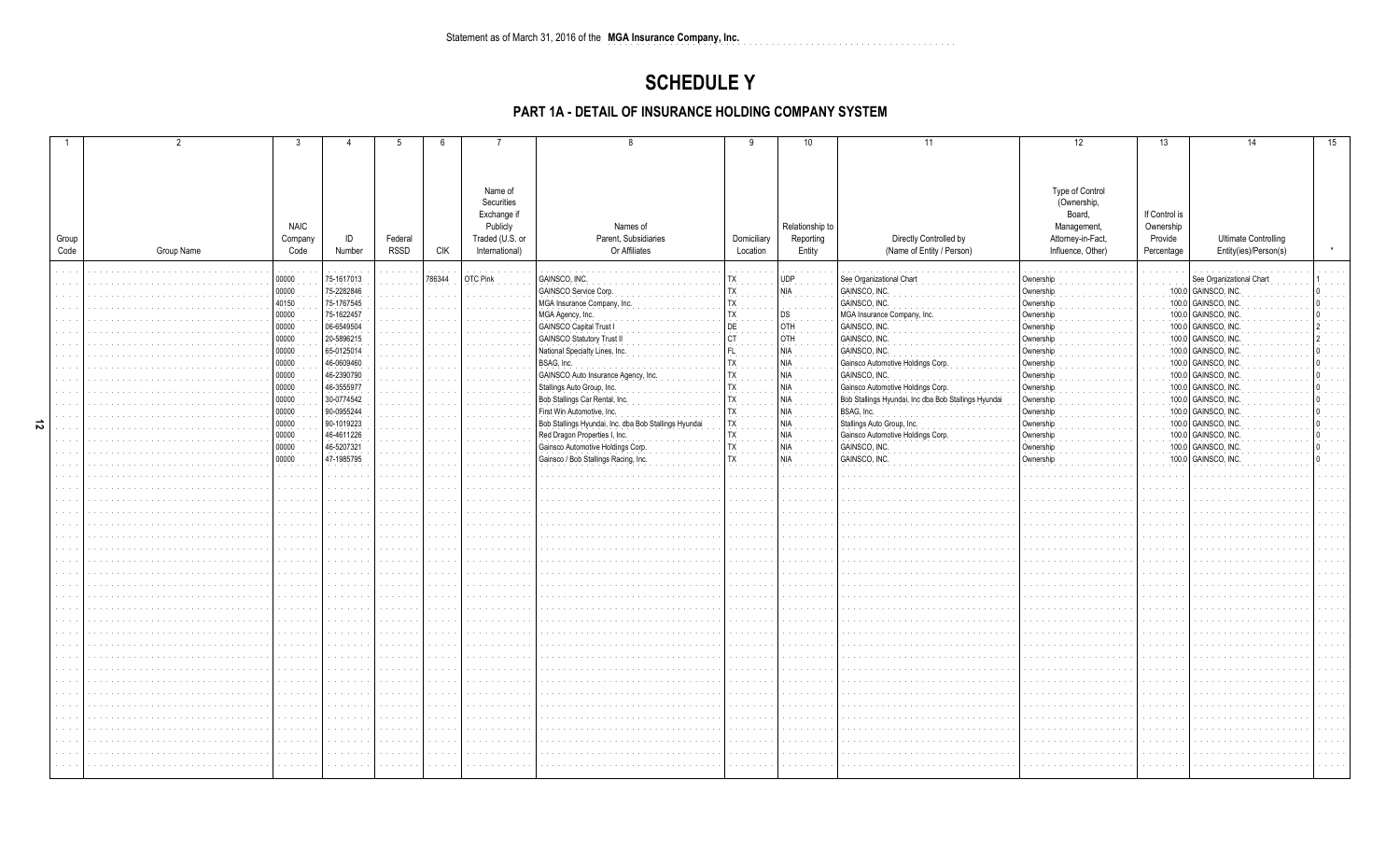## **SCHEDULE Y**

### PART 1A - DETAIL OF INSURANCE HOLDING COMPANY SYSTEM

|      | Asterik                            | Explanation                                                                                                                                                                                                                    |
|------|------------------------------------|--------------------------------------------------------------------------------------------------------------------------------------------------------------------------------------------------------------------------------|
|      |                                    | Goff Moore Strategic Partners, LP and John Goff own approximately 34.6% of the outstanding stock of GAINSCO, INC., Robert W. Stallings owns approximately 25.4% of the outstanding stock of GAINSCO, INC. and James R. Reis ow |
|      |                                    | Grantor Trust                                                                                                                                                                                                                  |
|      |                                    |                                                                                                                                                                                                                                |
|      |                                    | .                                                                                                                                                                                                                              |
|      |                                    |                                                                                                                                                                                                                                |
|      |                                    |                                                                                                                                                                                                                                |
|      |                                    |                                                                                                                                                                                                                                |
|      | the company's com-                 |                                                                                                                                                                                                                                |
|      |                                    |                                                                                                                                                                                                                                |
|      |                                    |                                                                                                                                                                                                                                |
|      | .                                  |                                                                                                                                                                                                                                |
|      |                                    |                                                                                                                                                                                                                                |
|      |                                    |                                                                                                                                                                                                                                |
|      |                                    |                                                                                                                                                                                                                                |
|      | contractor and a series            |                                                                                                                                                                                                                                |
|      |                                    |                                                                                                                                                                                                                                |
|      | the company's com-<br>and a series |                                                                                                                                                                                                                                |
| 12.1 |                                    |                                                                                                                                                                                                                                |
|      |                                    |                                                                                                                                                                                                                                |
|      |                                    |                                                                                                                                                                                                                                |
|      |                                    |                                                                                                                                                                                                                                |
|      |                                    |                                                                                                                                                                                                                                |
|      |                                    |                                                                                                                                                                                                                                |
|      |                                    |                                                                                                                                                                                                                                |
|      |                                    |                                                                                                                                                                                                                                |
|      |                                    |                                                                                                                                                                                                                                |
|      |                                    |                                                                                                                                                                                                                                |
|      |                                    |                                                                                                                                                                                                                                |
|      | the company's company's            | .                                                                                                                                                                                                                              |
|      |                                    |                                                                                                                                                                                                                                |
|      |                                    |                                                                                                                                                                                                                                |
|      |                                    |                                                                                                                                                                                                                                |
|      |                                    | .                                                                                                                                                                                                                              |
|      |                                    |                                                                                                                                                                                                                                |
|      |                                    |                                                                                                                                                                                                                                |
|      |                                    |                                                                                                                                                                                                                                |
|      |                                    |                                                                                                                                                                                                                                |
|      |                                    |                                                                                                                                                                                                                                |
|      |                                    |                                                                                                                                                                                                                                |
|      |                                    |                                                                                                                                                                                                                                |
|      |                                    |                                                                                                                                                                                                                                |
|      |                                    |                                                                                                                                                                                                                                |
|      |                                    |                                                                                                                                                                                                                                |
|      |                                    |                                                                                                                                                                                                                                |
|      |                                    |                                                                                                                                                                                                                                |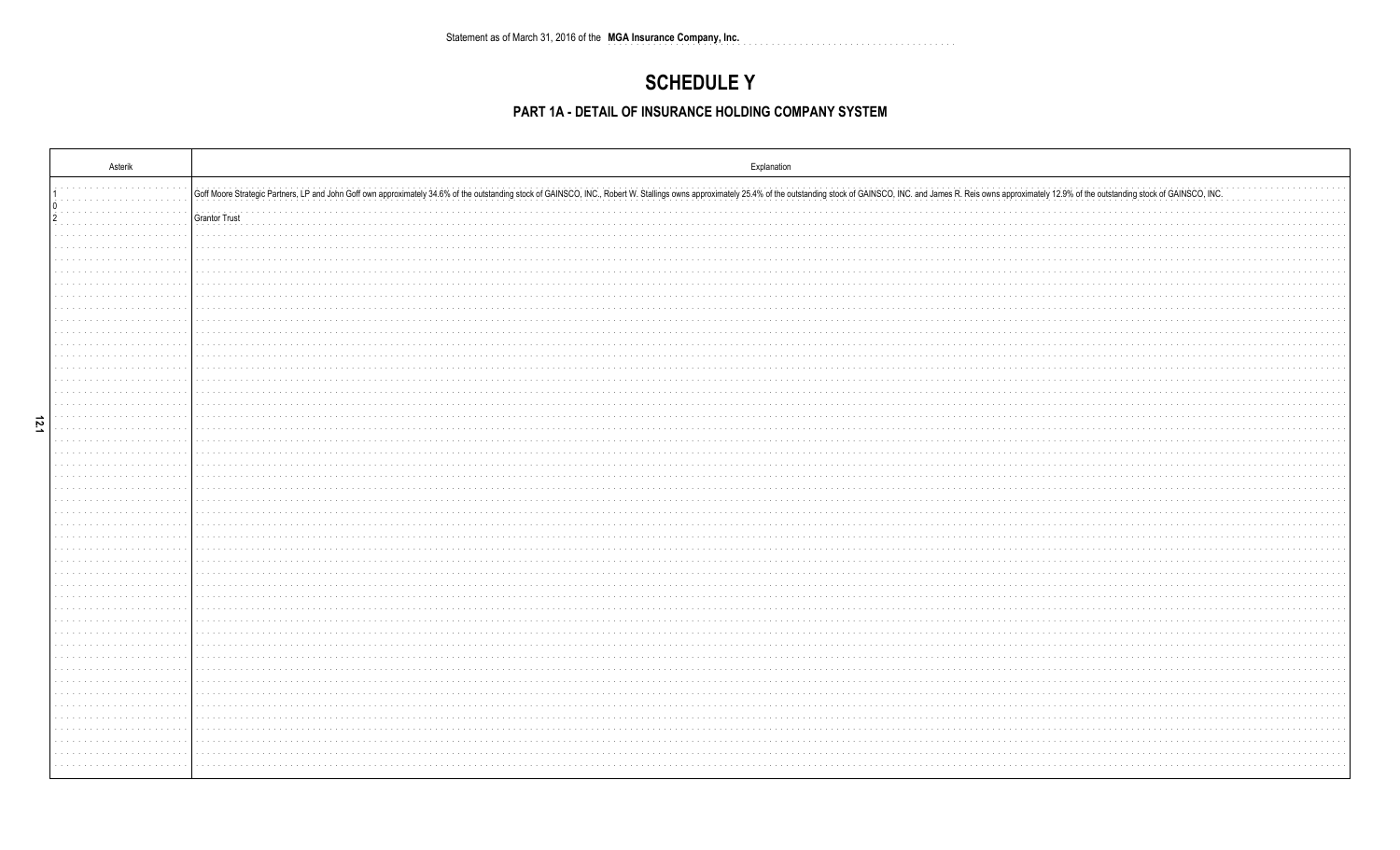## **PART 1-LOSS EXPERIENCE**

|       |                                                               |                                  | 4                         |                                                    |                                                        |
|-------|---------------------------------------------------------------|----------------------------------|---------------------------|----------------------------------------------------|--------------------------------------------------------|
|       | Lines of Business                                             | <b>Direct Premiums</b><br>Earned | Direct Losses<br>Incurred | $\overline{3}$<br><b>Direct</b><br>Loss Percentage | Prior Year to Date<br><b>Direct Loss</b><br>Percentage |
|       | 1. Fire                                                       |                                  |                           |                                                    |                                                        |
|       | 2. Allied lines                                               |                                  |                           |                                                    |                                                        |
| 3.    | Farmowners multiple peril                                     |                                  |                           |                                                    |                                                        |
|       | 4. Homeowners multiple peril                                  |                                  |                           |                                                    |                                                        |
| 5.    | Commercial multiple peril                                     |                                  |                           |                                                    |                                                        |
| 6.    | Mortgage guaranty                                             |                                  |                           |                                                    |                                                        |
| 8.    | Ocean marine                                                  |                                  |                           |                                                    |                                                        |
| 9     | Inland marine                                                 |                                  |                           |                                                    |                                                        |
| 10.   | Financial guaranty                                            |                                  |                           |                                                    |                                                        |
| 11.1  | Medical professional liability-occurrence                     |                                  |                           |                                                    |                                                        |
| 11.2  | Medical professional liability-claims made                    |                                  |                           |                                                    |                                                        |
|       | 12. Earthquake                                                |                                  |                           |                                                    |                                                        |
|       | 13. Group accident and health                                 |                                  |                           |                                                    |                                                        |
|       | 14. Credit accident and health                                |                                  |                           |                                                    |                                                        |
| 15.   | Other accident and health                                     |                                  |                           |                                                    |                                                        |
| 16.   | Workers' compensation                                         |                                  |                           |                                                    |                                                        |
| 17.1  | Other liability-occurrence                                    |                                  | (148)                     |                                                    |                                                        |
| 17.2  | Other liability-claims made                                   |                                  |                           |                                                    |                                                        |
|       | 17.3 Excess Workers' Compensation                             |                                  |                           |                                                    |                                                        |
| 18.1  | Products liability-occurrence                                 |                                  |                           |                                                    |                                                        |
|       | 18.2 Products liability-claims made                           |                                  |                           |                                                    |                                                        |
|       | 19.1, 19.2 Private passenger auto liability                   | 44, 145, 415                     | 25,253,571                | 57.2                                               | 52.8                                                   |
|       | 19.3, 19.4 Commercial auto liability                          |                                  |                           |                                                    |                                                        |
|       | 21. Auto physical damage                                      | 15,450,676                       | 9.816.115                 | 63.5                                               | 50.6                                                   |
|       | 22. Aircraft (all perils)                                     |                                  |                           |                                                    |                                                        |
|       | 23. Fidelity                                                  |                                  |                           |                                                    |                                                        |
| 24.   | Surety                                                        |                                  |                           |                                                    |                                                        |
|       | 26. Burglary and theft                                        |                                  |                           |                                                    |                                                        |
|       | 27. Boiler and machinery                                      |                                  |                           |                                                    |                                                        |
|       | 28. Credit                                                    |                                  |                           |                                                    |                                                        |
| 29.   | International                                                 |                                  |                           |                                                    |                                                        |
| 30.   | Warranty                                                      |                                  |                           |                                                    |                                                        |
| 31.   | Reinsurance-Nonproportional Assumed Property                  | <b>XXX</b>                       | <b>XXX</b>                | <b>XXX</b>                                         | XXX                                                    |
| 32.   | Reinsurance-Nonproportional Assumed Liability                 | XXX                              | <b>XXX</b>                | XXX                                                | XXX                                                    |
| 33.   | Reinsurance-Nonproportional Assumed Financial Lines           | XXX                              | <b>XXX</b>                | XXX                                                | XXX                                                    |
| 34.   | Aggregate write-ins for other lines of business               |                                  |                           |                                                    |                                                        |
|       | 35. TOTALS                                                    | 59.596.091                       | 35,069,538                | 58.8                                               | 52.3                                                   |
|       |                                                               |                                  |                           |                                                    |                                                        |
|       | <b>DETAILS OF WRITE-INS</b>                                   |                                  |                           |                                                    |                                                        |
| 3401. |                                                               |                                  |                           |                                                    |                                                        |
| 3402. |                                                               |                                  |                           |                                                    |                                                        |
| 3403. |                                                               |                                  |                           |                                                    |                                                        |
| 3498. | Summary of remaining write-ins for Line 34 from overflow page |                                  |                           |                                                    |                                                        |
| 3499. | Totals (Lines 3401 through 3403 plus 3498) (Line 34)          |                                  |                           |                                                    |                                                        |
|       |                                                               |                                  |                           |                                                    |                                                        |

# **PART 2 - DIRECT PREMIUMS WRITTEN**

|       |                                                               | Current    | z<br>Current | 3<br>Prior Year |
|-------|---------------------------------------------------------------|------------|--------------|-----------------|
|       | <b>Lines of Business</b>                                      | Quarter    | Year to Date | Year to Date    |
|       | 1. Fire                                                       |            |              |                 |
|       | 2. Allied lines                                               |            |              |                 |
|       | 3. Farmowners multiple peril                                  |            |              |                 |
|       | 4. Homeowners multiple peril                                  |            |              |                 |
| 5.    | Commercial multiple peril                                     |            |              |                 |
| 6.    | Mortgage guaranty                                             |            |              |                 |
| 8.    | Ocean marine                                                  |            |              |                 |
| 9.    | Inland marine                                                 |            |              |                 |
| 10.   | Financial guaranty                                            |            |              |                 |
| 11.1  | Medical professional liability-occurrence                     |            |              |                 |
|       | 11.2 Medical professional liability-claims made               |            |              |                 |
|       | 12. Earthquake                                                |            |              |                 |
|       | 13. Group accident and health                                 |            |              |                 |
|       | 14. Credit accident and health                                |            |              |                 |
|       | 15. Other accident and health                                 |            |              |                 |
|       | 16. Workers' compensation                                     |            |              |                 |
| 17.1  | Other liability-occurrence                                    |            |              |                 |
|       | 17.2 Other liability-claims made                              |            |              |                 |
|       | 17.3 Excess Workers' Compensation                             |            |              |                 |
| 18.1  | Products liability-occurrence                                 |            |              |                 |
|       | 18.2 Products liability-claims made                           |            |              |                 |
|       | 19.1, 19.2 Private passenger auto liability                   | 50,024,457 | 50,024,457   | 43,731,662      |
|       | 19.3, 19.4 Commercial auto liability                          |            |              |                 |
|       | 21. Auto physical damage                                      | 17,271,813 | 17,271,813   | 14,902,985      |
|       | 22. Aircraft (all perils)                                     |            |              |                 |
|       | 23. Fidelity                                                  |            |              |                 |
|       | 24. Surety                                                    |            |              |                 |
|       | 26. Burglary and theft                                        |            |              |                 |
|       | 27. Boiler and machinery                                      |            |              |                 |
| 28.   | Credit                                                        |            |              |                 |
| 29.   | International                                                 |            |              |                 |
| 30.   | Warranty                                                      |            |              |                 |
|       | 31. Reinsurance-Nonproportional Assumed Property              | XXX        | XXX          | XXX             |
|       | 32. Reinsurance-Nonproportional Assumed Liability             | <b>XXX</b> | <b>XXX</b>   | <b>XXX</b>      |
| 33.   | Reinsurance-Nonproportional Assumed Financial Lines           | <b>XXX</b> | <b>XXX</b>   | <b>XXX</b>      |
| 34.   | Aggregate write-ins for other lines of business               |            |              |                 |
|       | 35. TOTALS                                                    | 67,296,270 | 67,296,270   | 58,634,647      |
|       |                                                               |            |              |                 |
|       | <b>DETAILS OF WRITE-INS</b>                                   |            |              |                 |
| 3401. |                                                               |            |              |                 |
| 3402. |                                                               |            |              |                 |
| 3403. |                                                               |            |              |                 |
| 3498. | Summary of remaining write-ins for Line 34 from overflow page |            |              |                 |
| 3499. | Totals (Lines 3401 through 3403 plus 3498) (Line 34)          |            |              |                 |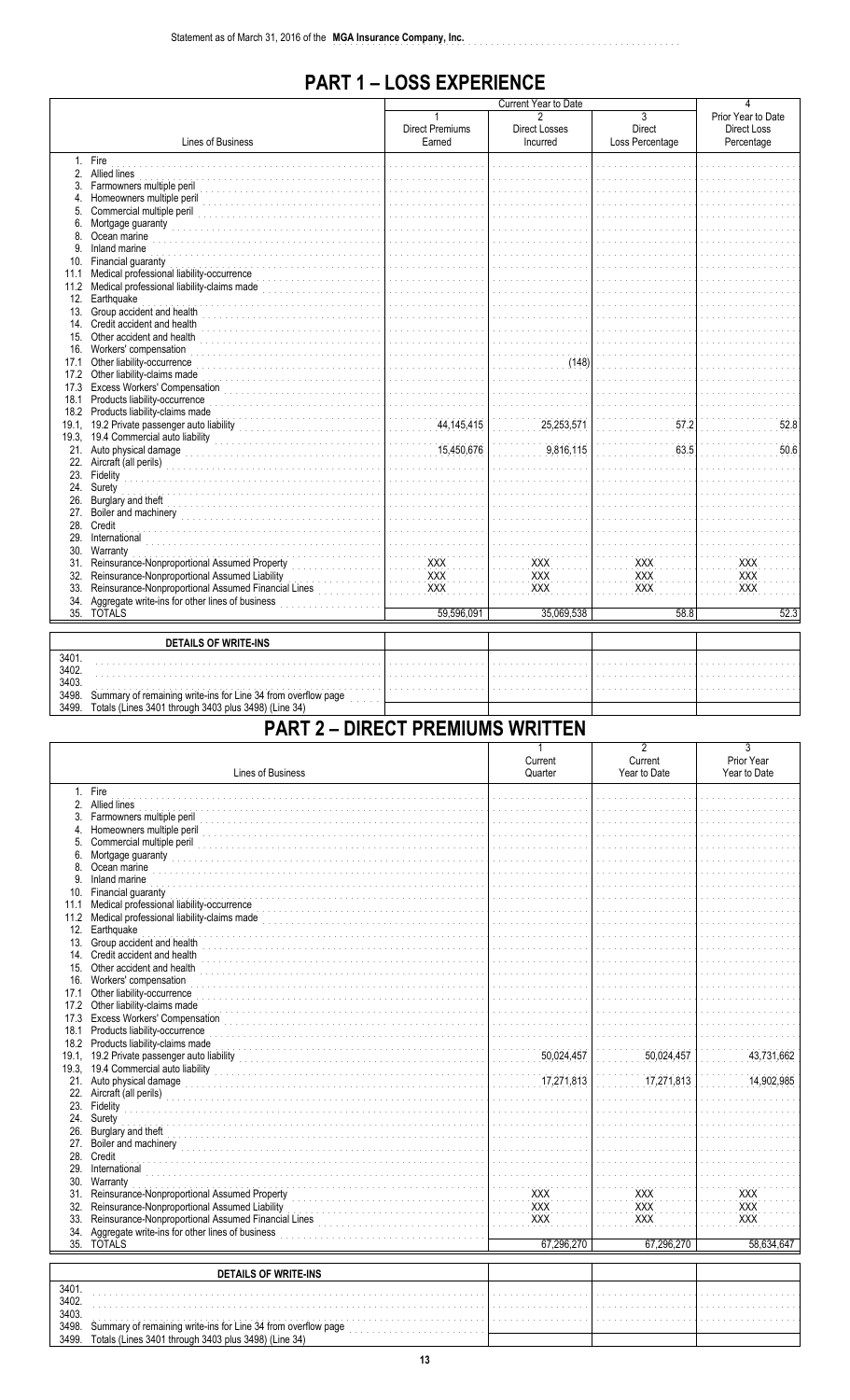## **PART 3 (000 omitted)**

## **LOSS AND LOSS ADJUSTMENT EXPENSE RESERVES SCHEDULE**

|                              |                |                |                 |                 |                     |                |                        |                            |             |                    |                      | 12                       | 13                   |
|------------------------------|----------------|----------------|-----------------|-----------------|---------------------|----------------|------------------------|----------------------------|-------------|--------------------|----------------------|--------------------------|----------------------|
|                              |                |                |                 | 2016 Loss and   | 2016 Loss and       |                | Q.S. Date Known        | Q.S. Date Known            |             |                    | Prior Year-End       |                          |                      |
|                              |                |                | Total           | LAE             | <b>LAE Payments</b> |                | Case Loss and          | Case Loss and              |             |                    | Known Case Loss      | Prior Year-End           | Prior Year-End       |
|                              | Prior Year-End | Prior Year-End | Prior Year-End  | Payments on     | on Claims           | Total 2016     | LAE Reserves on        | LAE Reserves on            | Q.S. Date   | Total Q.S.         | and LAE Reserves     | <b>IBNR Loss and LAE</b> | Total Loss and LAE   |
| Years in Which               | Known Case     | <b>IBNR</b>    | Loss and LAE    | Claims Reported | Unreported          | Loss and LAE   | <b>Claims Reported</b> | Claims Reported or         | <b>IBNR</b> | Loss and LAE       | Developed            | Reserves Developed       | Reserve Developed    |
| Losses                       | Loss and LAE   | Loss and LAE   | Reserves        | as of Prior     | as of Prior         | Payments       | and Open as of         | <b>Reopened Subsequent</b> | Loss & LAE  | Reserves           | (Savings)/Deficiency | (Savings)/Deficiency     | (Savings)/Deficiency |
| Occurred                     | Reserves       | Reserves       | $(Cols. 1 + 2)$ | Year-End        | Year-End            | $(Cols 4 + 5)$ | Prior Year-End         | to Prior Year-End          | Reserves    | $(Cols 7 + 8 + 9)$ | $(Cols. 4 + 7 - 1)$  | $(Cols. 5 + 8 + 9 - 2)$  | $(Cols. 11 + 12)$    |
| $. 2013 + prior$             | 6,212          | 4.186          | 10,398          | 1,950           |                     | 1,965          | 5.038                  |                            | 2.648       | 7.686              |                      | (1,523)                  | (747)                |
| 2. 2014                      | 8,348          | 6.088          | 14.436          | 2,748           |                     | 2,800          | 6.605                  |                            | 4,902       | 11,582             | 1.005                | (1.059)                  | (54)                 |
| 3. Subtotals $2014 + prior$  | 14,560         | 10.274         | 24.834          | 4.698           |                     | 4.765          | 11.643                 |                            | 7.550       | 19,268             | 1.781                | (2.582)                  | (801)                |
| 4. 2015                      | 32,842         | 29,987         | 62,829          | 19,419          | 1,206               | 20,625         | 20.115                 | 1.219                      | 20,591      | 41,925             | 6,692                | (6.971)                  | (279)                |
| 5. Subtotals 2015 + prior    | 47,402         | 40.261         | 87.663          | 24.117          | 1,273               | 25,390         | 31.758                 | 1.294                      | 28,141      | 61,193             | 8.473                | (9.553)                  | (1,080)              |
| 6.2016                       | <b>XXX</b>     | XXX            | <b>XXX</b>      | <b>XXX</b>      | 17,745              | 17,745         | XXX                    | 14,694                     | 11,612      | 26,306             | <b>XXX</b>           | <b>XXX</b>               | XXX                  |
| 7. Totals                    | 47,402         | 40,261         | 87,663          | 24,117          | 19,018              | 43,135         | 31,758                 | 15,988                     | 39,753      | 87,499             | 8,473                | (9, 553)                 | (1,080)              |
| 8. Prior Year-End Surplus As |                |                |                 |                 |                     |                |                        |                            |             |                    |                      |                          |                      |
| Penarde Policyholders        | 100 533        |                |                 |                 |                     |                |                        |                            |             |                    | $C_0$ 11 $\ln 7$     | $\sim$ 12 $\mu$ 2        | $C_0$ 13 $\ln 7$     |

Regards Policyholders100,533

|  | Col. 11, Line 7<br>As % of Col. 1,<br>Line 7 |        |    | Col. 12, Line 7<br>As % of Col. 2,<br>Line 7 | Col. 13, Line 7<br>As % of Col. 3,<br>Line 7 |
|--|----------------------------------------------|--------|----|----------------------------------------------|----------------------------------------------|
|  |                                              | 17.875 | ່າ | $-23.728$                                    | $-1.232$<br>Col. 13, Line 7<br>Line 8        |
|  |                                              |        |    |                                              |                                              |

4.-1.074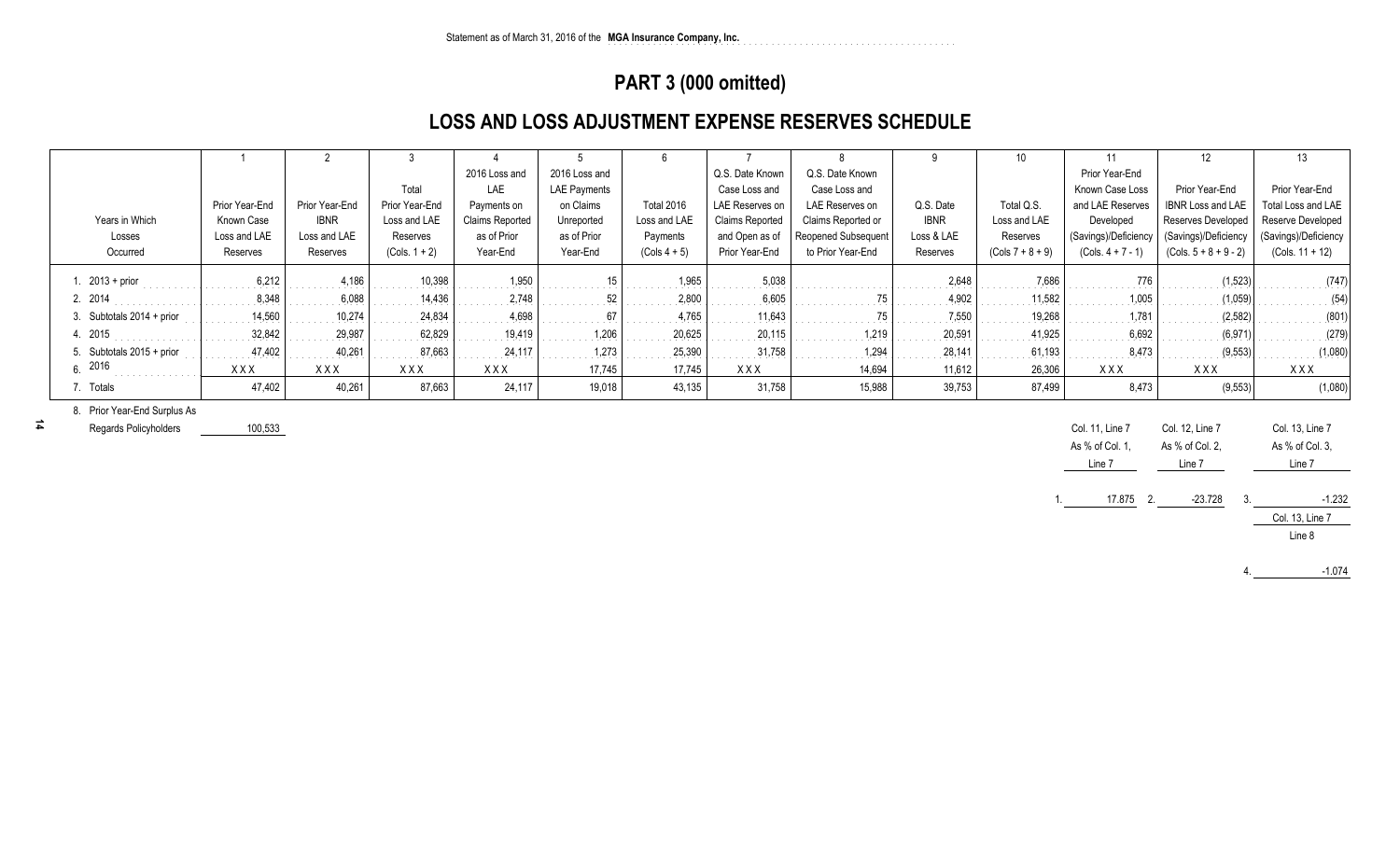## **SUPPLEMENTAL EXHIBITS AND SCHEDULES INTERROGATORIES**

The following supplemental reports are required to be filed as part of your statement filing. However, in the event that your company does not transact the type of business for which the special report must be filed, your response of NO to the specific interrogatory will be accepted in lieu of filing a "NONE" report and a bar code will be printed below. If the supplement is required of your company but is not being filed for whatever reason enter SEE EXPLANATION and provide an explanation following the interrogatory questions.

|                                                                                                                                      | Response |
|--------------------------------------------------------------------------------------------------------------------------------------|----------|
| 1. Will the Trusteed Surplus Statement be filed with the state of domicile and the NAIC with this statement?                         | NO       |
| 2. Will Supplement A to Schedule T (Medical Professional Liability Supplement) be filed with this statement?                         | NO.      |
| 3. Will the Medicare Part D Coverage Supplement be filed with the state of domicile and the NAIC with this statement?                | NO       |
| 4. Will the Director and Officer Insurance Coverage Supplement be filed with the state of domicile and the NAIC with this statement? | ΝO       |

#### **Explanation:**

**Bar Code:**



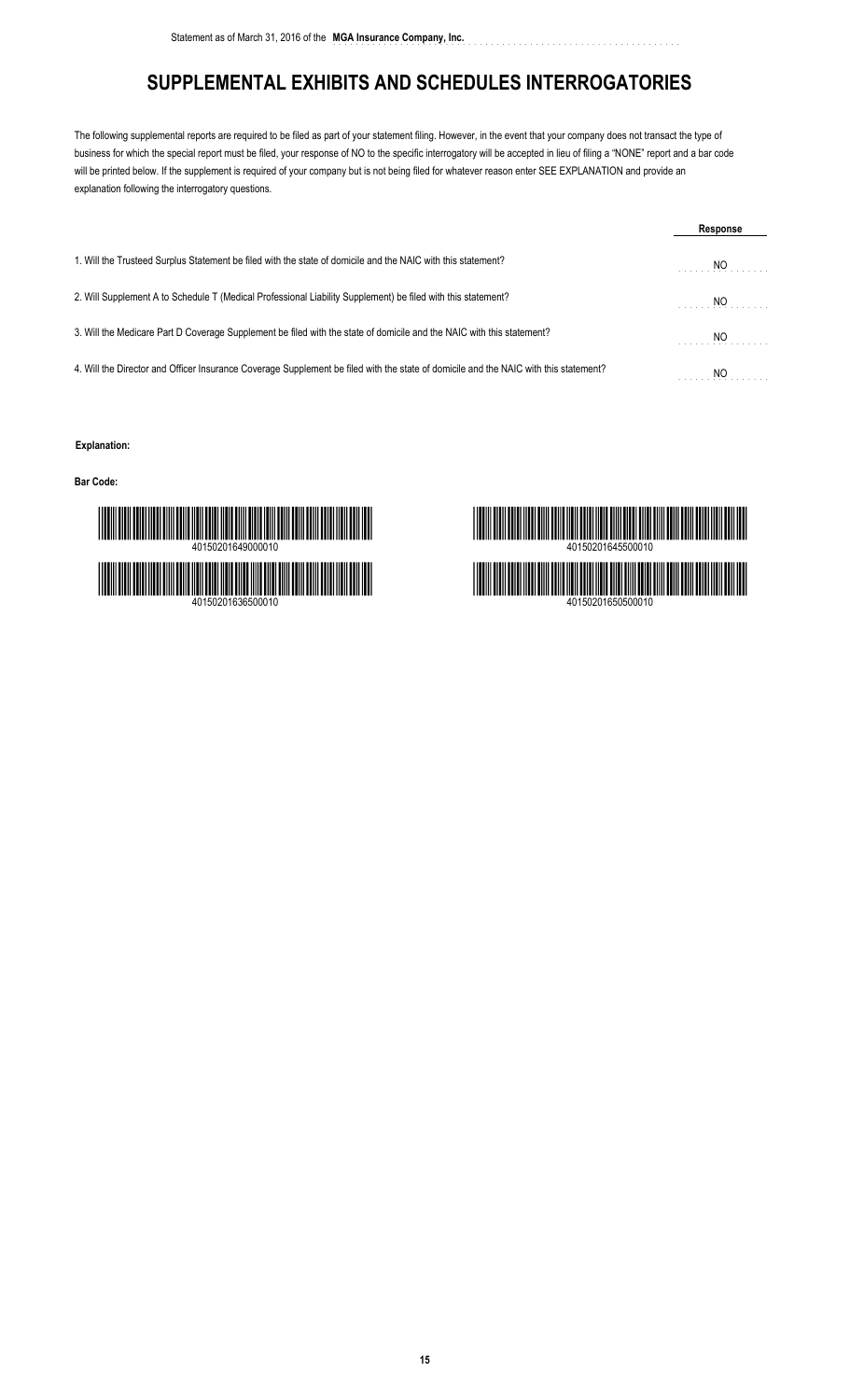# **OVERFLOW PAGE FOR WRITE-INS**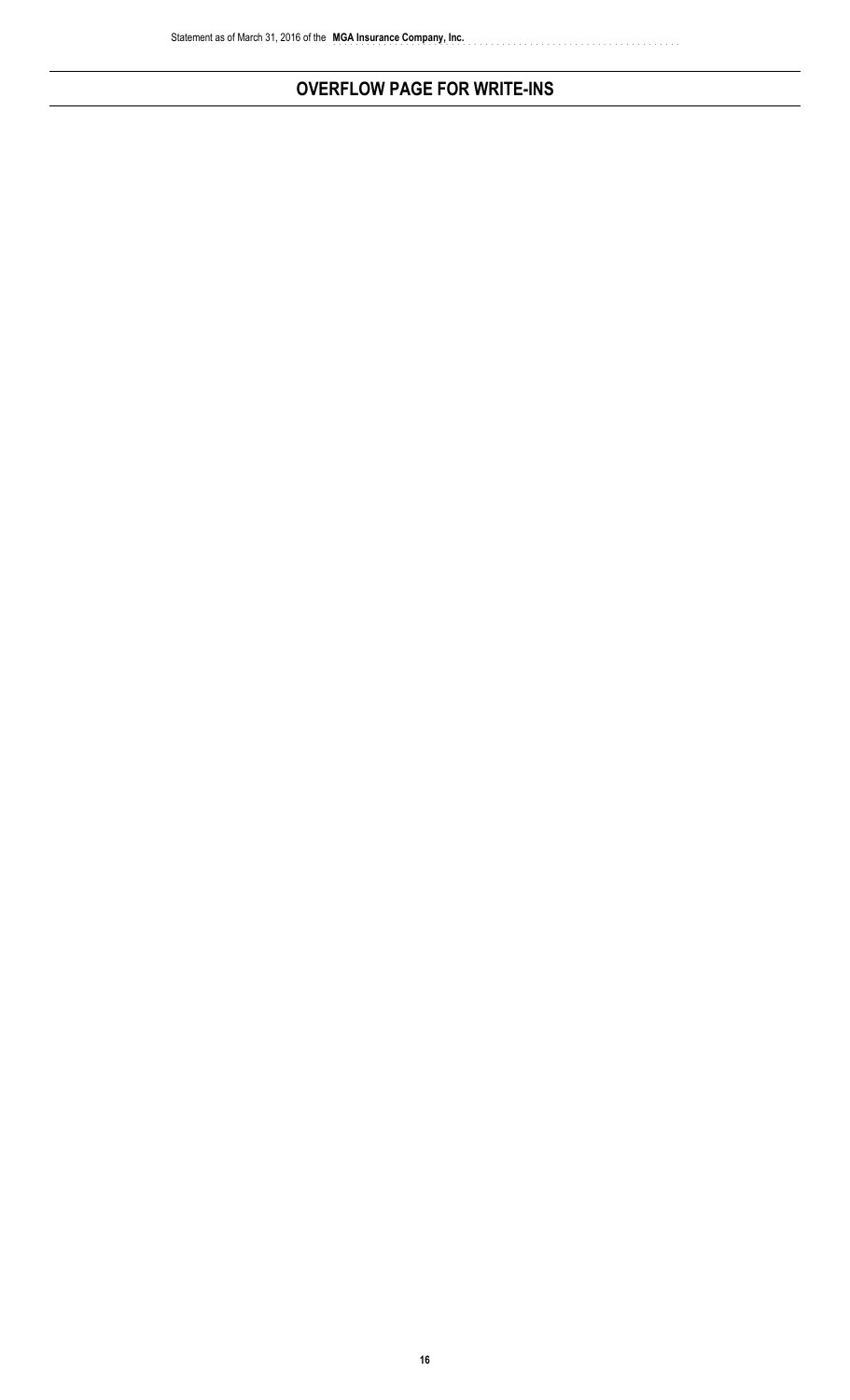## **SCHEDULE A - VERIFICATION**

**Real Estate**

|     |                                                                                                    |              | Prior Year        |
|-----|----------------------------------------------------------------------------------------------------|--------------|-------------------|
|     |                                                                                                    | Year To Date | Ended December 31 |
|     | Book/adjusted carrying value, December 31 of prior year                                            |              |                   |
|     | 2. Cost of acquired:                                                                               |              |                   |
|     | 2.1 Actual cost at time of acquisition                                                             |              |                   |
|     | 2.2 Additional investment made after acquisition                                                   |              |                   |
| 3.  | Current year change in encumbrances                                                                |              |                   |
|     | Total gain (loss) on disposals                                                                     |              |                   |
| 5.  | Deduct amounts received on disposals                                                               |              |                   |
|     | Total foreign exchange change in book/adjusted carrying value                                      |              |                   |
|     | 7. Deduct current year's other than temporary impairment recognized                                |              |                   |
| 8.  | Deduct current year's depreciation                                                                 |              |                   |
|     | Book/adjusted carrying value at the end of current period (Lines $1 + 2 + 3 + 4 - 5 + 6 - 7 - 8$ ) |              |                   |
| 10. | Deduct total nonadmitted amounts                                                                   |              |                   |
|     | Statement value at end of current period (Line 9 minus Line 10)                                    |              |                   |

# **SCHEDULE B - VERIFICATION**

**Mortgage Loans**

|     |                                                                                                                                                                                                                                   |              | Prior Year        |
|-----|-----------------------------------------------------------------------------------------------------------------------------------------------------------------------------------------------------------------------------------|--------------|-------------------|
|     |                                                                                                                                                                                                                                   | Year To Date | Ended December 31 |
|     | Book value/recorded investment excluding accrued interest, December 31 of prior year                                                                                                                                              |              |                   |
|     | 2. Cost of acquired:                                                                                                                                                                                                              |              |                   |
|     | 2.1 Actual cost at time of acquisition                                                                                                                                                                                            |              |                   |
|     | 2.2 Additional investment made after acquisition entity and the contract of the contract of the contract of the contract of the contract of the contract of the contract of the contract of the contract of the contract of th    |              |                   |
| 3.  | Capitalized deferred interest and other                                                                                                                                                                                           |              |                   |
|     | 4. Accrual of discount                                                                                                                                                                                                            |              |                   |
| 5.  |                                                                                                                                                                                                                                   |              |                   |
| 6.  | Total gain (loss) on disposals                                                                                                                                                                                                    |              |                   |
|     | 7. Deduct amounts received on disposals                                                                                                                                                                                           |              |                   |
| 8.  | Deduct amortization of premium and mortgage interest points and commitment fees                                                                                                                                                   |              |                   |
| 9.  | Total foreign exchange change in book value/recorded investment excluding accrued interest<br>Total foreign exchange change in book value/recorded investment excluding accrued interest<br>The contract interest interest in the |              |                   |
| 10. | Deduct current year's other than temporary impairment recognized                                                                                                                                                                  |              |                   |
|     | Book value/recorded investment excluding accrued interest at end of current period (Lines $1 + 2 + 3 + 4 + 5 + 6 - 7 - 8 + 9 - 10$                                                                                                |              |                   |
| 12. | Total valuation allowance                                                                                                                                                                                                         |              |                   |
| 13. | Subtotal (Line 11 plus Line 12)                                                                                                                                                                                                   |              |                   |
| 14  | Deduct total nonadmitted amounts                                                                                                                                                                                                  |              |                   |
|     | 15. Statement value at end of current period (Line 13 minus Line 14)                                                                                                                                                              |              |                   |

## **SCHEDULE BA - VERIFICATION**

**Other Long-Term Invested Assets**

|     |                                                                                                         |              | Prior Year        |
|-----|---------------------------------------------------------------------------------------------------------|--------------|-------------------|
|     |                                                                                                         | Year To Date | Ended December 31 |
|     | Book/adjusted carrying value, December 31 of prior year                                                 | 13,596,884   | 16,442,29         |
| 2.  | Cost of acquired:                                                                                       |              |                   |
|     | 2.1 Actual cost at time of acquisition                                                                  |              |                   |
|     | 2.2 Additional investment made after acquisition                                                        |              | 2.137.61          |
| 3.  | Capitalized deferred interest and other                                                                 |              |                   |
|     | Accrual of discount                                                                                     |              |                   |
|     | Unrealized valuation increase (decrease)                                                                | 15,672       | 240,967           |
| 6.  | Total gain (loss) on disposals                                                                          |              |                   |
|     | Deduct amounts received on disposals                                                                    | 43.952       |                   |
| 8.  | Deduct amortization of premium and depreciation                                                         |              |                   |
|     | Total foreign exchange change in book/adjusted carrying value                                           |              |                   |
| 10. | Deduct current year's other than temporary impairment recognized                                        |              |                   |
|     | Book/adjusted carrying value at end of current period (Lines $1 + 2 + 3 + 4 + 5 + 6 - 7 - 8 + 9 - 10$ ) | 13.568.604   | 13,596,884        |
| 12. | Deduct total nonadmitted amounts                                                                        |              |                   |
|     | Statement value at end of current period (Line 11 minus Line 12)                                        | 13.568.604   | 13,596,884        |

# **SCHEDULE D - VERIFICATION**

**Bonds and Stocks**

|     |                                                                                                    |              | Prior Year        |
|-----|----------------------------------------------------------------------------------------------------|--------------|-------------------|
|     |                                                                                                    | Year To Date | Ended December 31 |
|     | 1. Book/adjusted carrying value of bonds and stocks, December 31 of prior year                     | 164.240.065  | 164,956,142       |
|     | 2. Cost of bonds and stocks acquired                                                               | 9.511.734    | 51,651,504        |
|     | 3. Accrual of discount                                                                             | 114.284      | 48.104            |
|     |                                                                                                    | (939.975)    | (2,797,130)       |
| 5.  | Total gain (loss) on disposals                                                                     | 45.480       | 160.988           |
| 6.  | Deduct consideration for bonds and stocks disposed of                                              | 13.982.530   | 47,108,933        |
|     | Deduct amortization of premium                                                                     | 640.012      | 2,632,223         |
| 8.  | Total foreign exchange change in book/adjusted carrying value                                      |              |                   |
|     | Deduct current year's other than temporary impairment recognized                                   | 60.536       | 38.387            |
| 10. | Book/adjusted carrying value at end of current period (Lines $1 + 2 + 3 + 4 + 5 - 6 - 7 + 8 - 9$ ) | 158,288,510  | 164.240.065       |
| 11. | Deduct total nonadmitted amounts                                                                   |              |                   |
|     | 12. Statement value at end of current period (Line 10 minus Line 11)                               | 158.288.510  | 164.240.065       |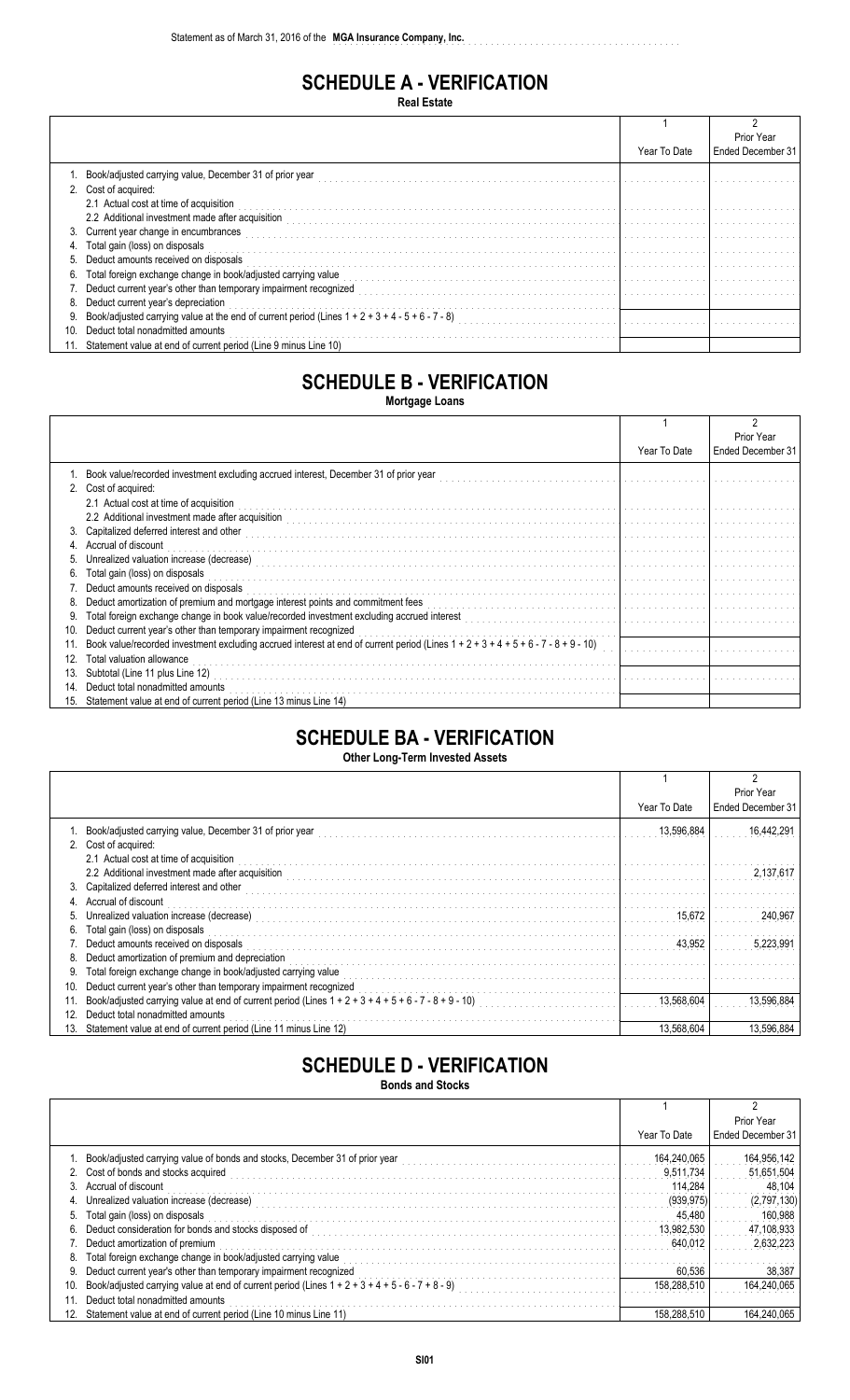### **SCHEDULE D - PART 1B**

Showing the Acquisitions, Dispositions and Non-Trading Activity

During the Current Quarter for all Bonds and Preferred Stock by NAIC Designation

|                                   | Book/Adjusted         |                       |                                                                                                             |                        | Book/Adjusted         | Book/Adjusted         | Book/Adjusted         | Book/Adjusted  |
|-----------------------------------|-----------------------|-----------------------|-------------------------------------------------------------------------------------------------------------|------------------------|-----------------------|-----------------------|-----------------------|----------------|
|                                   | <b>Carrying Value</b> | Acquisitions          | <b>Dispositions</b>                                                                                         | Non-Trading            | <b>Carrying Value</b> | <b>Carrying Value</b> | <b>Carrying Value</b> | Carrying Value |
|                                   | Beginning             | <b>During Current</b> | During Current                                                                                              | <b>Activity During</b> | End of                | End of                | End of                | December 31    |
| <b>NAIC Designation</b>           | of Current Quarter    | Quarter               | Quarter                                                                                                     | <b>Current Quarter</b> | <b>First Quarter</b>  | Second Quarter        | <b>Third Quarter</b>  | Prior Year     |
| <b>BONDS</b>                      |                       |                       |                                                                                                             |                        |                       |                       |                       |                |
| 1. NAIC 1 (a)                     |                       | 20,295,135            | 19,514,675<br>$\begin{array}{cccccccccccccc} . & . & . & . & . & . & . & . & . & . & . & . & . \end{array}$ | (3,733,111)            | 52,506,179            |                       |                       | 55,458,830     |
| 2. NAIC 2 (a)                     |                       | 13,571,120            | 13,324,636<br>.                                                                                             | 2,507,994              | 122,950,351           |                       |                       | 120,195,873    |
| 3. NAIC 3 (a) $5,354,399$         |                       |                       | 365,538                                                                                                     | (509,377)              | 4,479,484<br>.        |                       |                       | 5,354,399      |
| 4. NAIC 4 (a) $1,358,414$         |                       |                       |                                                                                                             | (798, 315)             | 560,099               |                       |                       | 1,358,414      |
| 5. NAIC 5 (a) $2,325,000$         |                       |                       |                                                                                                             | (1,685,000)            | 640,000<br>.          |                       |                       | 2,325,000      |
| 6. NAIC 6 (a) $\qquad \qquad$     |                       |                       | 63,042                                                                                                      | 2,281,584              | 2,218,542             |                       |                       |                |
| $\frac{5}{102}$<br>7. Total Bonds | 184,692,516           | 33,866,255            | 33,267,891                                                                                                  | (1,936,225)            | 183,354,655           |                       |                       | 184,692,516    |
| <b>PREFERRED STOCK</b>            |                       |                       |                                                                                                             |                        |                       |                       |                       |                |
| 8. NAIC 1                         |                       |                       |                                                                                                             |                        |                       |                       |                       |                |
| 9. NAIC 2                         |                       |                       |                                                                                                             | 359,728                | 359.728               |                       |                       |                |
| 10. NAIC 3                        |                       |                       |                                                                                                             | 488,800                | 488.800               |                       |                       |                |
| 11. NAIC 4                        |                       |                       |                                                                                                             |                        |                       |                       |                       |                |
| 12. NAIC 5                        |                       |                       |                                                                                                             |                        |                       |                       |                       |                |
| 13. NAIC 6                        |                       |                       |                                                                                                             |                        |                       |                       |                       |                |
| 14. Total Preferred Stock         |                       |                       |                                                                                                             | 848,528                | 848,528               |                       |                       |                |
| 15. Total Bonds & Preferred Stock | 184,692,516           | 33,866,255            | 33,267,891                                                                                                  | (1,087,697)            | 184, 203, 183         |                       |                       | 184,692,516    |

(a) Book/Adjusted Carrying Value column for the end of the current reporting period includes the following amount of non-rated, short-term and cash-equivalent bonds by NAIC designation:

15,481,178 ........... 14,120,435 ........... 0 ........... 0 ........... 0 ........... 0NAIC 1 \$ ........... ; NAIC 2 \$ ; NAIC 3 \$ ; NAIC 4 \$ ; NAIC 5 \$ ; NAIC 6 \$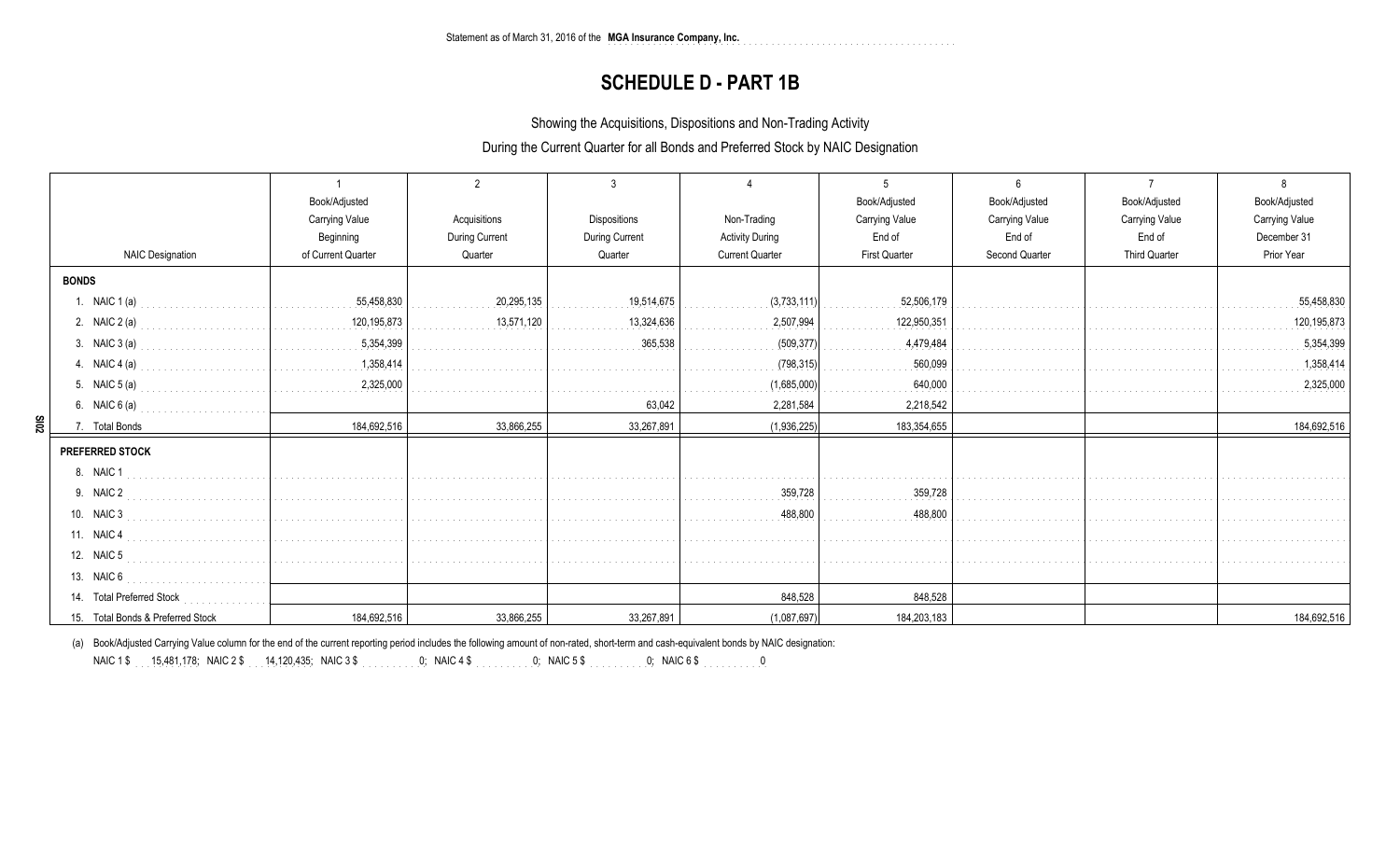## **SCHEDULE DA - PART 1**

..............................................................

Short-Term Investments

|         |                |            | J          | 4            | J                |
|---------|----------------|------------|------------|--------------|------------------|
|         |                |            |            | Interest     | Paid for Accrued |
|         | Book/Adjusted  | Par        | Actual     | Collected    | Interest         |
|         | Carrying Value | Value      | Cost       | Year To Date | Year To Date     |
| 9199999 | 29,601,613     | <b>XXX</b> | 29,718,247 | 35,343       | 31,672           |

# **SCHEDULE DA - VERIFICATION**

Short-Term Investments

|     |                                                                                                    |              | 2                               |
|-----|----------------------------------------------------------------------------------------------------|--------------|---------------------------------|
|     |                                                                                                    | Year To Date | Prior Year<br>Ended December 31 |
|     | Book/adjusted carrying value, December 31 of prior year                                            | 24,624,738   | 17,555,244                      |
|     | 2. Cost of short-term investments acquired                                                         | 24,354,521   | 44,730,902                      |
| 3.  | Accrual of discount                                                                                | 1,753        | 1,288                           |
| 4.  |                                                                                                    |              |                                 |
| 5.  | Total gain (loss) on disposals                                                                     |              | 2,664                           |
| 6.  | Deduct consideration received on disposals                                                         | 19,300,040   | 37,271,187                      |
|     | Deduct amortization of premium                                                                     | 79.359       | 394,173                         |
| 8.  | Total foreign exchange change in book/adjusted carrying value                                      |              |                                 |
| 9.  | Deduct current year's other than temporary impairment recognized                                   |              |                                 |
| 10. | Book/adjusted carrying value at end of current period (Lines $1 + 2 + 3 + 4 + 5 - 6 - 7 + 8 - 9$ ) | 29,601,613   | 24,624,738                      |
| 11  | Deduct total nonadmitted amounts                                                                   |              |                                 |
| 12. | Statement value at end of current period (Line 10 minus Line 11)                                   | 29.601.613   | 24,624,738                      |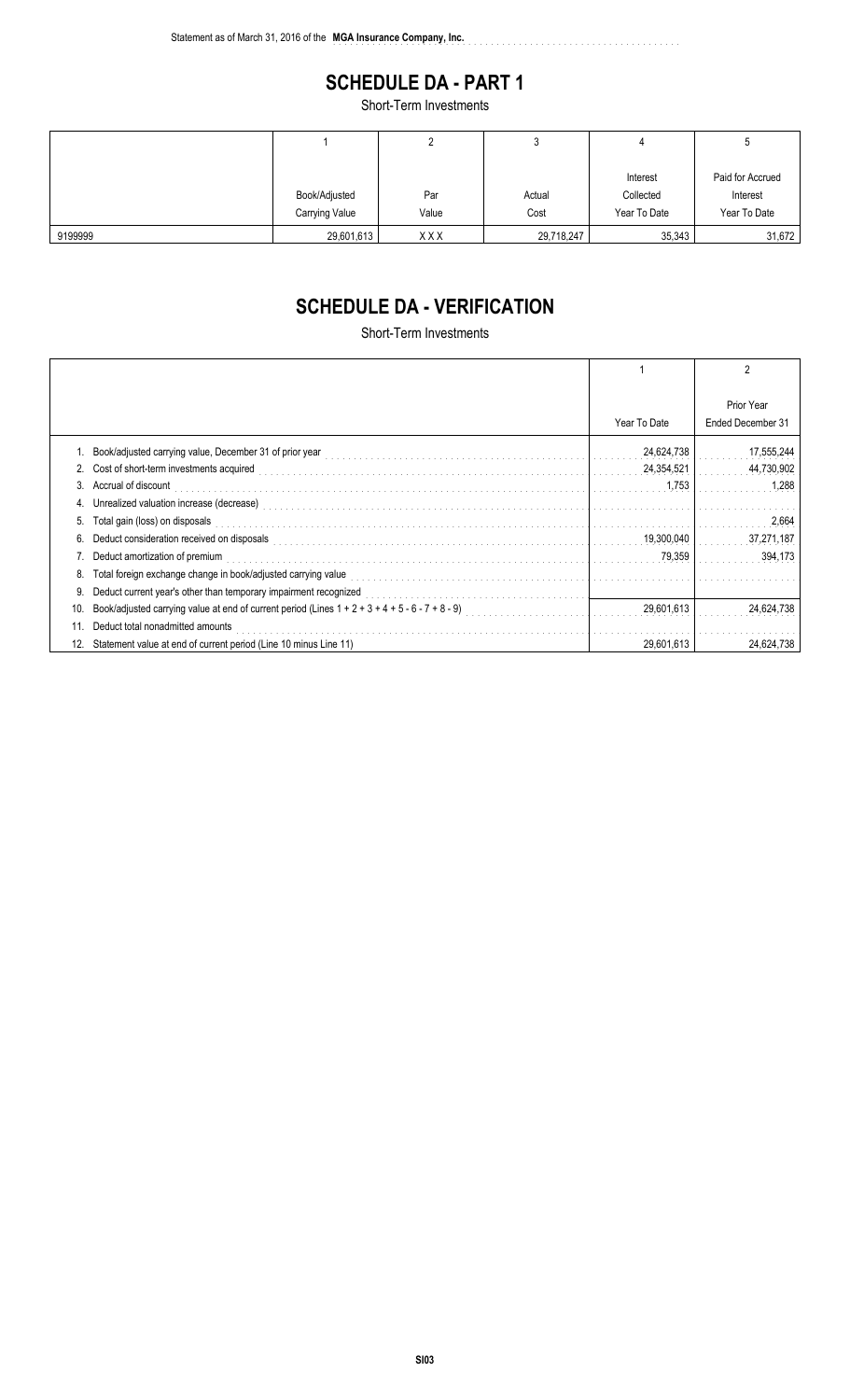**NONE Schedule DB - Part A and B Verification**

- **NONE Schedule DB Part C Section 1**
- **NONE Schedule DB Part C Section 2**
- **NONE Schedule DB Verification**
- **NONE Schedule E Verification**
- **NONE Schedule A Part 2 and 3**
- **NONE Schedule B Part 2 and 3**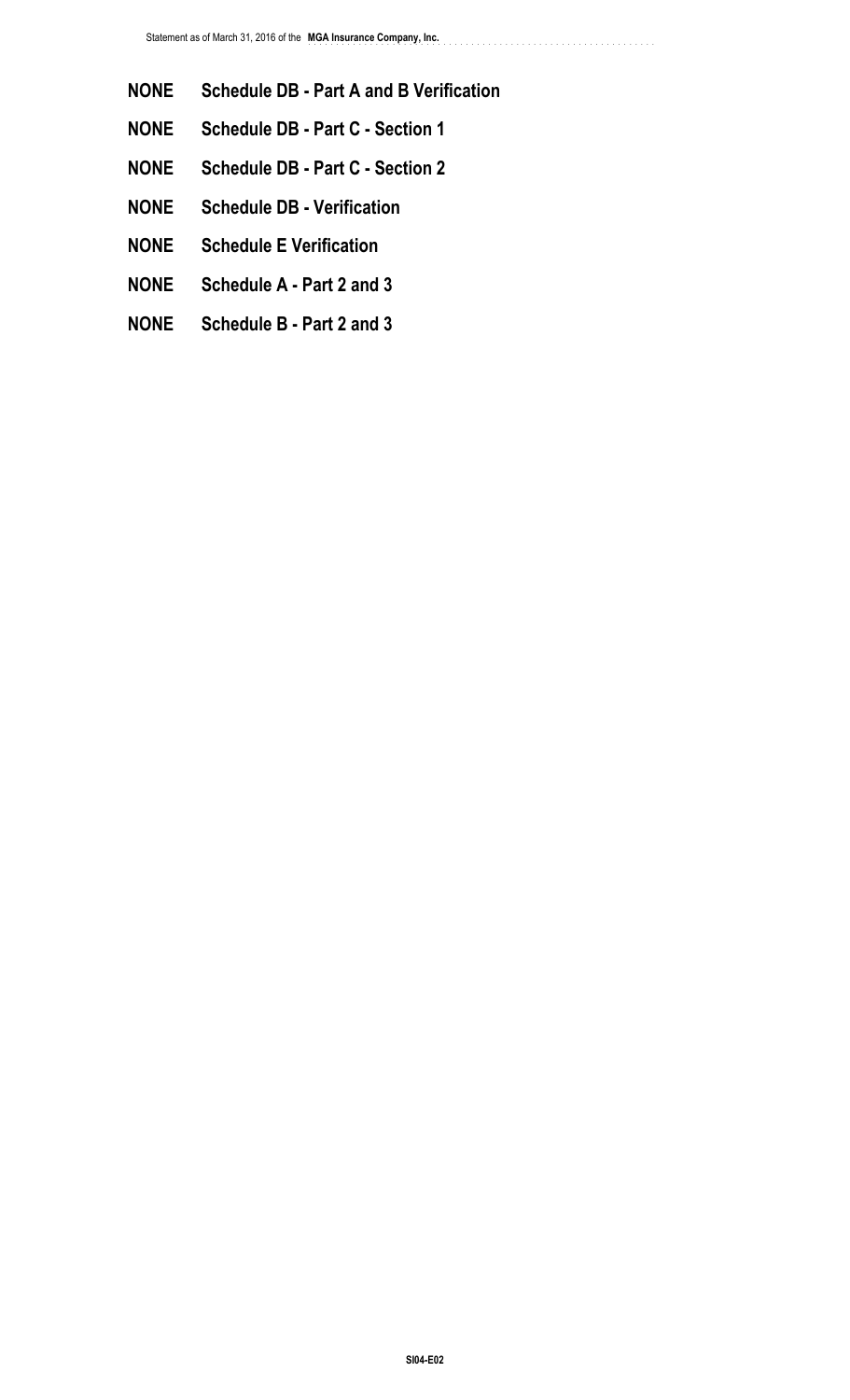Statement as of March 31, 2016 of the MGA Insurance Company, Inc.

## **SCHEDULE BA - PART 2**

Showing Other Long-Term Invested Assets ACQUIRED AND ADDITIONS MADE During the Current Quarter

|                                        |                | Location                          |           |             |          |          |                                                                                                                                                                                                                                |                                                                                                                                                                                                                                |                                                                                                                                                                                                                                     |                                                                                                                                                                                                                                |                             |
|----------------------------------------|----------------|-----------------------------------|-----------|-------------|----------|----------|--------------------------------------------------------------------------------------------------------------------------------------------------------------------------------------------------------------------------------|--------------------------------------------------------------------------------------------------------------------------------------------------------------------------------------------------------------------------------|-------------------------------------------------------------------------------------------------------------------------------------------------------------------------------------------------------------------------------------|--------------------------------------------------------------------------------------------------------------------------------------------------------------------------------------------------------------------------------|-----------------------------|
|                                        |                |                                   |           |             |          |          |                                                                                                                                                                                                                                |                                                                                                                                                                                                                                |                                                                                                                                                                                                                                     |                                                                                                                                                                                                                                |                             |
|                                        |                |                                   | Name of   |             |          |          |                                                                                                                                                                                                                                |                                                                                                                                                                                                                                |                                                                                                                                                                                                                                     |                                                                                                                                                                                                                                |                             |
| <b>CUSIP</b>                           |                |                                   | Vendor oı | <b>NAIC</b> | Date     | Type     | <b>Actual Cost</b>                                                                                                                                                                                                             | Additional                                                                                                                                                                                                                     |                                                                                                                                                                                                                                     | Commitmen                                                                                                                                                                                                                      | Percentage                  |
| Ident                                  |                |                                   | Geners    | Desia-      | Original | and      | at Time of                                                                                                                                                                                                                     |                                                                                                                                                                                                                                | Amount of                                                                                                                                                                                                                           |                                                                                                                                                                                                                                |                             |
| ification                              | or Description | State                             |           | nation      | Acquired | Strategy | Acquisition                                                                                                                                                                                                                    | After Acquisition                                                                                                                                                                                                              | Encumbrances                                                                                                                                                                                                                        | Investment                                                                                                                                                                                                                     | Ownership                   |
|                                        |                |                                   |           |             | .        | .        | .                                                                                                                                                                                                                              | .                                                                                                                                                                                                                              | .                                                                                                                                                                                                                                   |                                                                                                                                                                                                                                |                             |
| .                                      |                |                                   |           |             | .        | .        | the contract of the contract of the contract of the contract of the contract of the contract of the contract of the contract of the contract of the contract of the contract of the contract of the contract of the contract o | .                                                                                                                                                                                                                              | .                                                                                                                                                                                                                                   |                                                                                                                                                                                                                                |                             |
| .                                      |                |                                   |           |             |          |          |                                                                                                                                                                                                                                |                                                                                                                                                                                                                                | the contract of the contract of the contract of the contract of the contract of the contract of the contract of the contract of the contract of the contract of the contract of the contract of the contract of the contract o      | .                                                                                                                                                                                                                              |                             |
| .                                      |                | the company's company's company's |           |             | .        | .        | .                                                                                                                                                                                                                              | .                                                                                                                                                                                                                              | .                                                                                                                                                                                                                                   | the contract of the contract of the contract of the contract of the contract of the contract of the contract of the contract of the contract of the contract of the contract of the contract of the contract of the contract o |                             |
| .                                      |                |                                   |           |             |          |          |                                                                                                                                                                                                                                |                                                                                                                                                                                                                                | the contract of the contract of the contract of the contract of the contract of the contract of the contract of the contract of the contract of the contract of the contract of the contract of the contract of the contract o      | .                                                                                                                                                                                                                              | and the company's company's |
| the contract of the contract of the    |                |                                   |           |             | . 1      |          |                                                                                                                                                                                                                                | .                                                                                                                                                                                                                              | .                                                                                                                                                                                                                                   | the contract of the contract of the contract of the contract of the contract of the contract of the contract of the contract of the contract of the contract of the contract of the contract of the contract of the contract o | .                           |
| .                                      |                |                                   |           |             | .        |          |                                                                                                                                                                                                                                | .                                                                                                                                                                                                                              | .                                                                                                                                                                                                                                   |                                                                                                                                                                                                                                |                             |
| .                                      |                |                                   |           |             | . 1      |          |                                                                                                                                                                                                                                | .                                                                                                                                                                                                                              | .                                                                                                                                                                                                                                   | .                                                                                                                                                                                                                              |                             |
| .                                      |                |                                   |           |             |          |          | .                                                                                                                                                                                                                              | and the company's company's company's and                                                                                                                                                                                      | .                                                                                                                                                                                                                                   | .                                                                                                                                                                                                                              | .                           |
| .                                      |                | .                                 |           |             | .<br>. 1 | .        | .                                                                                                                                                                                                                              | a construction of the contract of the contract of the contract of the contract of the contract of the contract of the contract of the contract of the contract of the contract of the contract of the contract of the contract | the contract of the contract of the contract of the contract of the contract of the contract of the contract of the contract of the contract of the contract of the contract of the contract of the contract of the contract o<br>. | .                                                                                                                                                                                                                              | .                           |
| the company's company's company's<br>. |                |                                   |           |             |          |          |                                                                                                                                                                                                                                |                                                                                                                                                                                                                                | .                                                                                                                                                                                                                                   | .                                                                                                                                                                                                                              | .                           |
|                                        |                |                                   |           |             |          |          |                                                                                                                                                                                                                                |                                                                                                                                                                                                                                |                                                                                                                                                                                                                                     |                                                                                                                                                                                                                                |                             |
| 4699999 Totals                         |                |                                   |           |             |          |          |                                                                                                                                                                                                                                |                                                                                                                                                                                                                                |                                                                                                                                                                                                                                     |                                                                                                                                                                                                                                | XXX                         |

E03

## **SCHEDULE BA - PART 3**

### Showing Other Long-Term Invested Assets DISPOSED, Transferred or Repaid During the Current Quarter

|                         |                                                                    | Location      |                          |                                               |                   |                               |            |                               |                                 | Change in Book/Adjusted Carrying Value |                                 |                  | 15             | 16                                  | 17          | 18        | 19                                |            |
|-------------------------|--------------------------------------------------------------------|---------------|--------------------------|-----------------------------------------------|-------------------|-------------------------------|------------|-------------------------------|---------------------------------|----------------------------------------|---------------------------------|------------------|----------------|-------------------------------------|-------------|-----------|-----------------------------------|------------|
|                         |                                                                    |               |                          |                                               |                   |                               |            |                               |                                 |                                        | 13                              | 14               |                |                                     |             |           |                                   |            |
|                         |                                                                    |               |                          |                                               |                   | Book/Adjusted                 |            |                               | Current Year's   Current Year's |                                        |                                 | Total            | Book/Adjusted  |                                     |             |           |                                   |            |
|                         |                                                                    |               | Name of                  |                                               |                   | Carrying                      | Unrealized | (Depreciation)                | Other Than                      | Capitalized                            | Total                           | Foreign          | Carrying Value |                                     | Foreign     | Realized  | Total                             |            |
| <b>CUSIP</b>            |                                                                    |               | Purchaser                | Date                                          |                   | Value Less                    | Valuation  | or                            | Temporary                       | Deferred                               | Change in                       | Exchange         | Less           |                                     | Exchange    | Gain      | Gain                              |            |
| Ident-                  | Name                                                               |               | or Nature of             | Originally                                    | Disposal          | Encumbrances,                 | Increase   | (Amortization)/               | Impairment                      | Interest and                           | <b>B./A.C.V.</b>                | Change in        | Encumbrances   |                                     | Gain (Loss) | (Loss) on | (Loss) on                         | Investment |
| ification               | or Description                                                     | City          | State<br>Disposal        | Acquired                                      | Date              | Prior Year                    | (Decrease) | Accretion                     | Recognized                      | Other                                  | $(9+10-11+12)$                  | <b>B./A.C.V.</b> | on Disposal    | Consideration                       | on Disposal | Disposal  | Disposal                          | Income     |
|                         |                                                                    |               |                          |                                               |                   |                               |            |                               |                                 |                                        |                                 |                  |                |                                     |             |           |                                   |            |
| the company's company's |                                                                    | .             | .                        | .                                             | and the company's | the company's company's       | .          |                               |                                 | .                                      | .                               | .                | .              | the contract of the contract of the | .           | .         | the company of the company of the | .          |
| 000000-00-0<br>.        | Direct Lending Part                                                | New York<br>. |                          | 05/16/2013<br>the contract of the contract of | 02/17/2016<br>.   | .                             | .          | the company of the company of | .                               | the contract of the contract of        | the contract of the contract of | .                | 43,952<br>.    | 43,952<br>.                         | .           | .         | the company's company's company's | .          |
|                         | 2199999 Other - Joint Venture/Partnership Interests - Unaffiliated |               |                          |                                               |                   |                               |            |                               |                                 |                                        |                                 |                  | 43.952         | 43.952                              |             |           |                                   |            |
|                         |                                                                    |               |                          |                                               |                   |                               |            |                               |                                 |                                        |                                 |                  |                |                                     |             |           |                                   |            |
|                         | 4499999 Total Unaffiliated                                         |               |                          |                                               |                   |                               |            |                               |                                 |                                        |                                 |                  | 43.952         | 43,952                              |             |           |                                   |            |
| .                       |                                                                    | .             | .                        | .                                             | .                 | the company of the company of |            |                               |                                 |                                        | .                               |                  |                | the company's company's company's   |             |           | the company of the company of the |            |
|                         |                                                                    |               |                          |                                               |                   |                               |            |                               |                                 |                                        |                                 |                  |                |                                     |             |           |                                   |            |
|                         |                                                                    | .             | the contract of the con- | the company of the company                    | .                 | .                             | .          | .                             |                                 | .                                      | the contract of the contract of |                  |                |                                     |             |           | the company's company's company's |            |
|                         |                                                                    |               |                          |                                               | .                 | .                             |            |                               |                                 |                                        |                                 |                  |                |                                     |             |           |                                   |            |
| 4699999 Totals          |                                                                    |               |                          |                                               |                   |                               |            |                               |                                 |                                        |                                 |                  | 43,952         | 43,952                              |             |           |                                   |            |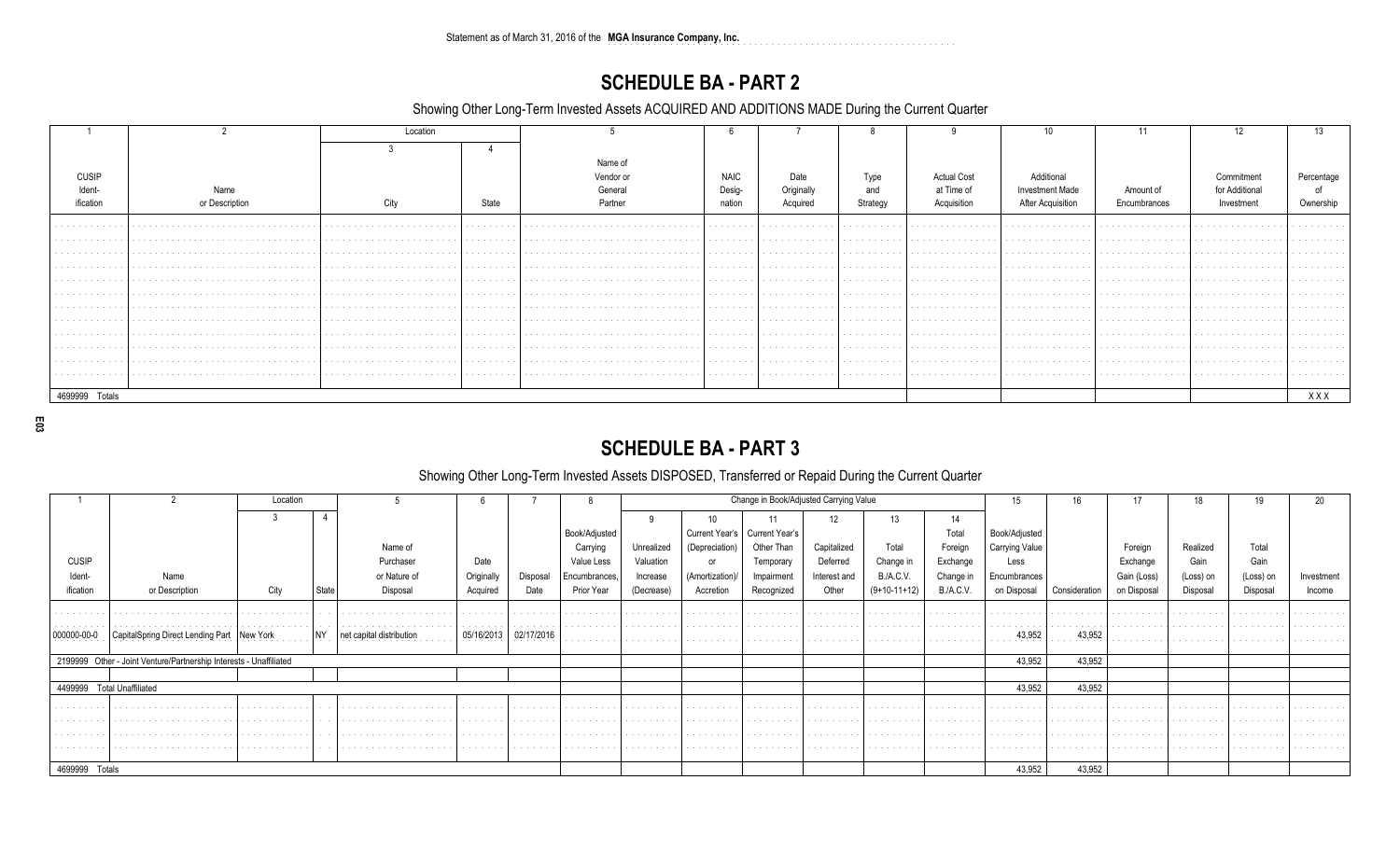Statement as of March 31, 2016 of the MGA Insurance Company, Inc. 

### **SCHEDULE D - PART 3**

Show All Long-Term Bonds and Stock Acquired During the Current Quarter

| $\overline{1}$<br><b>CUSIP</b><br>Ident-<br>ification | Description                                             | Foreign       | Date Acquired | Name of Vendor               | 6<br>Number<br>of Shares<br>of Stock | <b>Actual Cost</b> | Par Value    | 9<br>Paid for<br>Accrued Interest<br>and Dividends | 10<br><b>NAIC Designation</b><br>or Market<br>Indicator (a) |  |
|-------------------------------------------------------|---------------------------------------------------------|---------------|---------------|------------------------------|--------------------------------------|--------------------|--------------|----------------------------------------------------|-------------------------------------------------------------|--|
|                                                       |                                                         |               |               |                              |                                      |                    |              |                                                    |                                                             |  |
|                                                       |                                                         |               |               |                              |                                      |                    |              |                                                    |                                                             |  |
| 09247X-AE-1                                           | <b>BLACKROCK INC</b>                                    |               | 03/15/2016    | WELLS FARGO SECURITIES LLC   |                                      | 997,794            | 900,000.00   | 12,250                                             |                                                             |  |
| 124857-AD-5                                           | CBS CORP                                                |               | 02/22/2016    | WELLS FARGO SECURITIES LLC   |                                      | 1,267,205          | 1,135,000.00 | 23,567                                             | 2FE                                                         |  |
| 505597-AE-4                                           | LACLEDE GROUP INC                                       |               | 02/16/2016    | WELLS FARGO BROKERAGE        |                                      | 996,680            | 1,000,000.00 | 283 2FE                                            |                                                             |  |
| 58013M-EJ-9                                           | MCDONALDS CORP                                          |               | 01/13/2016    | <b>WELLS FARGO BROKERAGE</b> |                                      | 1,045,590          | 1,000,000.00 | 389 2FE                                            |                                                             |  |
| 581557-AX-3                                           | MCKESSON CORP                                           |               | 02/29/2016    | WELLS FARGO BROKERAGE        |                                      | 1,149,510          | 1,000,000.00 | 3,750 2FE                                          |                                                             |  |
| 615369-AA-3                                           | MOODY'S CORP                                            |               | 02/23/2016    | WELLS FARGO SECURITIES LLC   |                                      | 1,123,300          | 1,000,000.00 | 26,736 2FE                                         |                                                             |  |
| 74834L-AU-4                                           | QUEST DIAGNOSTICS INC                                   |               | 01/14/2016    | WELLS FARGO SECURITIES LLC   |                                      | 1,007,350          | 1,000,000.00 | 8,175 2FE                                          |                                                             |  |
| 844741-BB-3                                           | SOUTHWEST AIRLINES CO                                   |               | 01/27/2016    | WELLS FARGO SECURITIES LLC   |                                      | 875,975            | 874,000.00   | 5,533 2FE                                          |                                                             |  |
| 92276M-AY-1                                           | VENTAS REALTY LP                                        |               | 01/28/2016    | WELLS FARGO SECURITIES LLC   |                                      | 1,048,330          | 1,000,000.00 | 10,222 2FE                                         |                                                             |  |
|                                                       |                                                         |               |               |                              |                                      |                    |              |                                                    |                                                             |  |
| 3899999                                               | Total Bonds Industrial and Miscellaneous (Unaffiliated) |               |               |                              | XXX                                  | 9,511,734          | 8,909,000.00 | 90,905                                             | XXX                                                         |  |
| 8399997                                               | Total Bonds Part 3                                      |               |               |                              | XXX                                  | 9,511,734          | 8,909,000.00 | 90,905                                             | XXX                                                         |  |
|                                                       |                                                         |               |               |                              |                                      |                    |              |                                                    |                                                             |  |
| 8399998                                               | Summary Item from Part 5 for Bonds                      |               |               |                              | <b>XXX</b>                           | XXX                | XXX          | XXX                                                | XXX                                                         |  |
| E04                                                   |                                                         |               |               |                              |                                      |                    |              |                                                    |                                                             |  |
| 8399999                                               | <b>Total Bonds</b>                                      |               |               |                              | XXX                                  | 9,511,734          | 8,909,000.00 | 90,905                                             | XXX                                                         |  |
|                                                       |                                                         | $\sim$ $\sim$ |               |                              |                                      |                    |              |                                                    |                                                             |  |
|                                                       |                                                         |               |               |                              |                                      |                    |              |                                                    |                                                             |  |
|                                                       |                                                         |               |               |                              |                                      |                    |              |                                                    |                                                             |  |
|                                                       |                                                         |               |               |                              |                                      |                    |              |                                                    |                                                             |  |
|                                                       |                                                         |               |               |                              |                                      |                    |              |                                                    |                                                             |  |
|                                                       |                                                         |               |               |                              |                                      |                    |              |                                                    |                                                             |  |
|                                                       |                                                         |               |               |                              |                                      |                    |              |                                                    |                                                             |  |
|                                                       |                                                         |               |               |                              |                                      |                    |              |                                                    |                                                             |  |
|                                                       |                                                         |               |               |                              |                                      |                    |              |                                                    |                                                             |  |
|                                                       |                                                         |               |               |                              |                                      |                    |              |                                                    |                                                             |  |
|                                                       |                                                         |               |               |                              |                                      |                    |              |                                                    |                                                             |  |
|                                                       |                                                         |               |               |                              |                                      |                    |              |                                                    |                                                             |  |
|                                                       |                                                         |               |               |                              |                                      |                    |              |                                                    |                                                             |  |
|                                                       |                                                         |               |               |                              |                                      |                    |              |                                                    |                                                             |  |
|                                                       |                                                         |               |               |                              |                                      |                    |              |                                                    |                                                             |  |
|                                                       |                                                         |               |               |                              |                                      |                    |              |                                                    |                                                             |  |
|                                                       |                                                         |               |               |                              |                                      |                    |              |                                                    |                                                             |  |
|                                                       |                                                         |               |               |                              |                                      |                    |              |                                                    |                                                             |  |
|                                                       |                                                         |               |               |                              |                                      |                    |              |                                                    |                                                             |  |
|                                                       |                                                         |               |               |                              |                                      |                    |              |                                                    |                                                             |  |
|                                                       |                                                         |               |               |                              |                                      |                    |              |                                                    |                                                             |  |
|                                                       |                                                         |               |               |                              |                                      |                    |              |                                                    |                                                             |  |
| 9999999                                               | Totals                                                  |               |               |                              | <b>XXX</b>                           | 9,511,734          | XXX          | 90,905                                             | XXX                                                         |  |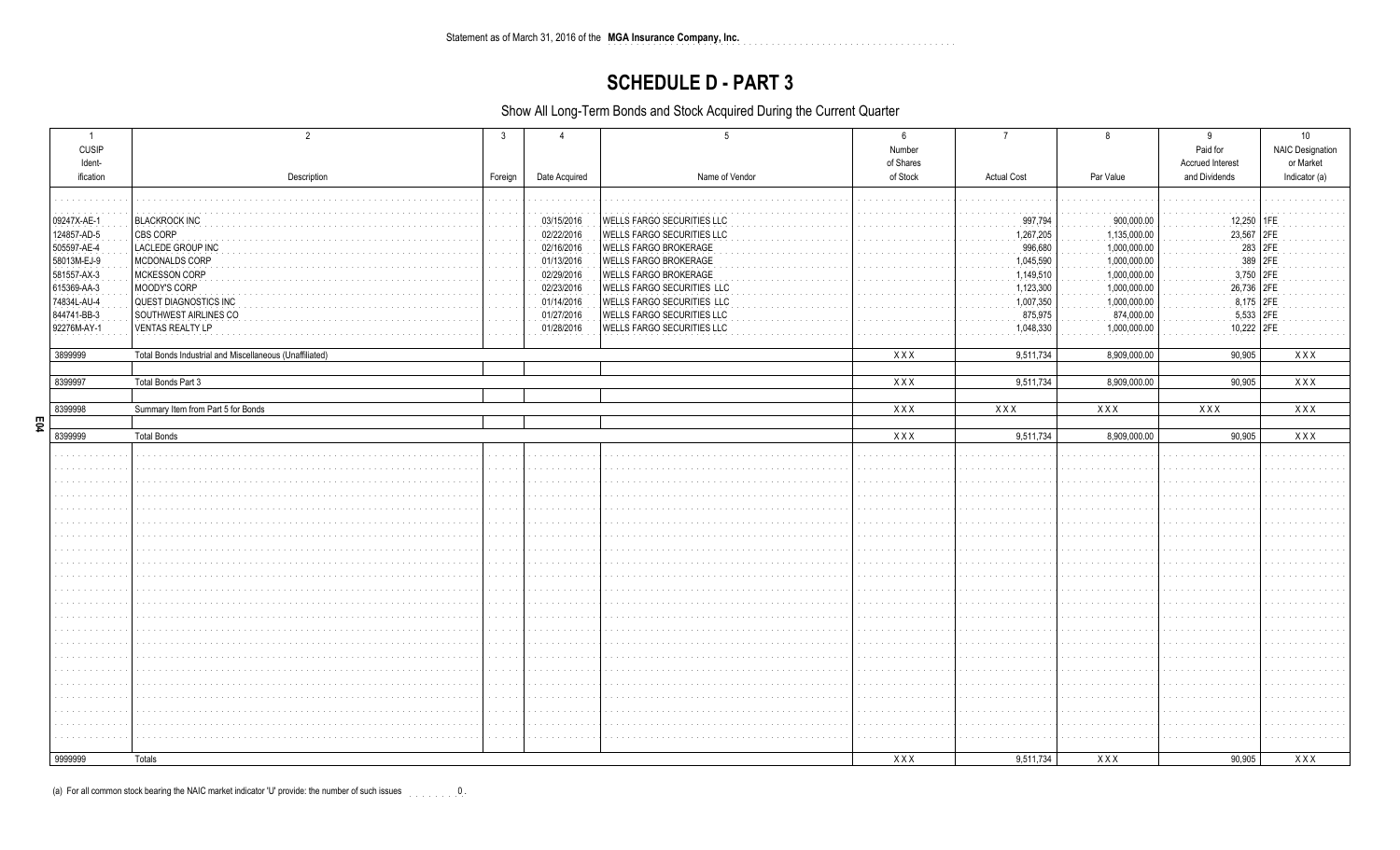### **SCHEDULE D - PART 4**

Show All Long-Term Bonds and Stock Sold, Redeemed or Otherwise Disposed of

During the Current Quarter

|                   | $\mathfrak{D}$                                                                  |                       |                                | $6\overline{6}$ |            | $\mathbf{8}$  | 9          | 10                |                         |           | Change in Book/Adjusted Carrying Value |              |                  | 16               | 17                    | 18                    | 19                    | 20               | 21                    | 22          |
|-------------------|---------------------------------------------------------------------------------|-----------------------|--------------------------------|-----------------|------------|---------------|------------|-------------------|-------------------------|-----------|----------------------------------------|--------------|------------------|------------------|-----------------------|-----------------------|-----------------------|------------------|-----------------------|-------------|
|                   |                                                                                 |                       |                                |                 |            |               |            |                   | 11                      | 12        | 13                                     |              | 15               |                  |                       |                       |                       |                  |                       |             |
|                   |                                                                                 |                       |                                |                 |            |               |            |                   |                         |           | Current                                |              |                  |                  |                       |                       |                       | Bond             |                       | <b>NAIC</b> |
|                   |                                                                                 |                       |                                |                 |            |               |            | Prior             |                         |           | Year's                                 |              |                  | Book/            |                       |                       |                       | Interest/        |                       | Desig-      |
|                   |                                                                                 |                       |                                | Number          |            |               |            | Year              |                         | Current   | Other                                  | Total        | Total            | Adjusted         | Foreign               |                       |                       | Stock            |                       | nation      |
|                   |                                                                                 |                       |                                | 0f              |            |               |            | Book/             | Unrealized              | Year's    | Than                                   | Change       | Foreign          | Carrying         | Exchange              | Realized              | Total                 | <b>Dividends</b> | Stated                | <b>or</b>   |
| <b>CUSIP</b>      |                                                                                 |                       |                                | Shares          |            |               |            | Adjusted          | Valuation               | (Amort-   | Temporary                              | in           | Exchange         | Value at         | Gain                  | Gain                  | Gain                  | Received         | Contractua            | Market      |
| Ident-            |                                                                                 |                       | Name of                        | of              | Consid-    | Par           | Actual     |                   |                         | ization)/ | Impairment                             | B./A.C.V.    | Change in        |                  |                       |                       |                       |                  | Maturity              | ndicator    |
| ification         | Description                                                                     | Disposal<br>Date      | Purchaser                      | Stock           | eration    | Value         | Cost       | Carrying<br>Value | Increase/<br>(Decrease) | Accretion |                                        | $(11+12-13)$ | <b>B./A.C.V.</b> | Disposal<br>Date | (Loss) on<br>Disposal | (Loss) on<br>Disposal | (Loss) on<br>Disposal | During<br>Year   | Date                  |             |
|                   |                                                                                 |                       |                                |                 |            |               |            |                   |                         |           | Recognized                             |              |                  |                  |                       |                       |                       |                  |                       | (a)         |
|                   |                                                                                 |                       |                                |                 |            |               |            |                   |                         |           |                                        |              |                  |                  |                       |                       |                       |                  |                       |             |
|                   |                                                                                 |                       |                                |                 |            |               |            |                   |                         |           |                                        |              |                  |                  |                       |                       |                       |                  |                       |             |
| 31339M-SK-5       | CMO/RMBS - FHR 2399A PG                                                         | 03/15/2016   Direct   |                                |                 | 11,361     | 11,360.92     | 12,213     | 11,518            |                         | (158      |                                        | (158)        |                  | 11,361           |                       |                       |                       |                  | 01/15/2017            |             |
| 3137A9-PB-6       | CMO/RMBS - FHR 3842E BY                                                         | 03/15/2016   Direct   |                                |                 | 11,586     | 11,585.69     | 12,185     | 11,727            |                         | (142)     |                                        | (142)        |                  | 11,586           |                       |                       |                       | 76               | 08/15/2024            |             |
| 3137AE-LS-2       | CMO/RMBS - FHR 3910E JC                                                         | 03/15/2016   Direct   |                                |                 | 75,172     | 75,172.00     | 76,065     | 75,924            |                         | (752)     |                                        | (752)        |                  | 75,172           |                       |                       |                       | 238              | 12/15/2037            |             |
| 31396Y-SC-7       | CMO/RMBS - FNR 0817D UF                                                         | 03/28/2016   Direct   |                                |                 | 7,417      | 7,416.62      | 7,412      | 7,412             |                         |           |                                        |              |                  | 7,41             |                       |                       |                       | 13               | 03/25/2038            |             |
| 196558-RT-9       | COLORADO RIVER TEX MUN WTR DI                                                   | 01/04/2016   Maturity |                                |                 | 500,000    | 500,000.00    | 500,000    | 500,000           |                         |           |                                        |              |                  | 500,000          |                       |                       |                       | 5,625            | 01/01/2016 Z          |             |
|                   |                                                                                 |                       |                                |                 |            |               |            |                   |                         |           |                                        |              |                  |                  |                       |                       |                       |                  |                       |             |
| 3199999           | U.S. Total - Bonds - Special Revenue and Special Assessment Non-Guaranteed Obli |                       |                                | <b>XXX</b>      | 605,536    | 605,535.23    | 607,875    | 606,581           |                         | (1,048)   |                                        | (1,048)      |                  | 605,536          |                       |                       |                       | 6,063            | XXX                   | XXX         |
|                   |                                                                                 |                       |                                |                 |            |               |            |                   |                         |           |                                        |              |                  |                  |                       |                       |                       |                  |                       |             |
| 61746W-A9-1       | ABS - MSDWC-03NC2-M3                                                            | 03/25/2016   Direct   |                                |                 | 63,437     | 63,437.55     | 60,766     | 61,785            |                         | 1,652     |                                        | 1,652        |                  | 63,438           |                       |                       |                       | 305              | 02/25/2033   1AM      |             |
| ទួ<br>120568-AU-4 | <b>BUNGE LIMITED FINANCE CORP</b>                                               | 03/15/2016   Maturity |                                |                 | 1,184,000  | ,184,000.00   | 1,225,676  | 1,190,835         |                         | (6, 835)  |                                        | (6, 835)     |                  | 1,184,000        |                       |                       |                       | 24,272           | 03/15/2016 2FE        |             |
| 75115D-AF-2       | CMO/RMBS - RALI 06QS13 1A6                                                      | 03/28/2016   Direct   |                                |                 | 25,979     | 40,174.00     | 34,809     | 32,128            | 2,578                   | (8, 727)  |                                        | (6, 149)     |                  | 40,174           |                       |                       |                       | 458              | 09/25/2036   6FE      |             |
| 74922S-AA-6       | CMO/RMBS - RALI 06QS17 A1                                                       | 03/28/2016   Direct   |                                |                 | 16,315     | 22,868.03     | 18,479     | 18,468            |                         | (2, 153)  |                                        | (2, 153)     |                  | 22,868           |                       |                       |                       | 31               | 12/25/2036   6FE      |             |
| 75114T-AC-5       | CMO/RMBS - RALI 06QS5 A3                                                        | 03/28/2016   Direct   |                                |                 | 14,942     | 24,994.74     | 21,837     | 21,557            | 239                     | (6, 854)  |                                        | (6, 615)     |                  | 24,995           |                       |                       |                       | 209              | 05/25/2036 3FM        |             |
| 25459H-BE-4       | DIRECTV HOLDINGS LLC                                                            |                       | 03/22/2016   WELLS FARGO SECUR |                 | 1,011,610  | 1,000,000.00  | 1,039,070  | 1,012,388         |                         | (2, 285)  |                                        | (2, 285)     |                  | 1,010,103        |                       | 1,508                 | 1,508                 | 24,467           | 03/15/2017 2FE        |             |
| 26138E-AM-1       | DR PEPPER SNAPPLE GROUP INC                                                     | 01/15/2016   Maturity |                                |                 | 1,000,000  | 1,000,000.00  | 1,042,070  | 1,000,797         |                         | (797)     |                                        | (797         |                  | 1,000,000        |                       |                       |                       | 14.500           | 01/15/2016 2FE        |             |
| 349631-AL-5       | FORTUNE BRANDS INC                                                              | 01/15/2016   Maturity |                                |                 | 500,000    | 500,000.00    | 549,280    | 500,771           |                         | (77)      |                                        | (77)         |                  | 500,000          |                       |                       |                       |                  | 13,438 01/15/2016 2FE |             |
| 381427-AA-1       | <b>GOLDMAN SACHS CAPITAL TRUST II</b>                                           | 03/14/2016 Unknown    |                                |                 | 308,250    | 411,000.00    | 343,185    | 289,755           | 56,574                  | 380       |                                        | 56,954       |                  | 346,709          |                       | (38, 459)             | (38, 459)             | 4.749            | 06/01/2043 3FE        |             |
| 48203R-AE-4       | JUNIPER NETWORKS INC                                                            | 03/15/2016   Maturity |                                |                 | 1,000,000  | 1,000,000.00  | 1,048,650  | 1,003,129         |                         | (3, 129)  |                                        | (3, 129)     |                  | 1,000,000        |                       |                       |                       | 15.500           | 03/15/2016 2FE        |             |
| 50075N-BB-9       | KRAFT FOODS INC                                                                 | 02/09/2016   Maturity |                                |                 | 1,000,000  | 1,000,000.00  | 1,044,610  | 1,003,589         |                         | (3,589)   |                                        | (3,589)      |                  | 1,000,000        |                       |                       |                       | 20,625           | 02/09/2016 2FE        |             |
| 58155Q-AC-7       | <b>MCKESSON CORP</b>                                                            | 03/01/2016   Maturity |                                |                 | 1,000,000  | 1,000,000.00  | 1,047,290  | 1,003,742         |                         | (3,742)   |                                        | (3,742)      |                  | 1,000,000        |                       |                       |                       | 16,250           | 03/01/2016 2FE        |             |
| 678858-BG-5       | OKLAHOMA GAS & ELECTRIC CO                                                      | 01/15/2016   Maturity |                                |                 | 1,000,000  | 1,000,000.00  | 1,100,570  | 1,001,557         |                         | (1, 557)  |                                        | (1, 557)     |                  | 1,000,000        |                       |                       |                       | 25,750           | 01/15/2016   1FE      |             |
| 68268N-AF-0       | <b>ONEOK PARTNERS LP</b>                                                        | 02/01/2016   Maturity |                                |                 | 1,000,000  | 1,000,000.00  | 1,023,960  | 1,000,000         |                         |           |                                        |              |                  | 1,000,000        |                       |                       |                       | 16,250           | 02/01/2016 2FE        |             |
| 78355H-JP-5       | RYDER SYSTEM, INC.                                                              | 03/01/2016   Maturity |                                |                 | 1,000,000  | 1,000,000.00  | 1,047,150  | 1,001,877         |                         | (1, 877)  |                                        | (1,877)      |                  | 1,000,000        |                       |                       |                       | 18,000           | 03/01/2016 2FE        |             |
| 92343V-AV-6       | VERIZON COMMUNICATIONS INC                                                      |                       | 03/16/2016 Unknown             |                 | 1,122,940  | 1,000,000.00  | 1,139,560  | 1,128,014         |                         | (9,480)   |                                        | (9,480)      |                  | 1,118,533        |                       | 4,407                 | 4,407                 |                  | 04/01/2019 2FE        |             |
|                   |                                                                                 |                       |                                |                 |            |               |            |                   |                         |           |                                        |              |                  |                  |                       |                       |                       |                  |                       |             |
| 3899999           | Total - Bonds - Industrial and Miscellaneous (Unaffiliated)                     |                       |                                | XXX             | 11,247,473 | 11,246,474.32 | 11,786,962 | 11,270,392        | 59,391                  | (49, 764) |                                        | 9,627        |                  | 11,310,820       |                       | (32, 544)             | (32, 544)             | 194,804          | <b>XXX</b>            | XXX         |
|                   |                                                                                 |                       |                                |                 |            |               |            |                   |                         |           |                                        |              |                  |                  |                       |                       |                       |                  |                       |             |
| 36962G-3M-4       | GENERAL ELECTRIC CAPITAL CORP                                                   |                       | 02/08/2016   WELLS FARGO BROKE |                 | 2,129,521  | 2,000,000.00  | 2,131,250  | 2,054,079         |                         | (2, 582)  |                                        | (2, 582)     |                  | 2,051,497        |                       | 78,024                | 78,024                | 55,604           | 11/15/2067   1FE      |             |
| 4899999           | Total - Bonds - Hybrid Securities                                               |                       |                                | <b>XXX</b>      | 2,129,521  | 2,000,000.00  | 2,131,250  | 2,054,079         |                         | (2, 582)  |                                        | (2, 582)     |                  | 2,051,497        |                       | 78,024                | 78,024                | 55,604           | XXX                   | XXX         |
|                   |                                                                                 |                       |                                |                 |            |               |            |                   |                         |           |                                        |              |                  |                  |                       |                       |                       |                  |                       |             |
| 8399997           | Total - Bonds - Part 4                                                          |                       |                                | XXX             | 13,982,530 | 13,852,009.55 | 14,526,087 | 13,931,052        | 59,391                  | (53, 394) |                                        | 5,997        |                  | 13,967,853       |                       | 45,480                | 45,480                | 256,471          | XXX                   | XXX         |
|                   |                                                                                 |                       |                                |                 |            |               |            |                   |                         |           |                                        |              |                  |                  |                       |                       |                       |                  |                       |             |
| 8399998           | Summary Item from Part 5 for Bonds                                              |                       |                                | <b>XXX</b>      | XXX        | XXX           | XXX        | XXX               | <b>XXX</b>              | XXX       | <b>XXX</b>                             | <b>XXX</b>   | <b>XXX</b>       | XXX              | <b>XXX</b>            | XXX                   | XXX                   | <b>XXX</b>       | XXX                   | XXX         |
|                   |                                                                                 |                       |                                |                 |            |               |            |                   |                         |           |                                        |              |                  |                  |                       |                       |                       |                  |                       |             |
|                   |                                                                                 |                       |                                |                 |            |               |            |                   |                         |           |                                        |              |                  |                  |                       |                       |                       |                  |                       |             |

0 ......... (a) For all common stock bearing the NAIC market indicator 'U' provide: the number of such issues .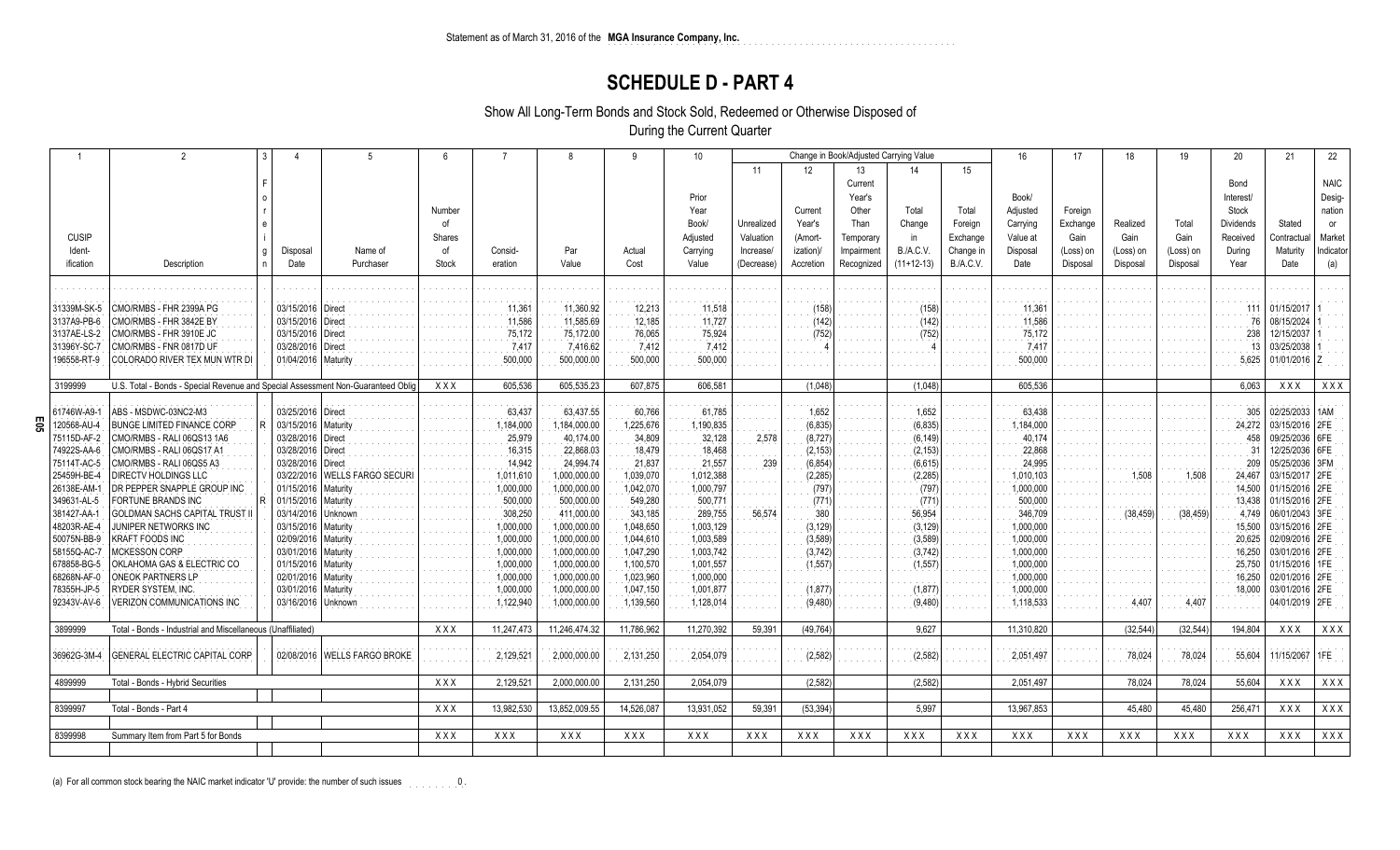### **SCHEDULE D - PART 4**

Show All Long-Term Bonds and Stock Sold, Redeemed or Otherwise Disposed of

During the Current Quarter

|              | $\overline{2}$     |       |                             |           | 6            | $\overline{7}$ | 8             | 9          | 10 <sup>°</sup> | Change in Book/Adjusted Carrying Value |           |            |              | 16        | 17         | 18        | 19        | 20        | 21        | 22          |             |
|--------------|--------------------|-------|-----------------------------|-----------|--------------|----------------|---------------|------------|-----------------|----------------------------------------|-----------|------------|--------------|-----------|------------|-----------|-----------|-----------|-----------|-------------|-------------|
|              |                    |       |                             |           |              |                |               |            |                 | 11                                     | 12        | 13         | 14           | 15        |            |           |           |           |           |             |             |
|              |                    |       |                             |           |              |                |               |            |                 |                                        |           | Current    |              |           |            |           |           |           | Bond      |             | <b>NAIC</b> |
|              |                    |       |                             |           |              |                |               |            | Prior           |                                        |           | Year's     |              |           | Book/      |           |           |           | Interest/ |             | Desig-      |
|              |                    |       |                             |           | Number       |                |               |            | Year            |                                        | Current   | Other      | Total        | Total     | Adjusted   | Foreign   |           |           | Stock     |             | nation      |
|              |                    |       |                             |           | of           |                |               |            | Book/           | Unrealized                             | Year's    | Than       | Change       | Foreign   | Carrying   | Exchange  | Realized  | Total     | Dividends | Stated      | or          |
| <b>CUSIP</b> |                    |       |                             |           | Shares       |                |               |            | Adjusted        | Valuation                              | (Amort-   | Temporary  | in           | Exchange  | Value at   | Gain      | Gain      | Gain      | Received  | Contractual | Market      |
| Ident-       |                    | l 9 I | Disposal                    | Name of   | of           | Consid-        | Par           | Actual     | Carrying        | Increase/                              | ization)/ | Impairment | B./A.C.V.    | Change in | Disposal   | (Loss) on | (Loss) on | (Loss) on | During    | Maturity    | Indicator   |
| ification    | Description        | l n   | Date                        | Purchaser | Stock        | eration        | Value         | Cost       | Value           | (Decrease)                             | Accretion | Recognized | $(11+12-13)$ | B./A.C.V. | Date       | Disposal  | Disposal  | Disposal  | Year      | Date        | (a)         |
|              |                    |       |                             |           |              |                |               |            |                 |                                        |           |            |              |           |            |           |           |           |           |             |             |
| 8399999      | <b>Total Bonds</b> |       |                             |           | XXX          | 13,982,530     | 13,852,009.55 | 14,526,087 | 13,931,052      | 59,391                                 | (53, 394) |            | 5,997        |           | 13,967,853 |           | 45,480    | 45,480    | 256,471   | XXX         | XXX         |
|              |                    |       |                             |           |              |                |               |            |                 |                                        |           |            |              |           |            |           |           |           |           |             |             |
|              |                    |       | .                           |           | .            |                |               |            |                 |                                        |           |            |              |           |            |           |           |           |           |             |             |
|              |                    |       |                             |           |              |                |               |            |                 |                                        |           |            |              |           |            |           |           |           |           |             |             |
|              |                    |       | المناور والمناور            |           |              |                |               |            |                 |                                        |           |            |              |           |            |           |           |           |           |             |             |
|              |                    |       | .                           |           |              |                |               |            |                 |                                        |           |            |              |           |            |           |           |           |           |             |             |
|              |                    |       |                             |           |              |                |               |            |                 |                                        |           |            |              |           |            |           |           |           |           |             |             |
|              |                    |       | .                           |           |              |                |               |            |                 |                                        |           |            |              |           |            |           |           |           |           |             |             |
|              |                    |       | $\sim$ $\sim$ $\sim$        |           |              |                |               |            |                 |                                        |           |            |              |           |            |           |           |           |           |             |             |
|              |                    |       | .                           |           |              |                |               |            |                 |                                        |           |            |              |           |            |           |           |           |           |             |             |
|              |                    |       | .                           |           |              |                |               |            |                 |                                        |           |            |              |           |            |           |           |           |           |             |             |
|              |                    |       |                             |           |              |                |               |            |                 |                                        |           |            |              |           |            |           |           |           |           |             |             |
|              |                    |       | للمائي والمناور             |           | .            |                |               |            |                 |                                        |           |            |              |           |            |           |           |           |           |             |             |
|              |                    |       | بالبابات                    |           |              |                |               |            |                 |                                        |           |            |              |           |            |           |           |           |           |             |             |
|              |                    |       |                             |           |              |                |               |            |                 |                                        |           |            |              |           |            |           |           |           |           |             |             |
|              |                    |       | بالمناصبات                  |           |              |                |               |            |                 |                                        |           |            |              |           |            |           |           |           |           |             |             |
|              |                    |       | .                           |           |              |                |               |            |                 |                                        |           |            |              |           |            |           |           |           |           |             |             |
|              |                    |       |                             |           |              |                |               |            |                 |                                        |           |            |              |           |            |           |           |           |           |             |             |
|              |                    |       | <b>Service</b>              |           |              |                |               |            |                 |                                        |           |            |              |           |            |           |           |           |           |             |             |
|              |                    |       | المتعاطين<br><b>Service</b> |           | .            |                |               |            |                 | and and                                |           |            |              | and and   |            |           |           |           |           |             |             |
|              |                    |       | a shekara                   |           |              |                |               |            |                 |                                        |           |            |              |           |            |           |           |           |           |             |             |
|              |                    |       | <b>Service</b>              |           | contractors. |                |               |            |                 |                                        |           |            |              |           |            |           |           |           |           |             |             |
|              |                    |       | $\cdots$                    |           |              |                |               |            |                 |                                        |           |            |              |           |            |           |           |           |           |             |             |
|              |                    |       | .                           |           | and a state  |                |               |            |                 |                                        |           |            |              |           |            |           |           |           |           |             |             |
|              |                    |       |                             |           |              |                |               |            |                 |                                        |           |            |              |           |            |           |           |           |           |             |             |
|              |                    |       |                             |           |              |                |               |            |                 |                                        |           |            |              |           |            |           |           |           |           |             |             |
|              |                    |       | a sa sa                     |           |              |                |               |            |                 |                                        |           |            |              |           |            |           |           |           |           |             |             |
|              |                    |       |                             |           |              |                |               |            |                 |                                        |           |            |              |           |            |           |           |           |           |             |             |
|              |                    |       | والمناورة والمناور          |           | .            |                |               |            |                 |                                        |           |            |              |           |            |           |           |           |           |             |             |
|              |                    |       | .                           |           |              |                |               |            |                 |                                        |           |            |              |           |            |           |           |           |           |             |             |
|              |                    |       |                             |           |              |                |               |            |                 |                                        |           |            |              |           |            |           |           |           |           |             |             |
|              |                    |       | المناسبات                   |           |              |                |               |            |                 |                                        |           |            |              |           |            |           |           |           |           |             |             |
| 9999999      | Totals             |       |                             |           |              | 13,982,530     | XXX           | 14,526,087 | 13,931,052      | 59,391                                 | (53, 394) |            | 5,997        |           | 13,967,853 |           | 45,480    | 45,480    | 256,471   | XXX         | <b>XXX</b>  |
|              |                    |       |                             |           |              |                |               |            |                 |                                        |           |            |              |           |            |           |           |           |           |             |             |

(a) For all common stock bearing the NAIC market indicator 'U' provide: the number of such issues  $\begin{array}{cccc} 0 & 0 & 1 \end{array}$ 

E05.1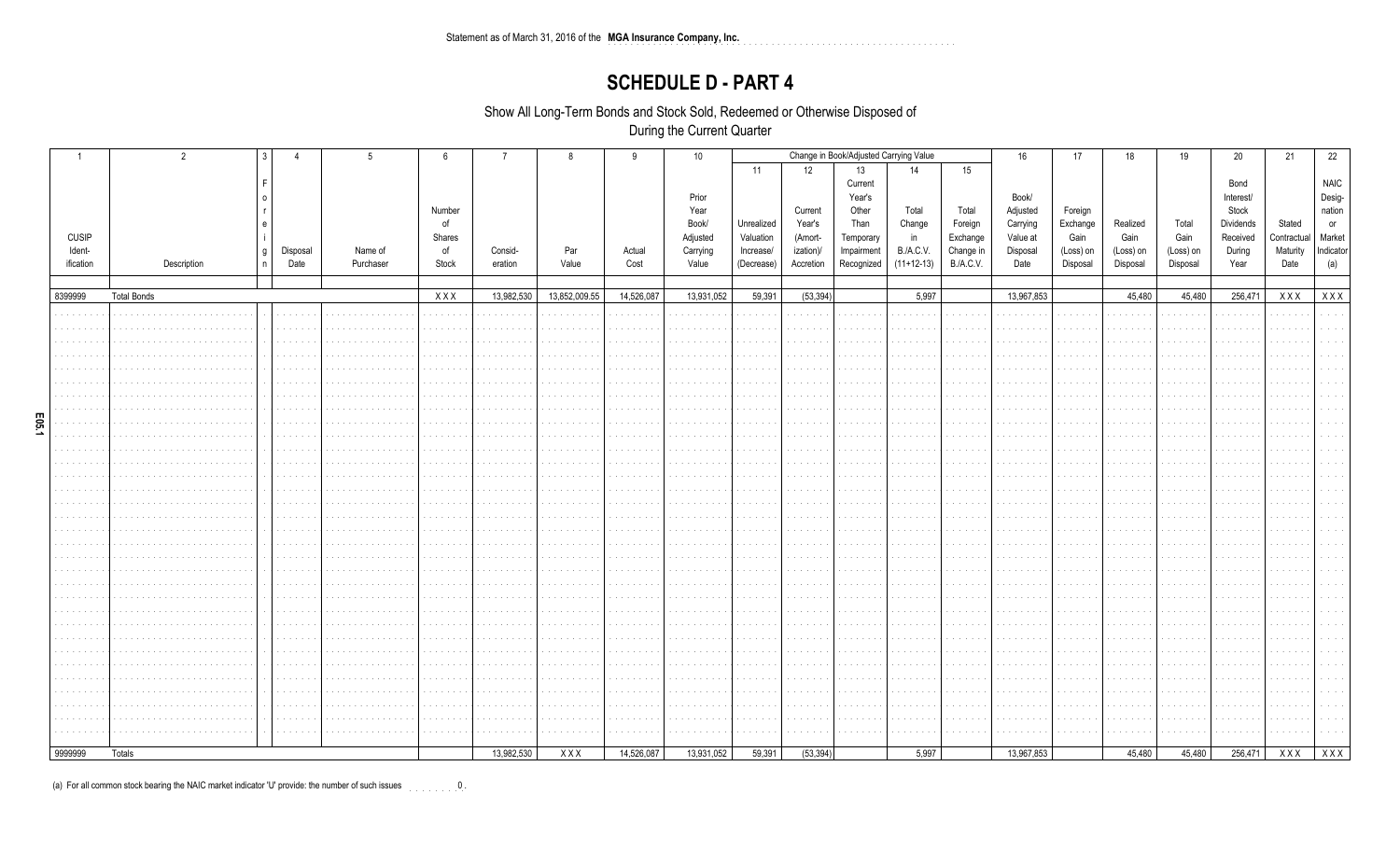- **NONE Schedule DB Part A Section 1**
- **NONE Schedule DB Part B Section 1**
- **NONE Schedule DB Part D Section 1**
- **NONE Schedule DB Part D Section 2**
- **NONE Schedule DL Part 1**
- **NONE Schedule DL Part 2**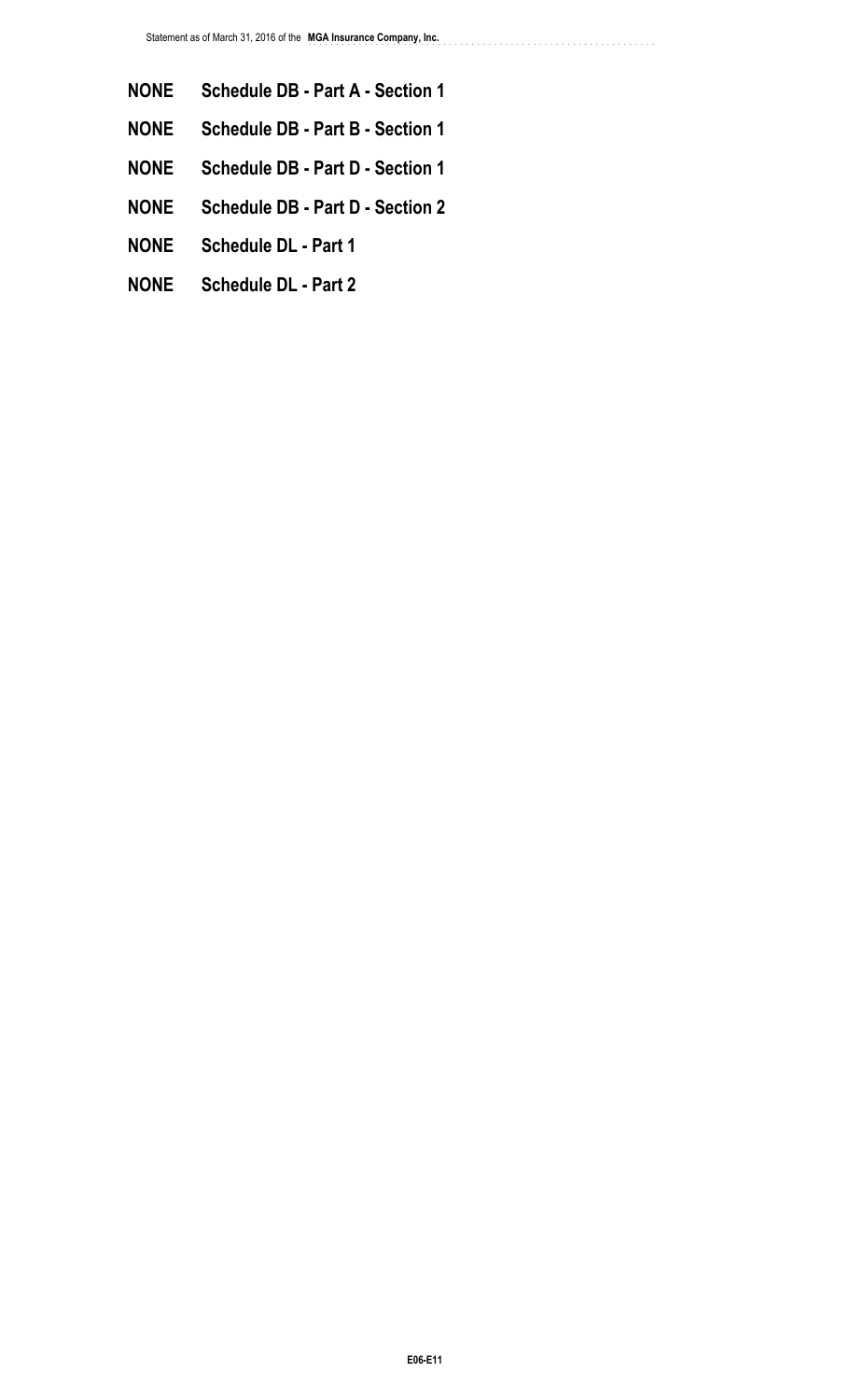# **SCHEDULE E - PART 1 - CASH**

. . . . . . . . . . . . . . . . . . . .

Month End Depository Balances

| $\mathbf{1}$<br>Depository                        |                                                                                                |                             | $\mathbf{3}$              | $\overline{4}$<br>Amount of | $\sqrt{5}$<br>Amount of | Book Balance at End of Each<br>Month During Current Quarter |                |                   |                                                                                |  |
|---------------------------------------------------|------------------------------------------------------------------------------------------------|-----------------------------|---------------------------|-----------------------------|-------------------------|-------------------------------------------------------------|----------------|-------------------|--------------------------------------------------------------------------------|--|
|                                                   |                                                                                                |                             |                           | Interest                    | Interest                | $\boldsymbol{6}$                                            | $\overline{7}$ | $\bf 8$           |                                                                                |  |
|                                                   |                                                                                                |                             | Rate<br>of                | Received<br>During Current  | Accrued at<br>Current   |                                                             |                |                   |                                                                                |  |
|                                                   |                                                                                                |                             | Interest                  | Quarter                     | <b>Statement Date</b>   | First Month                                                 | Second Month   | Third Month       | $\star$                                                                        |  |
|                                                   |                                                                                                |                             |                           |                             |                         |                                                             |                |                   |                                                                                |  |
| Open Depositories<br>Frost Bank, NA<br>Dallas, TX |                                                                                                |                             |                           |                             |                         | 28,773                                                      | 41,906         | 35,853            |                                                                                |  |
| Northern Trust, NA                                | Dallas, TX                                                                                     |                             |                           |                             |                         | (5,499,814)                                                 | (2,226,962)    | (6,731,400)       |                                                                                |  |
|                                                   | Wells Fargo Bank, CD<br>Maturity 08/2016                                                       | SD                          | 0.050                     | 25                          | 6                       | 100,000                                                     | 100,000        | 100,000           |                                                                                |  |
|                                                   | 0199998 Deposits in (<br>1) depositories that do                                               |                             |                           |                             |                         |                                                             |                |                   |                                                                                |  |
|                                                   | not exceed the allowable limit in any one depository<br>(see Instructions) - Open Depositories | XXX                         | XXX                       |                             |                         | 3,219                                                       | 3,062          | 3,062             | XXX                                                                            |  |
|                                                   | 0199999 Total - Open Depositories                                                              | $\overline{X} \overline{X}$ | $X$ $X$ $X$               | 25                          | 6                       | (5,367,822)                                                 | (2,081,994)    | (6, 592, 485)     | <b>XXX</b>                                                                     |  |
|                                                   | Suspended Depositories                                                                         |                             |                           |                             |                         |                                                             |                |                   |                                                                                |  |
|                                                   | 0299998 Deposits in (<br>0) depositories that do                                               |                             |                           |                             |                         |                                                             |                |                   |                                                                                |  |
|                                                   | not exceed the allowable limit in any one depository                                           |                             |                           |                             |                         |                                                             |                |                   |                                                                                |  |
| 0299999                                           | (see Instructions) - Suspended Depositories<br><b>Total Suspended Depositories</b>             | XXX<br>XXX                  | $X$ $X$ $X$<br><b>XXX</b> |                             |                         |                                                             |                |                   | $\mathsf{X}\, \mathsf{X}\, \mathsf{X}$<br>$\mathsf{X}\,\mathsf{X}\,\mathsf{X}$ |  |
|                                                   |                                                                                                |                             |                           |                             |                         |                                                             |                |                   |                                                                                |  |
|                                                   | 0399999 Total Cash on Deposit                                                                  | XXX                         | XXX                       | 25                          | 6                       | (5,367,822)                                                 | (2,081,994)    | (6, 592, 485)     | $X$ $X$ $X$                                                                    |  |
|                                                   | 0499999 Cash in Company's Office                                                               | XXX                         | XXX                       | XXX                         | XXX                     | 500                                                         | 500            | 500               | <b>XXX</b>                                                                     |  |
|                                                   |                                                                                                |                             |                           |                             |                         |                                                             |                |                   |                                                                                |  |
|                                                   |                                                                                                |                             |                           |                             |                         |                                                             |                |                   |                                                                                |  |
|                                                   |                                                                                                |                             |                           |                             |                         |                                                             |                |                   |                                                                                |  |
|                                                   |                                                                                                |                             |                           |                             |                         |                                                             |                |                   |                                                                                |  |
|                                                   |                                                                                                |                             |                           |                             |                         |                                                             |                |                   |                                                                                |  |
|                                                   |                                                                                                |                             |                           |                             |                         |                                                             |                |                   |                                                                                |  |
|                                                   |                                                                                                |                             |                           |                             |                         |                                                             |                |                   |                                                                                |  |
|                                                   |                                                                                                |                             |                           |                             |                         |                                                             |                |                   |                                                                                |  |
|                                                   |                                                                                                |                             |                           |                             |                         |                                                             |                |                   |                                                                                |  |
|                                                   |                                                                                                |                             |                           |                             |                         |                                                             |                |                   |                                                                                |  |
|                                                   |                                                                                                |                             |                           |                             |                         |                                                             |                |                   |                                                                                |  |
|                                                   |                                                                                                |                             |                           |                             |                         |                                                             |                |                   |                                                                                |  |
|                                                   |                                                                                                |                             |                           |                             |                         |                                                             |                |                   |                                                                                |  |
|                                                   |                                                                                                |                             |                           |                             |                         |                                                             |                |                   |                                                                                |  |
|                                                   |                                                                                                |                             |                           |                             |                         |                                                             |                |                   |                                                                                |  |
|                                                   |                                                                                                |                             |                           |                             |                         |                                                             |                |                   |                                                                                |  |
|                                                   |                                                                                                |                             |                           |                             |                         |                                                             |                |                   |                                                                                |  |
|                                                   |                                                                                                |                             |                           |                             |                         |                                                             |                |                   |                                                                                |  |
|                                                   |                                                                                                |                             |                           |                             |                         |                                                             |                |                   |                                                                                |  |
|                                                   |                                                                                                |                             |                           |                             |                         |                                                             |                |                   |                                                                                |  |
|                                                   |                                                                                                |                             |                           |                             |                         |                                                             |                |                   |                                                                                |  |
|                                                   |                                                                                                |                             |                           |                             |                         |                                                             |                |                   |                                                                                |  |
|                                                   |                                                                                                |                             |                           |                             |                         |                                                             |                |                   |                                                                                |  |
|                                                   |                                                                                                |                             |                           |                             |                         |                                                             |                |                   |                                                                                |  |
|                                                   |                                                                                                |                             |                           |                             |                         |                                                             |                |                   |                                                                                |  |
|                                                   |                                                                                                |                             |                           |                             |                         |                                                             |                |                   |                                                                                |  |
|                                                   |                                                                                                |                             |                           |                             |                         |                                                             |                |                   |                                                                                |  |
|                                                   |                                                                                                |                             |                           |                             |                         |                                                             |                |                   |                                                                                |  |
|                                                   |                                                                                                |                             |                           |                             |                         |                                                             |                |                   |                                                                                |  |
|                                                   |                                                                                                |                             |                           |                             |                         |                                                             |                |                   |                                                                                |  |
|                                                   |                                                                                                |                             |                           |                             |                         |                                                             |                |                   |                                                                                |  |
|                                                   |                                                                                                |                             |                           |                             |                         |                                                             |                |                   |                                                                                |  |
|                                                   |                                                                                                |                             |                           |                             |                         |                                                             |                |                   |                                                                                |  |
|                                                   |                                                                                                |                             |                           |                             |                         |                                                             |                |                   |                                                                                |  |
|                                                   |                                                                                                |                             |                           |                             |                         |                                                             |                |                   |                                                                                |  |
|                                                   |                                                                                                |                             |                           |                             |                         |                                                             |                |                   |                                                                                |  |
|                                                   |                                                                                                |                             |                           |                             |                         |                                                             |                |                   |                                                                                |  |
|                                                   |                                                                                                |                             |                           |                             |                         |                                                             |                |                   |                                                                                |  |
|                                                   |                                                                                                |                             |                           |                             |                         |                                                             |                |                   |                                                                                |  |
|                                                   |                                                                                                |                             |                           |                             |                         |                                                             |                |                   |                                                                                |  |
|                                                   |                                                                                                |                             |                           |                             |                         |                                                             |                |                   |                                                                                |  |
|                                                   |                                                                                                |                             |                           |                             |                         |                                                             |                |                   |                                                                                |  |
| 0599999 Total                                     |                                                                                                | XXX                         | $X$ $X$ $X$               | 25                          | 6                       | (5,367,322)                                                 | (2,081,494)    | $(6,591,985)$ XXX |                                                                                |  |